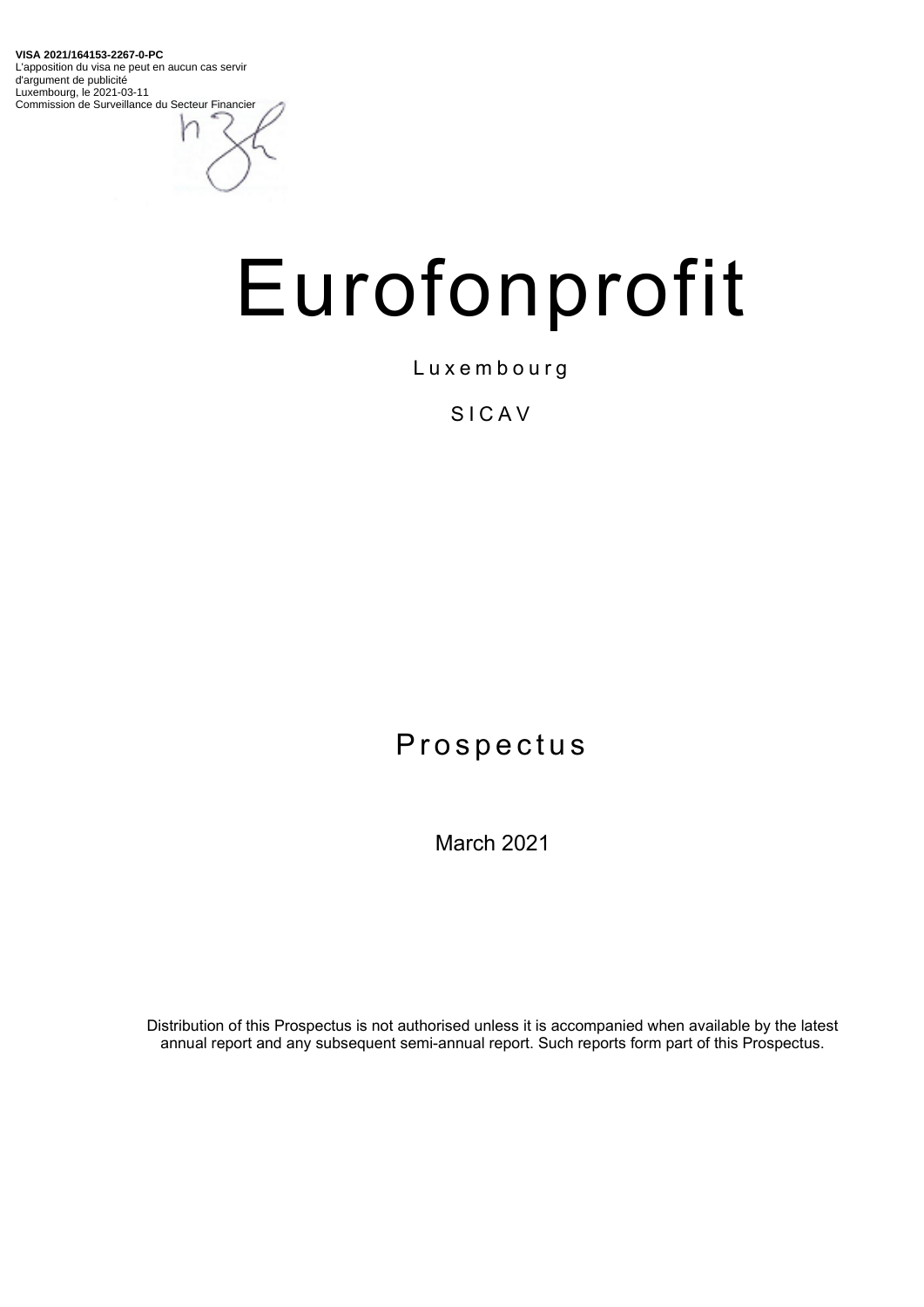## **CONTENTS**

| 2  |                                                               |  |  |
|----|---------------------------------------------------------------|--|--|
| 3  | THE GENERAL INVESTMENT OBJECTIVE AND POLICY - RISK FACTORS 11 |  |  |
| 4  |                                                               |  |  |
| 5  |                                                               |  |  |
| 6  |                                                               |  |  |
| 7  |                                                               |  |  |
| 8  |                                                               |  |  |
| 9  |                                                               |  |  |
| 10 |                                                               |  |  |
| 11 | PREVENTION OF MARKET TIMING AND LATE TRADING PRACTICES 24     |  |  |
| 12 |                                                               |  |  |
| 13 |                                                               |  |  |
| 14 |                                                               |  |  |
| 15 |                                                               |  |  |
|    |                                                               |  |  |
|    |                                                               |  |  |
|    |                                                               |  |  |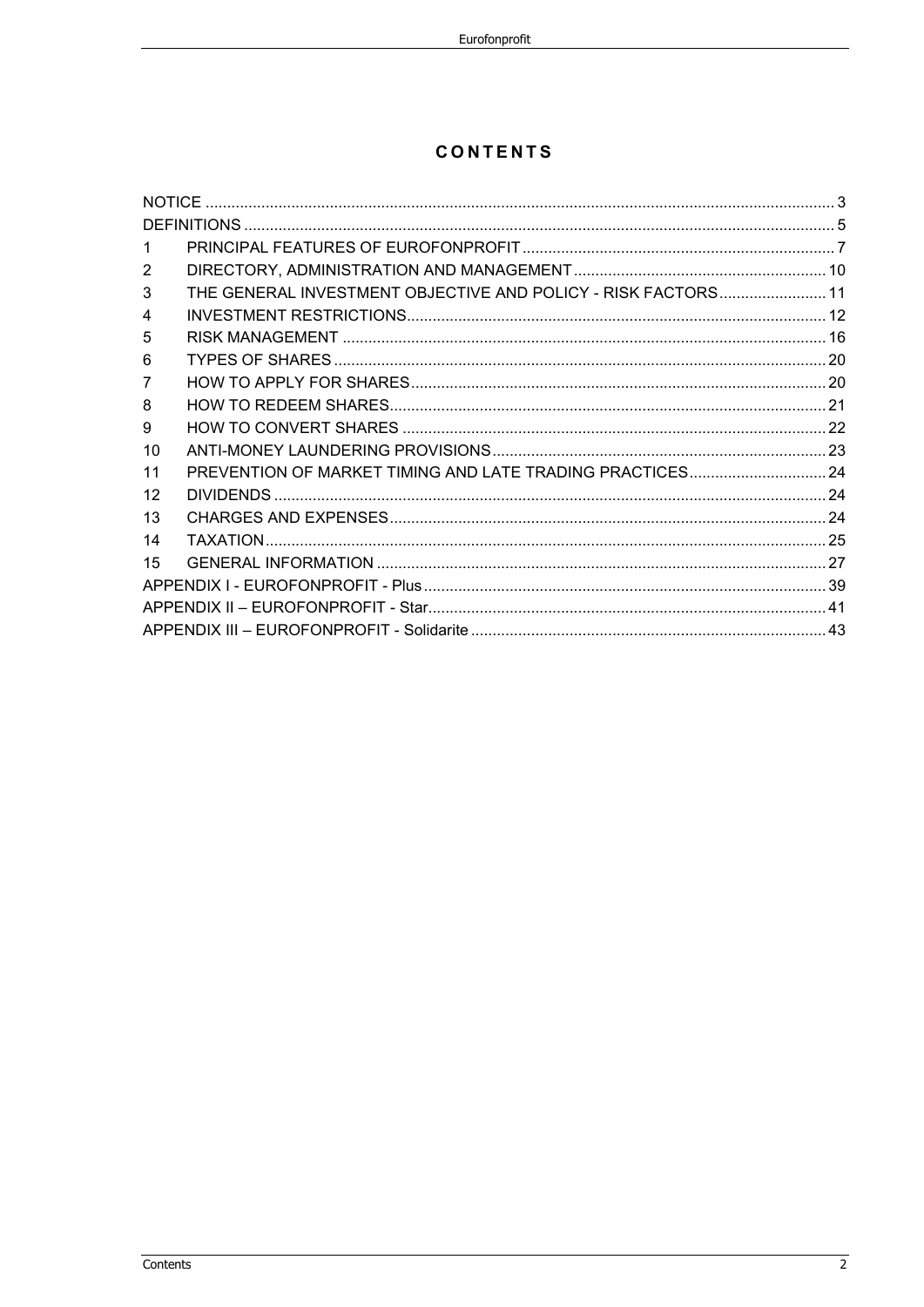## **NOTICE**

EUROFONPROFIT is an open-ended investment company registered on the official list of collective investment undertakings pursuant to part I of the Luxembourg law of 17 December 2010 on collective investment undertakings, as amended (the "2010 Law"). The registration however does not imply approval by any Luxembourg authority of the contents of this Prospectus or the portfolios of securities held by the SICAV.

The shares of the SICAV are offered on the basis of the information and representations contained in this Prospectus. Any information or representation given or made by any selling agent or other person not contained herein or in the documents referred to herein should be regarded as unauthorised and should accordingly not be relied upon.

This Prospectus cannot be distributed for the purpose of making any offering or solicitation of shares in any country and in any circumstance where such offer or solicitation is unauthorised.

The SICAV is currently distributed in Spain.

The Directors of the SICAV, whose names appear in chapter 2 *"Directory, Administration and Management"*, have taken all reasonable care to ensure that the facts stated herein be correctly and fairly presented with respect to all questions of importance and that no important fact, the omission of which would make misleading any of the statements herein, be omitted. All the Directors accept responsibility accordingly.

The Directors of the SICAV are responsible for the overall control and supervision of the performance of the tasks performed by the Management Company.

The SICAV does not pay Directors fixed or variable remuneration.

Remuneration policy statements concerning the Management Company have been reflected in this Prospectus in accordance with principles laid out under the UCITS Directive and any related legal and regulatory provisions applicable in Luxembourg.

Statements made in this Prospectus are based on the law and practice currently in force in the Grand Duchy of Luxembourg and are subject to changes therein.

A subscription of a subscriber residing in a country which has not adhered to the Financial Action Task Force (FATF) regulation will only be taken into consideration if the application is accompanied by the identification documents of the subscriber duly certified by the local authorities of his country of residence. The list of the countries having adhered to the FATF regulation is available upon request at the registered office of the SICAV.

Prospective subscribers who are in any doubt about the contents of this Prospectus or the KIID, when available, the annual or semi-annual reports, should as well as in general inform themselves and consult their financial adviser as to the possible tax consequences, the legal requirements and any foreign exchange restriction or exchange control requirements which they might encounter under the laws of the countries of their citizenship, residence or domicile and which might be relevant to the subscription, holding or disposal of shares.

The SICAV has not been registered under the U.S. Investment Company Act of 1940. In addition, the Shares of each Sub-Fund have not been registered under the U.S. Securities Act of 1933, as amended, and may not be and will not be offered for sale or sold in the United States of America, its territories or possessions or to a "United States person" (as hereinafter defined). The Articles of Incorporation of the SICAV contain certain restrictions on the sale and transfer of Shares of each Sub-Fund to such persons.

It is recommended to potential subscribers to inquire at the offices of the SICAV whether the SICAV has published a subsequent Prospectus.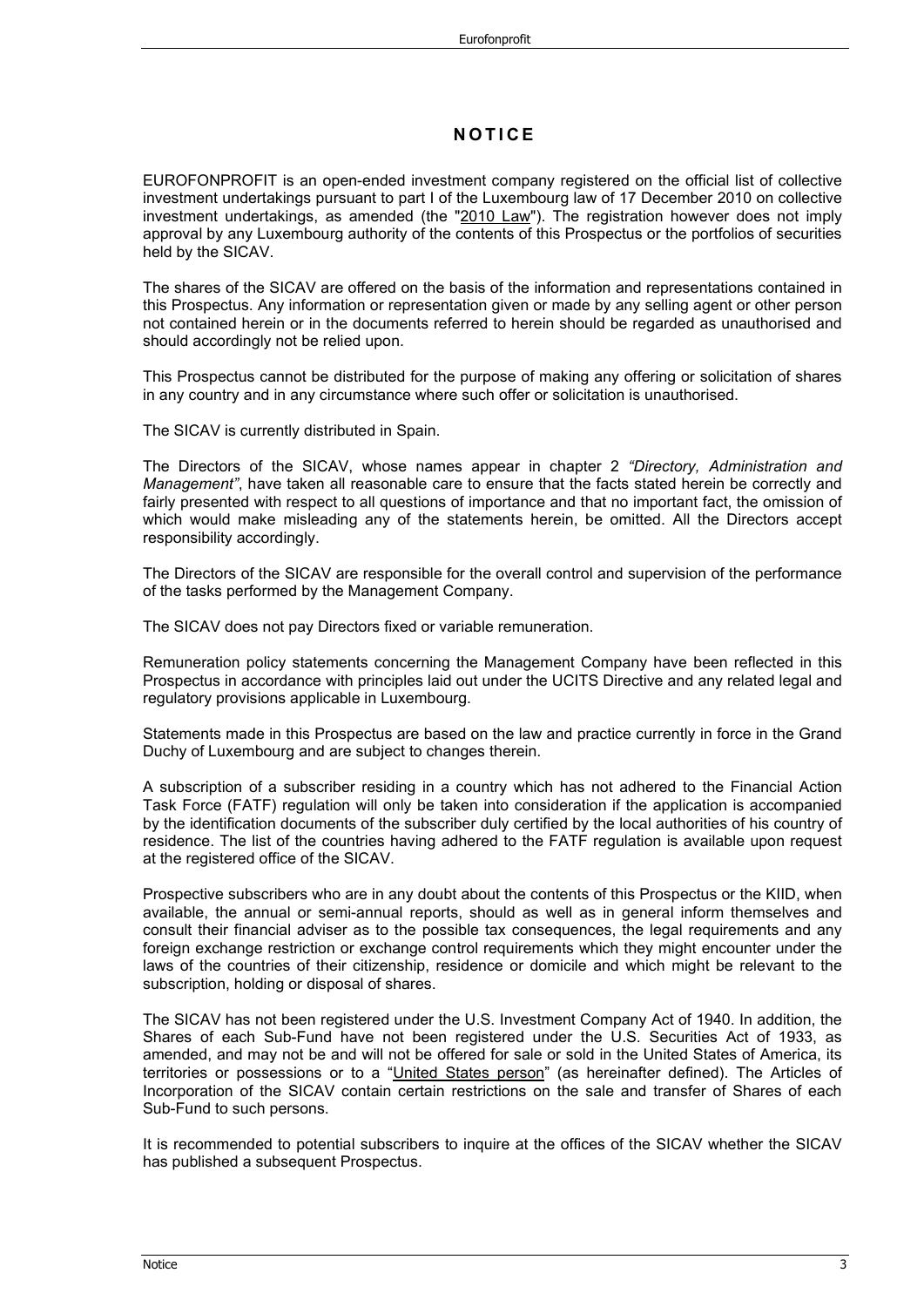It should be appreciated that the value of the shares and the income from them can fall as well as rise and that accordingly the amount realised by a shareholder on the redemption of shares may be less than the original investment made. Past performance of the SICAV may not be construed as a guarantee of future successful results.

Investor's information may be disclosed by the SICAV, the Management Company, the Registrar Agent or any other agent used by them to external parties or as deemed necessary by the SICAV, the Management Company, the Registrar Agent or any other agent used by them for the provision of enhanced shareholders' related services and, particularly in the case of the Registrar Agent, for the delegation of data processing activities as part of its Transfer and Registrar Agent duties. Investors further agree to investor's information (subject to the application of local laws and/or regulations) being used outside the Grand Duchy of Luxembourg, and therefore being potentially subject to the scrutiny of regulatory and tax authorities outside the Grand Duchy of Luxembourg. When investor's information is transferred to countries which are not deemed as equivalent in terms of Data Protection Laws, it is legally required that the SICAV, the Management Company, the Registrar Agent or any other agent takes appropriate measures.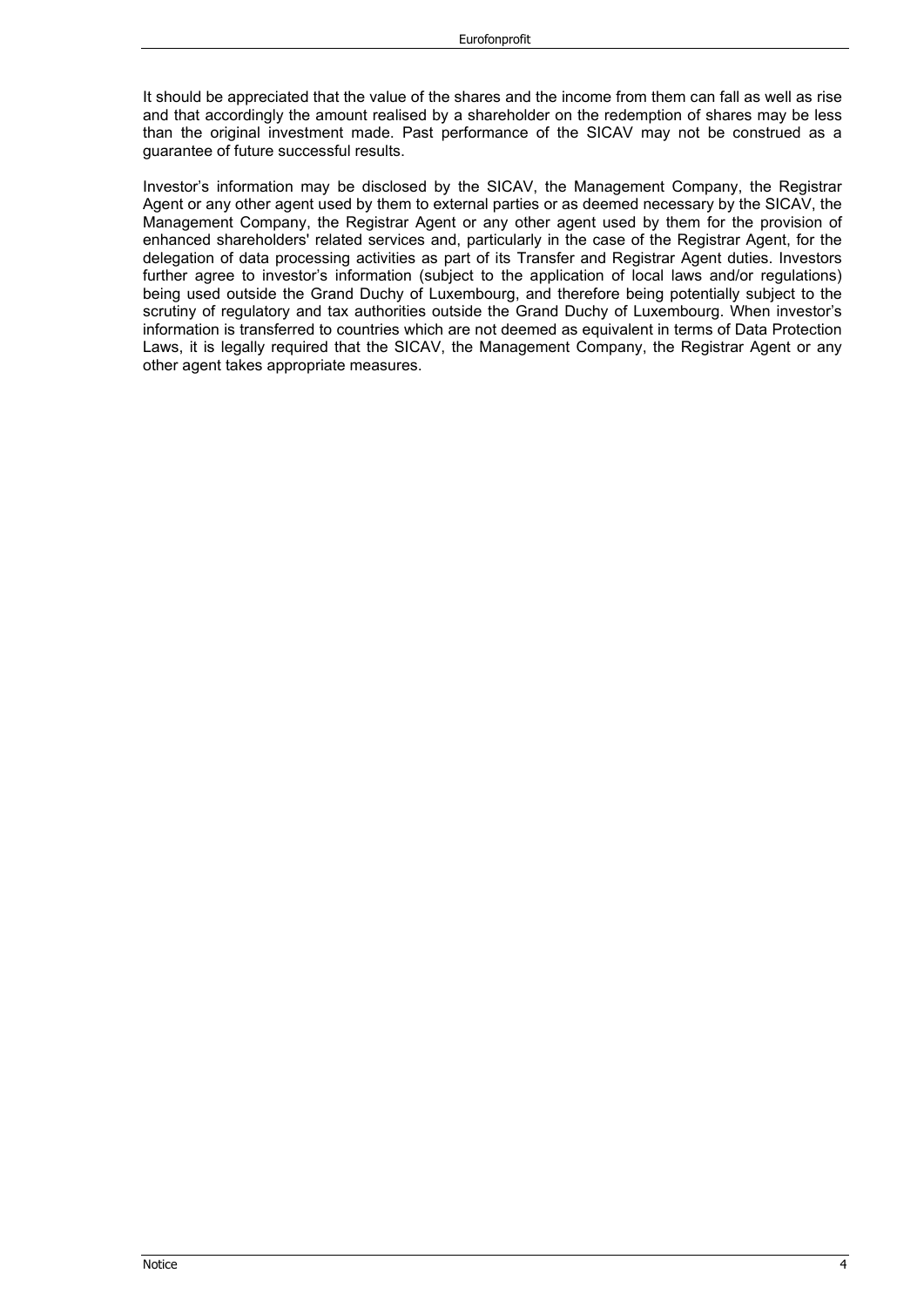## **DEFINITIONS**

The following definitions apply throughout the Prospectus:

| "2010 Law"                  | the Luxembourg law of 17 December 2010 on undertakings for<br>collective investment, as may be amended                                                                                                                                                                                                                                                                                                                                                                                   |
|-----------------------------|------------------------------------------------------------------------------------------------------------------------------------------------------------------------------------------------------------------------------------------------------------------------------------------------------------------------------------------------------------------------------------------------------------------------------------------------------------------------------------------|
| "Appendix"                  | each appendix to the Prospectus; the Appendix(ces) set out certain<br>specific details for the each of the Sub-Funds                                                                                                                                                                                                                                                                                                                                                                     |
| "Business day"              | a bank business day in Luxembourg                                                                                                                                                                                                                                                                                                                                                                                                                                                        |
| <u>"Class</u> "             | 1 class of shares is available in each Sub-Fund: capitalisation<br>shares                                                                                                                                                                                                                                                                                                                                                                                                                |
| <u>"CRS"</u>                | refers to Common Reporting Standard                                                                                                                                                                                                                                                                                                                                                                                                                                                      |
| <u>"CRS Law</u> "           | refers to the Luxembourg Law dated December 18, 2015<br>transposing the EU Directive 2014/107/EU of December 9, 2014 as<br>regards mandatory automatic exchange of information in the field<br>of taxation                                                                                                                                                                                                                                                                               |
| "Data Protection Laws"      | Luxembourg applicable data protection laws and regulations,<br>including but not limited to the Regulation n°2016/679 of 27 April<br>2016 on the protection of natural persons with regard to the<br>processing of personal data and on the free movement of such<br>data ("GDPR") and the Luxembourg law of August 2, 2002 on the<br>protection of persons in respect of the treatment of personal data,<br>as such applicable laws and regulations may be amended from<br>time to time |
| "Director"                  | member of the board of directors of the SICAV                                                                                                                                                                                                                                                                                                                                                                                                                                            |
| " <u>ESP</u> "              | the former currency of Spain                                                                                                                                                                                                                                                                                                                                                                                                                                                             |
| "EUR"                       | the reference currency of the SICAV                                                                                                                                                                                                                                                                                                                                                                                                                                                      |
| "EU Taxonomy Regulation"    | Regulation (EU) 2020/852 of the European Parliament and of the<br>Council of 18 June 2020 on the establishment of a framework to<br>facilitate sustainable investment and amending Regulation (EU)<br>2019/2088                                                                                                                                                                                                                                                                          |
| "FATCA"                     | refers to the Foreign Account Tax Compliance provisions of the<br>U.S. Hiring Incentives to Restore Employment Act enacted in<br>March 2010                                                                                                                                                                                                                                                                                                                                              |
| <u> "FATCA Law"</u>         | refers to the Luxembourg law of July 24, 2015 transposing the                                                                                                                                                                                                                                                                                                                                                                                                                            |
| <u> "Financial year</u> "   | Luxembourg IGA<br>ends on the last day of December of each year                                                                                                                                                                                                                                                                                                                                                                                                                          |
| " <u>IGA</u> "              | refers to the intergovernmental agreement, concluded between the<br>USA and a partner jurisdiction in order to improve International Tax<br>Compliance with respect to the U.S. information reporting<br>provisions commonly known as FATCA                                                                                                                                                                                                                                              |
| "KIID"                      | the Key Investor Information Document(s). In addition to this<br>Prospectus a Key Investor Information Document of each Class<br>within a Sub-Fund is made available at the registered office of the<br>SICAV and in websites as determined by the Board of Directors                                                                                                                                                                                                                    |
| "Net asset value per share" | net asset value of a given Sub-Fund, computed by subtracting from<br>the total value of its assets an amount equal to all its liabilities,<br>divided by the total number of shares of the relevant Sub-Fund                                                                                                                                                                                                                                                                             |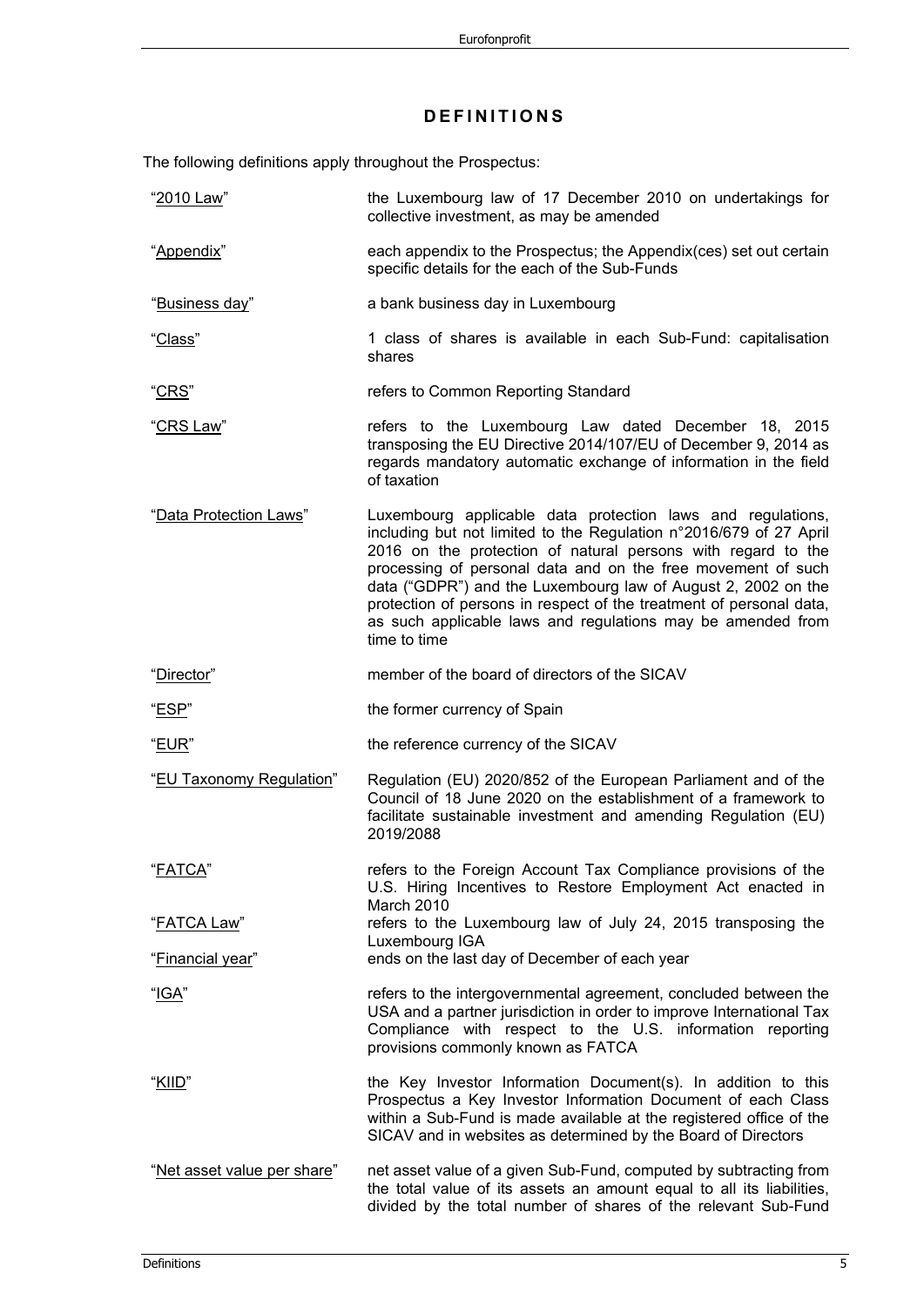outstanding on a given valuation day

- "Redemption price" net asset value per share of the relevant Sub-Fund on a given valuation day (no redemption fee)
- "SFDR" Regulation (EU) 2019/2088 of the European Parliament and of the Council of 27 November 2019 on sustainability‐related disclosures in the financial services sector
- "Share" a share of any Sub-Fund in the capital of the SICAV
- "SICAV" EUROFONPROFIT
- "Sub-Fund" a portfolio of assets invested according to a specific investment policy which specific characteristics are described in the Appendices
- "Subscription price" net asset value per share of the relevant Sub-Fund on a given valuation day (plus a sales fee if applicable whose details are described in the Appendices)
- "Sustainable Investment" An investment in an economic activity that contributes to an environmental objective, as measured, for example, by key resource efficiency indicators on the use of energy, renewable energy, raw materials, water and land, on the production of waste, and greenhouse gas emissions, or on its impact on biodiversity and the circular economy, or an investment in an economic activity that contributes to a social objective, in particular an investment that contributes to tackling inequality or that fosters social cohesion, social integration and labour relations, or an investment in human capital or economically or socially disadvantaged communities, provided that such investments do not significantly harm any of those objectives and that the investee companies follow good governance practices, in particular, with respect to sound management structures, employee relations, remuneration of staff and tax compliance

"UCI" an undertaking for collective investment

- "UCITS" an undertaking for collective investment of the open-ended type, which is recognised as an Undertaking for Collective Investments in Transferable Securities within the meaning of the first and second indent of Article 1.2 of the EU Directive 2009/65/EC of 13 July 2009, as amended
- "UCITS Directive" Directive 2009/65/EC of the European Parliament and Council of 13 July 2009 on the coordination of laws, regulations and administrative provisions relating to undertakings for collective investment in transferable securities, as amended by Directive 2014/91/EU of the European Parliament and Council of 23 July 2014 as regards depositary functions, remuneration policies and sanctions as may be further amended in the future
- "Valuation day" a bank business day in Luxembourg, as defined for each Sub-Fund in the Appendices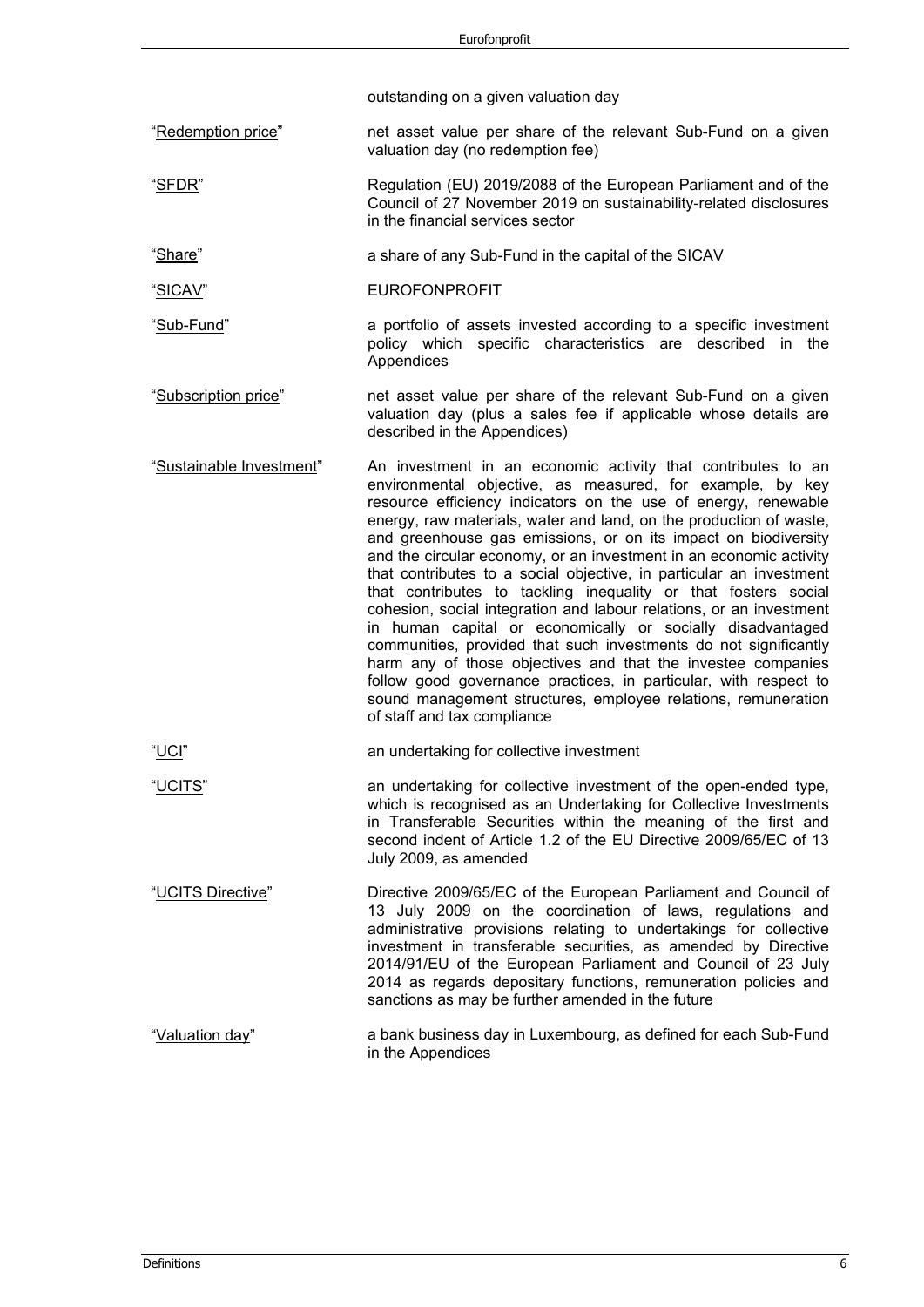## **1 PRINCIPAL FEATURES OF EUROFONPROFIT**

The information set out under this chapter is a summary of the principal features of the SICAV and should be read in conjunction with the full text of this Prospectus.

#### **1.1 Structure**

The SICAV is incorporated in Luxembourg under the laws of the Grand Duchy of Luxembourg as a *Société Anonyme* qualifying as a *Société d'Investissement à Capital Variable* ("SICAV"). At the date of this Prospectus, it offers shares in several Sub-Funds, each linked to a separate investment portfolio of transferable securities. The shares of each Sub-Fund are issued in one class of shares, namely capitalisation shares.

The Directors may create additional Sub-Funds in the future with different investment objectives, subject to amendment of the current Prospectus.

This "umbrella" structure enables subscribers to choose which Sub-Fund is best suited to their individual requirements. The SICAV operates as an open-ended company. Its shares may be issued, redeemed and converted at prices based on their respective net asset value.

Although the SICAV constitutes one sole legal entity, for the purpose of the relations between shareholders, each Sub-Fund will be deemed to be a separate entity. The SICAV has designated a management company subject to chapter 15 of the 2010 Law.

#### **1.2 Investmen t objective**

The objective of the SICAV is to provide investors with a broad participation in the main asset categories in each of the main capital markets of the world through a set of Sub-Funds.

Investors are given the opportunity to invest in one or more Sub-Funds which investment objective and policy are described in the Appendices attached to the present Prospectus and thus determine their own preferred exposure on a region by region and/or asset category by asset category basis. The SICAV may, at its sole discretion issue shares in other newly created Sub-Funds. The prospectus will be amended accordingly.

Investment management services of each Sub-Fund are undertaken by a specific Investment Manager.

#### SFDR disclaimer:

The SICAV neither takes into account the EU criteria for Sustainable Investments ("ESG criteria"), sustainability risks or principal adverse impact on sustainability factors under the SFDR, nor the EU Taxonomy Regulation and criteria that define environmentally sustainable economic activities thereunder in its investment objective, strategy and process. Currently the SICAV is not in a position to take into account such sustainability risks over investment decisions or the results of the assessment of the likely impacts of sustainability risks on the returns as it does not yet possess an updated policy integrating such risks.

Investments made according to ESG criteria, including exclusion criteria, could lead to a more restrictive investment universe. The application of ESG criteria could in some cases result in more concentrated portfolios.

In addition, the adoption of ESG criteria, which is a factor of medium and long-term sustainability, could undermine short-term profit. As a result, ESG sub-funds may perform differently from similar sub-funds that do not follow these non-financial criteria.

However, the Directors have considered, the relevance of the before mentioned regulations and consequently are foreseeing to adapt the SICAV's investment objective and its Sub-Funds' investment strategies, insofar as possible, with the values and guidelines reflected on such regulations.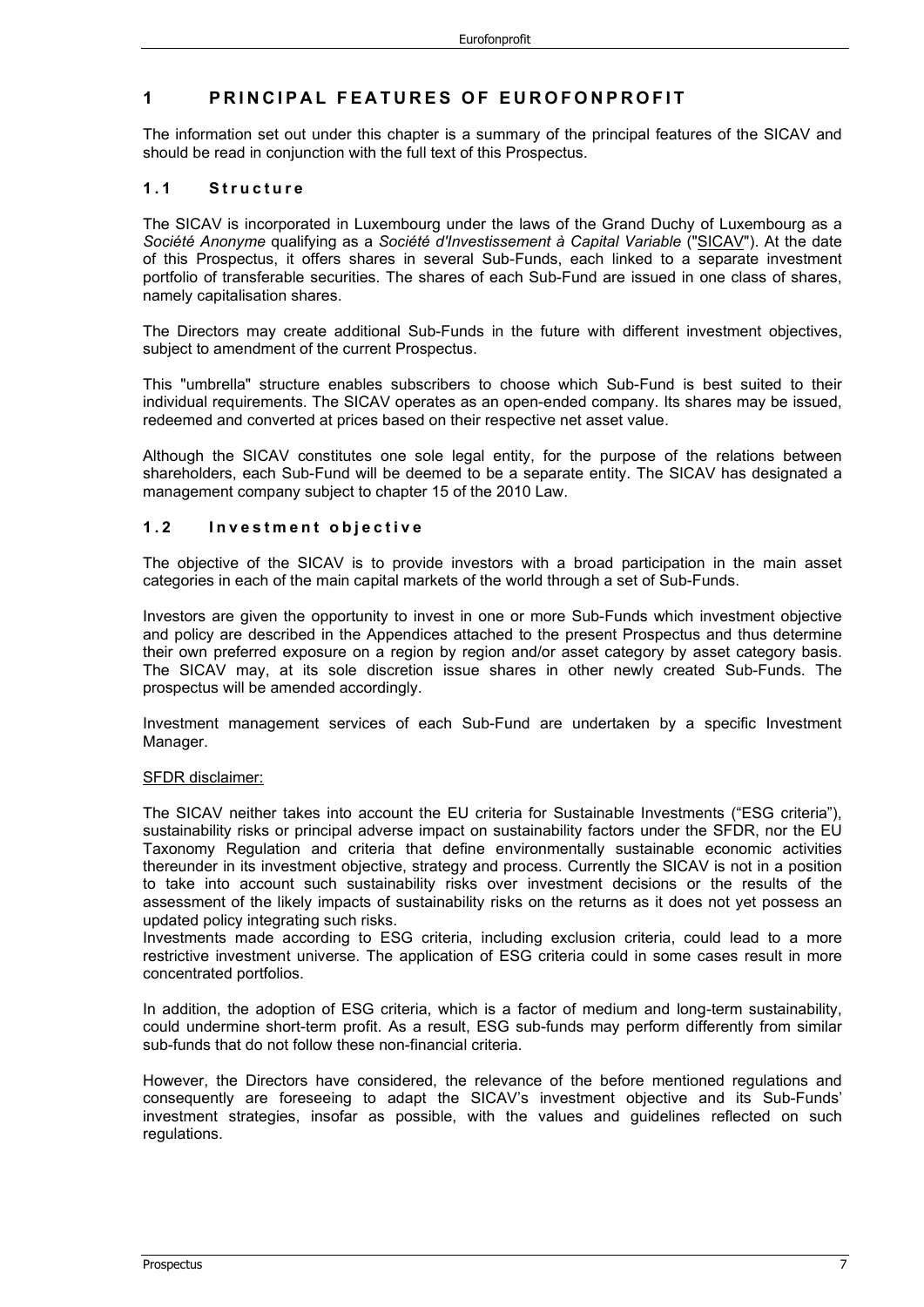The SICAV is not marketed with a sustainable investment objective nor promotes sustainable characteristics as foreseen under the SFDR, unless otherwise provided for a Sub-Fund in the relevant Sub-Fund's Appendix.

Should sustainable investments become part of the investment objective, strategy and process of the SICAV, all relevant investment policies and the Prospectus will be amended accordingly.

#### **1.3 Types of sha res**

Shares are only issued in registered form.

Investors are recommended to hold non-certificated registered shares for security and ease of dealing.

#### **1.4 Share pr ices**

The subscription and redemption prices of shares of each Sub-Fund are calculated by reference to the net asset value per share determined on each valuation day in the manner described in the chapter 15.8 *"Net Asset Value".*

They are available at the registered office of the SICAV and published in one or more large newspapers in the countries in which shares are publicly offered, as the Board of Directors may decide on from time to time. The rate at which all or part of the shares of a Sub-Fund (the "Existing Sub-Fund") is converted into shares of another Sub-Fund (the "New Sub-Fund") is determined by the formula described in the chapter 9 *"How To Convert Shares?"*

#### **1.5 Purchase of shares**

Applications for subscription of shares may be sent to either the SICAV/the Nominee or directly to the Transfer Agent of the SICAV either on an Application Form or otherwise in writing with all information required in the Application Form.

Applications received by the Registrar Agent of the SICAV on the business day immediately preceding a valuation day before 4.30 p.m., Luxembourg time, will be dealt with on that valuation day at the subscription price of the relevant Sub-Fund calculated on that valuation day.

#### **1.6 Minimum Investment**

The minimum initial and subsequent investments in the shares of any Sub-Fund are disclosed in each Appendix relating to a specific Sub-Fund.

Any expenses linked to the remittance of the subscription price such as exchange commissions, bank transfer commissions or any other fees will be at the charge of the subscribers.

Euroclear Bank S.A. will offer a nominee service a comprehensive description of which is given in chapter 15.4 *"Nominees"*.

#### **1.7 Redemption of shares**

Shares may be redeemed by giving notice in writing to either the SICAV/the Nominee or directly to the Registrar Agent of the SICAV.

Redemption notices received by the Registrar Agent of the SICAV on the business day immediately preceding a valuation day before 4.30 p.m., Luxembourg time, will be dealt with on that valuation day at the redemption price of the relevant Sub-Fund calculated on that valuation day.

## **1.8 Currency of payment**

Subscription and redemption payments can be made in the payment currencies (the "payment currencies") of the relevant Sub-Fund as specifically described in the Appendices.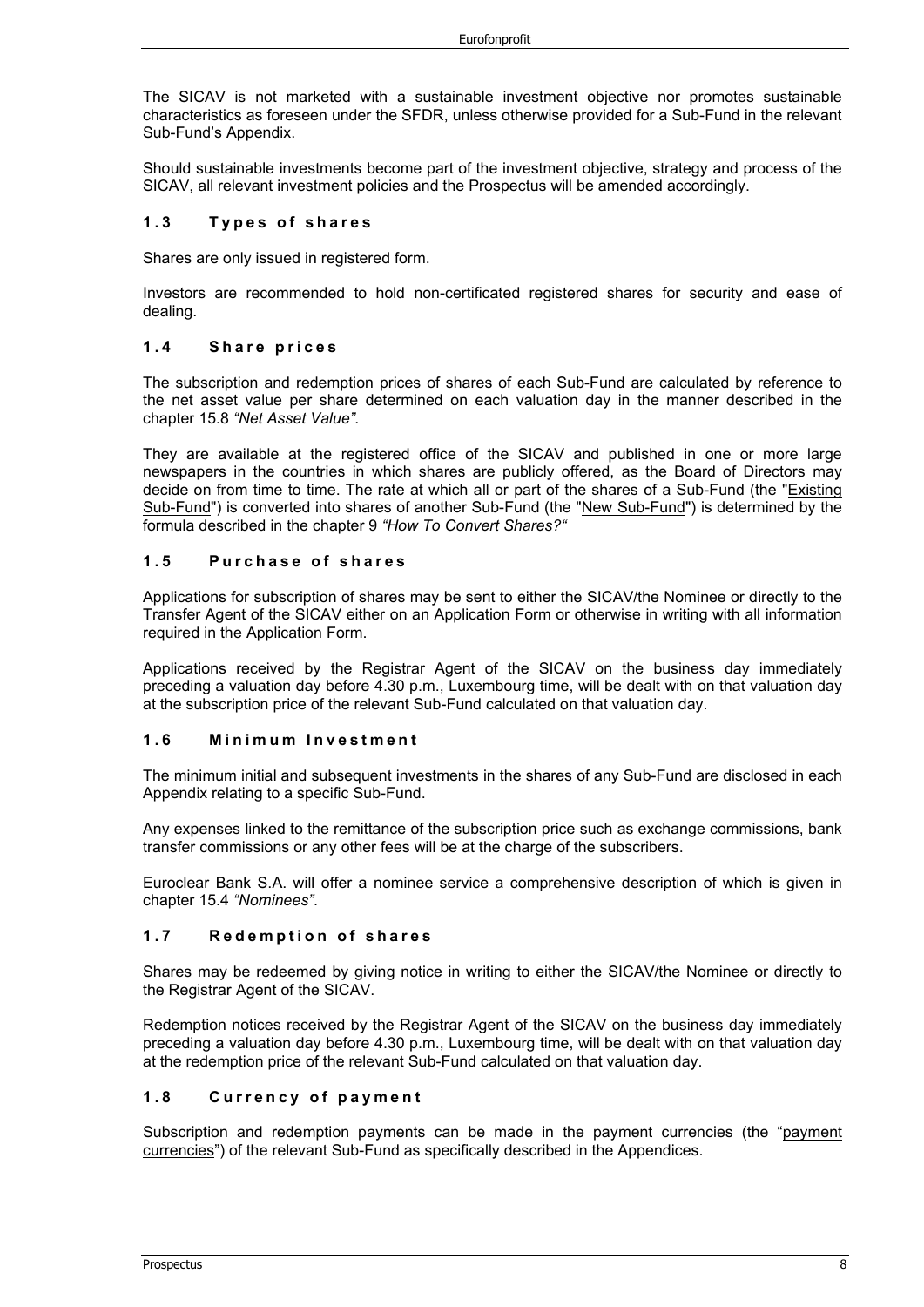However, a subscriber/shareholder may provide for/request payment in all convertible currencies other than the above mentioned currencies which can be exchanged for one of the currencies of the relevant Sub-Fund. The necessary foreign exchange transaction will be arranged on behalf of, and at the expense of, the shareholder.

#### 1.9 Conversion of shares

Shares of any Sub-Fund may be converted into shares of any other existing Sub-Fund by giving notice in writing to either the SICAV/the Nominee or directly to the Registrar Agent of the SICAV.

Shares may be converted on any valuation day in accordance with the formula referred to in the chapter 9 *"How To Convert Shares".*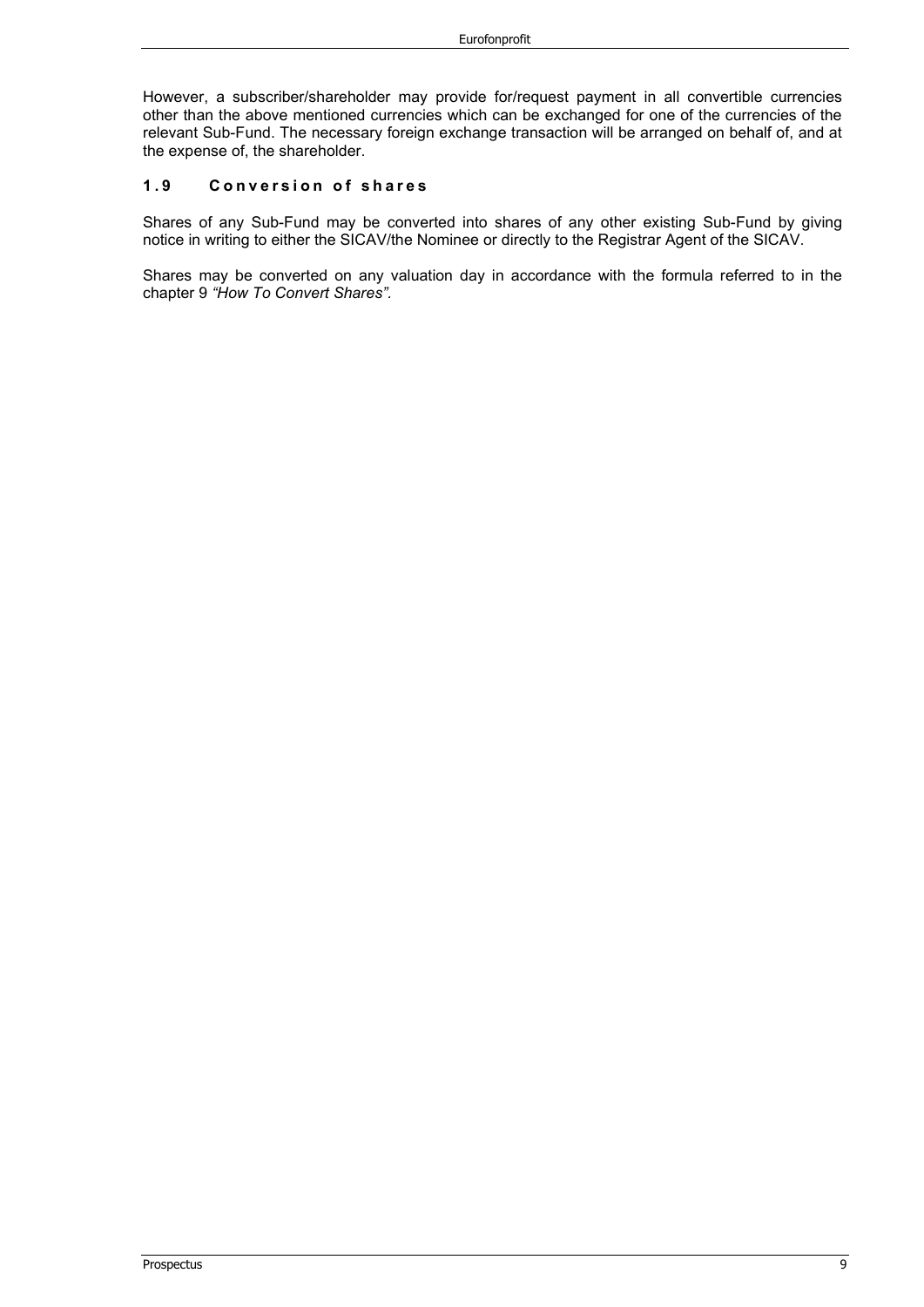## **2 DIRECTORY, ADMINIS TRATION AND MANAGEMENT 2.1 Board of Directors**

| Chairman         | Mr. Jaime CANAS CARNICERO, CFA<br>Fund Manager of GESPROFIT S.A., S.G.I.I.C;<br>Madrid                       |
|------------------|--------------------------------------------------------------------------------------------------------------|
| <b>Directors</b> | Mrs. M <sup>a</sup> Elvira CASTROMIL GIMENEZ-CASSINA<br>Fund Manager of GESPROFIT S.A., S.G.I.I.C;<br>Madrid |
|                  | Mr. Jorge GRANADO RAMIREZ, CFA<br>Fund Manager of GESPROFIT S.A., S.G.I.I.C;<br>Madrid                       |

## **2.2 Administration and Management**

| <b>Registered Office</b>                                                                                     | 11/13 Boulevard de la Foire,<br>L-1528 Luxembourg                                                               |
|--------------------------------------------------------------------------------------------------------------|-----------------------------------------------------------------------------------------------------------------|
| <b>Management Company</b>                                                                                    | FundRock Management Company S.A.<br>33, rue de Gasperich<br>L-5826 Hesperange<br>Grand Duchy of Luxembourg      |
| <b>Investment Manager</b>                                                                                    | Gesprofit S.A., S.G.I.I.C<br>Serrano, 67/3°<br>E-28006 Madrid                                                   |
| <b>Global Distributor</b>                                                                                    | Gesprofit S.A., S.G.I.I.C<br>Serrano, 67/3°<br>E-28006 Madrid                                                   |
| <b>Nominees</b>                                                                                              | Euroclear Bank S.A.<br>Boulevard du Roi Albert II<br>B-1210 Brussels<br>Belgium                                 |
| Depositary and Paying Agent,<br><b>Domiciliary Agent, Administrative</b><br><b>Agent and Registrar Agent</b> | RBC Investor Services Bank S.A.<br>14, Porte de France,<br>L-4360 Esch-sur-Alzette<br>Grand Duchy of Luxembourg |
| <b>Auditor</b>                                                                                               | Deloitte Audit S.à r.l.<br>20, Boulevard de Kockelscheuer<br>L-1821 Luxembourg<br>Grand Duchy of Luxembourg     |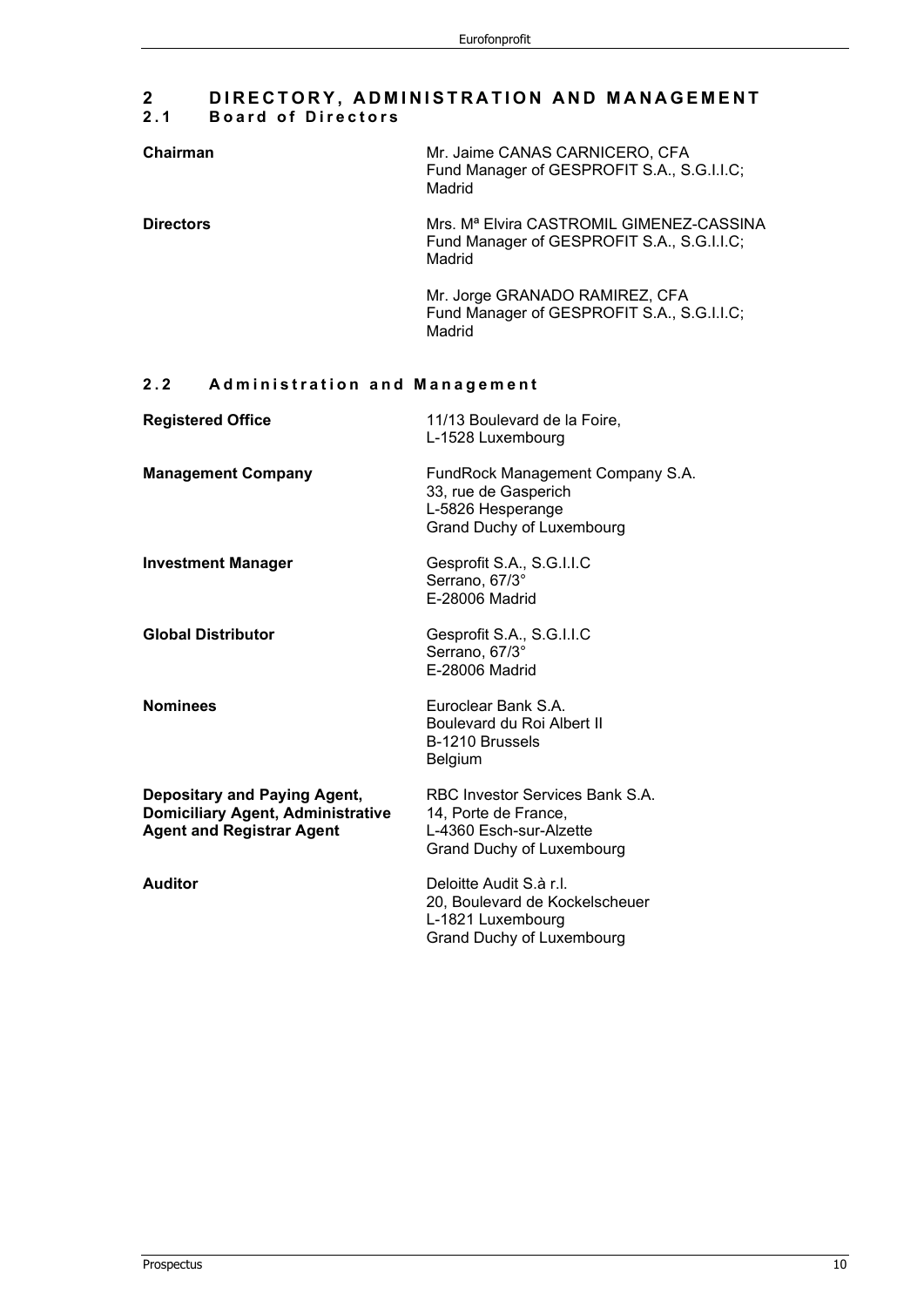## **3 THE GENERAL INVESTMENT OBJECTIVE AND POLICY - RISK FACTORS**

#### **3.1 Investment objective of the SICAV**

The SICAV aims to provide subscribers with a choice of Sub-Funds investing in a wide range of transferable securities and featuring a diverse array of investment objectives.

The SICAV will generally invest in securities listed on the world-wide securities' markets while permanently seeking to minimise risk exposure through diversification as well as high level and quality of fundamental investment research and by giving due consideration to liquidity in the market or the specific issue.

The SICAV gives the subscribers direct access to professionally managed and diversified portfolios. Individual subscribers may participate in an investment vehicle with a substantial amount of funds invested; they are therefore able to take advantage of investment terms normally only available to larger professional investors.

The SICAV will comply with the limits set forth under the chapter 4 hereto *"Investment Restrictions"*.

The SICAV may also seek to protect and enhance the asset value of its different Sub-Funds through hedging strategies consistent with the SICAV's investment objectives by utilising in general derivatives like currency options, forward contracts and futures contracts, all as set forth under the chapter 5 hereto *"Risk Management"*. The SICAV may, for a purpose other than hedging, buy and sell futures contracts and option contracts on any type of financial instrument, currency forward contracts and options on currencies being excepted, within the limits laid down under the chapter 5 hereto *"Risk Management"*. Derivatives may only be used for non-hedging purposes as long as they do not have any negative influence on the quality of the investment policy.

Trading in futures and options can achieve high profits but also entails high risks. The options and futures markets are extremely volatile, the price trend resulting from offer and demand on these markets being subject to certain accidental factors which are difficult to foresee.

The investments of the SICAV are subject to normal market fluctuations and, accordingly, it should be emphasised that the price of shares in any of the Sub-Funds, and their income, can vary.

#### **3.2 Investment objectives and policies of each Sub - Fund**

The specific investment objectives and policies of the different Sub-Funds are described in the Appendices attached to the present Prospectus.

Each Sub-Fund's objective is to aim at a performance consistent with that of the market as a whole in which it invests, while containing volatility of performance and while respecting the principle of risk diversification.

#### **3.3 Risk factors**

**Potential investors should be aware that investment in emerging markets may involve, due to the political and economical situation in the emerging markets, a higher degree of risk which could adversely affect the value of the Sub-Funds' investments. Among other things, investment in emerging markets involves risks such as: the restriction on foreign investment, counterparty risk, higher market volatility and the illiquidity of the Sub-Funds' assets depending on the market conditions in certain emerging markets.**

To the extent that all the Sub-Funds may invest in warrants, potential investors should be aware of the greater volatility of warrants. Consequently, potential investors should be aware that the net asset values of Sub-Funds investing in warrants may fluctuate to a larger extent than the net asset values of Sub-Funds that do not at all invest in warrants.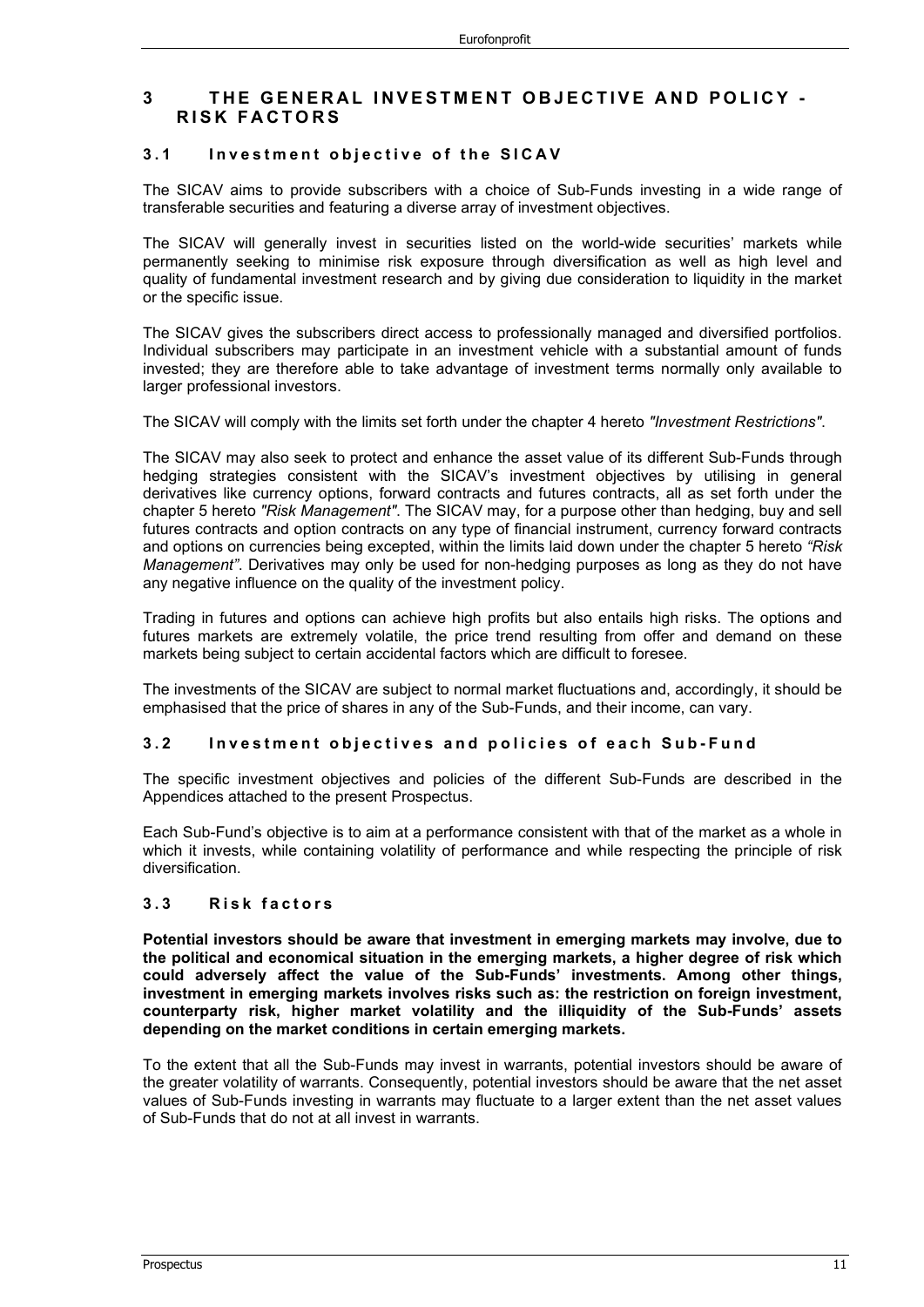## **4 INVESTMENT RESTRICTIONS**

The Directors shall, based upon the principle of spreading risks, have power to determine the corporate and investment policy for the investments and the course of conduct of the management and business affairs of each Sub-Fund of the SICAV.

Each Sub-Fund shall be regarded as a separate UCITS for the purpose of this paragraph.

- (1) Each Sub-Fund may invest solely in:
	- a) transferable securities and money market instruments admitted to or dealt in on a market which operates regularly and is recognised and open to the public (a "Regulated Market");
	- b) transferable securities and money market instruments dealt in on another Regulated Market in a Member State of the European Union which operates regularly and is recognised and open to the public;
	- c) transferable securities and money market instruments admitted to official listing on a stock exchange in a non-member State of the European Union or dealt in on another Regulated Market in a non-member State of the European Union which operates regularly and is recognised and open to the public provided that the choice of the stock exchange or the market has been provided for in the constitutional documents of the undertakings for collective investment in transferable securities (UCITS);
	- d) recently issued transferable securities and money market instruments, provided that:
		- ˗ the terms of issue include an undertaking that application will be made for admission to official listing on a stock exchange or to another Regulated Market which operates regularly and is recognised and open to the public, provided that the choice of the stock exchange or the market has been provided for in the constitutional documents of the UCITS;
		- such admission is secured within one year of issue.
	- e) units of UCITS authorised according to Directive 2009/65/EC and/or other undertakings for collective investment (UCIs) within the meaning of Article 1, paragraph (2) first and second indents of Directive 2009/65/EC, should they be situated in a Member State of the European Union or not, provided that:
		- such other UCIs are authorised under laws which provide that they are subject to supervision considered by the CSSF to be equivalent to that laid down in Community law, and that cooperation between authorities is sufficiently ensured;
		- ˗ the level of protection for unit-holders in the other UCIs is equivalent to that provided for unit-holders in a UCITS, and in particular that the rules on asset segregation, borrowing, lending, uncovered sales of transferable securities and money market instruments are equivalent to the requirements of Directive 2009/65/EC;
		- ˗ the business of the other UCIs is reported in half-yearly and annual reports to enable an assessment to be made of the assets and liabilities, income and operations over the reporting period;
		- ˗ no more than 10% of the UCITS' or the other UCIs' assets, whose acquisition is contemplated, can, according to their constitutional documents, be invested in aggregate in units of other UCITS or other UCIs.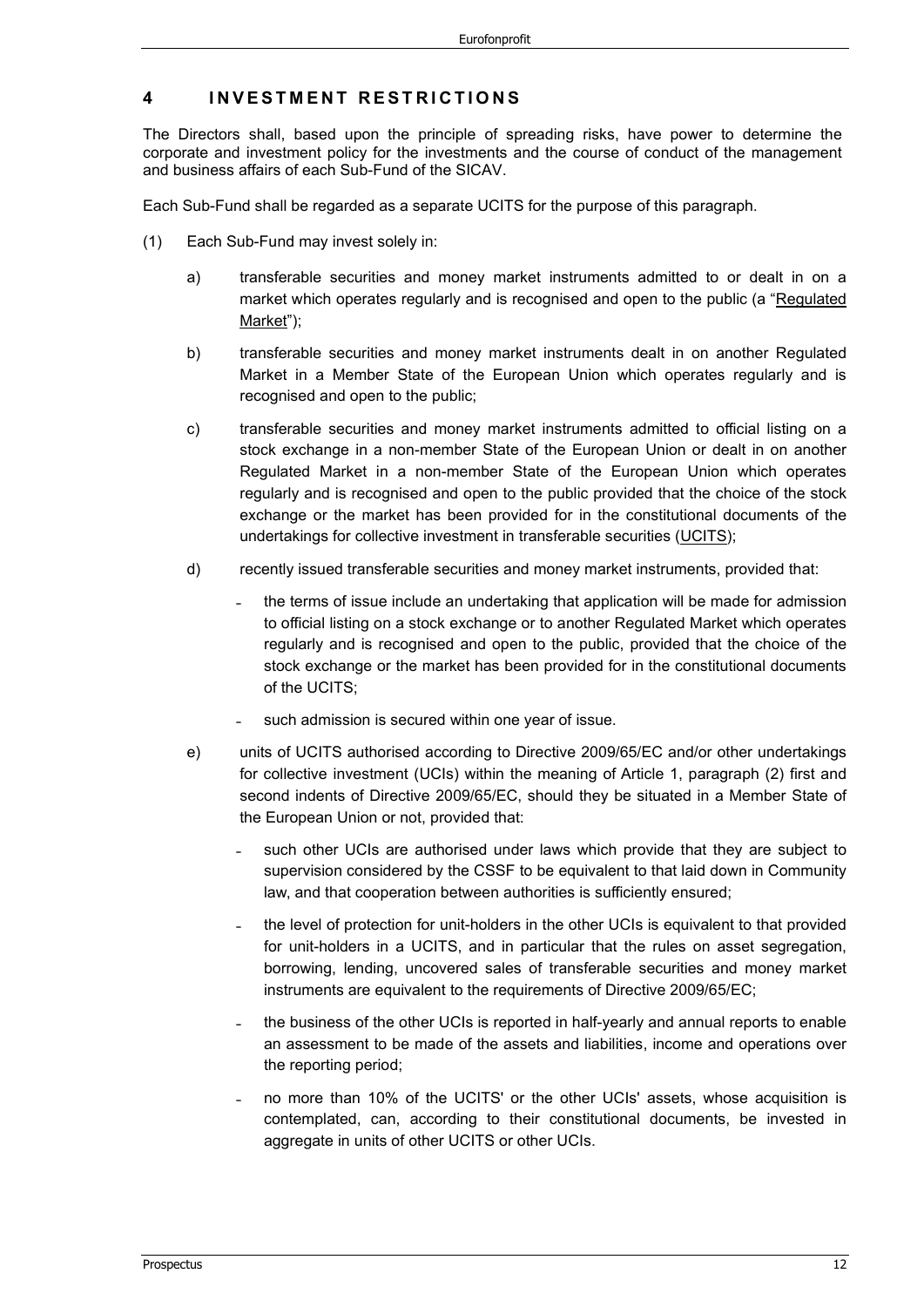- f) deposits with credit institutions which are repayable on demand or have the right to be withdrawn, and maturing in no more than twelve months, provided that the credit institution has its registered office in a Member State of the European Union or, if the registered office of the credit institution is situated in a non-Member State, provided that it is subject to prudential rules considered by the CSSF as equivalent to those laid down in Community law;
- g) financial derivative instruments, including equivalent cash-settled instruments, dealt in on a Regulated Market referred to in items a), b) and c) above; and/or financial derivative instruments dealt in over-the-counter ("OTC derivatives"), provided that:
	- ˗ the underlying consists of instruments covered by Article 41 of the Law 2010, paragraph (1), financial indices, interest rates, foreign exchange rates or currencies, in which the SICAV may invest according to its investment objectives as stated in the SICAV's constitutional documents;
	- ˗ the counterparties to OTC derivative transactions are institutions subject to prudential supervision, and belonging to the categories approved by the CSSF; and
	- ˗ the OTC derivatives are subject to reliable and verifiable valuation on a daily basis and can be sold, liquidated or closed by an offsetting transaction at any time at their fair value at the UCITS' initiative.
- h) money market instruments other than those dealt in on a Regulated Market if the issue or issuer of such instruments is itself regulated for the purpose of protecting investors and savings, and provided that they are:
	- ˗ issued or guaranteed by a central, regional or local authority or central bank of a Member State, the European Central Bank, the European Union or the European Investment Bank, a non-Member State or, in the case of a Federal State, by one of the members making up the federation, or by a public international body to which one or more Member States belong; or
	- ˗ issued by an undertaking any securities of which are dealt in on Regulated Markets referred to in the paragraphs a), b) and c) above; or
	- issued or guaranteed by an establishment subject to prudential supervision, in accordance with criteria defined by Community law, or by an establishment which is subject to and complies with prudential rules considered by the CSSF to be at least as stringent as those laid down by Community Law; or
	- ˗ issued by other bodies belonging to the categories approved by the CSSF provided that investments in such instruments are subject to investor protection equivalent to that laid down in the first, the second and the third indents and provided that the issuer is a company whose capital and reserves amount to at least ten million euros (EUR 10,000,000) and which presents and publishes its annual accounts in accordance with the fourth directive 78/660/EEC, is an entity which, within a group of companies which includes one or several listed companies, is dedicated to the financing of the group or is an entity which is dedicated to the financing of securitization vehicles which benefit from a banking liquidity line.
- (2) a) A Sub-Fund may invest no more than 10% of its assets in transferable securities and money market instruments other than those referred to in item (1);
	- b) A Sub-Fund may acquire movable and immovable property which is essential for the direct pursuit of its business;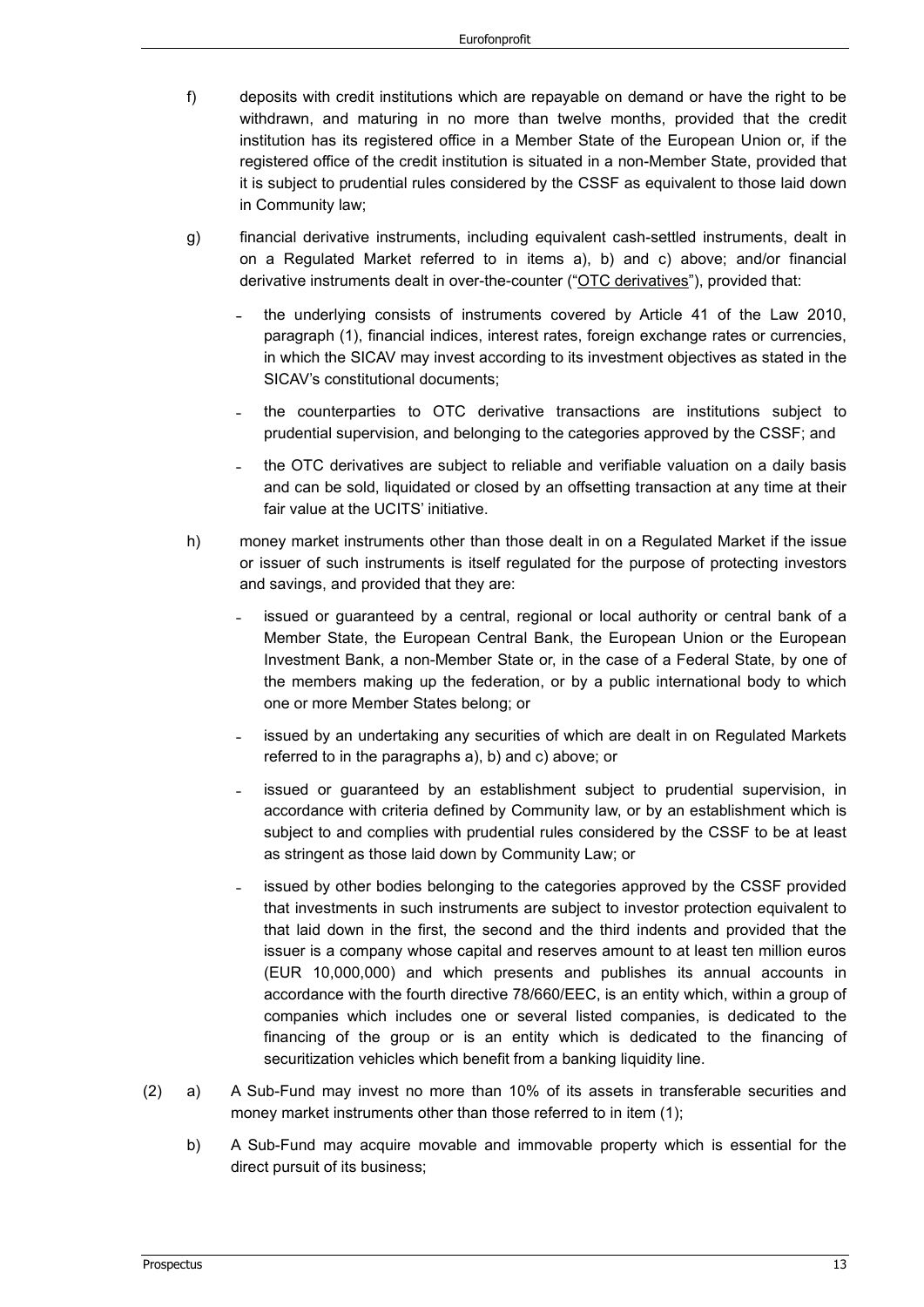- c) A Sub-Fund may not acquire either precious metals or certificates representing them.
- (3) A Sub-Fund may hold ancillary liquid assets.
- (4) A Sub-Fund may invest no more than 10 % of its assets in transferable securities or money market instruments issued by the same body. A Sub-Fund may not invest more than 20% of its assets in deposits made with the same body. The risk exposure to a counterparty of a Sub-Fund in an OTC derivative transaction may not exceed 10% of its assets when the counterpart is a credit institution referred to in item (1) f) above or 5% of its assets in other cases.
- (5) The total value of the transferable securities and money market instruments held by a Sub-Fund in the issuing bodies in each of which it invests more than 5 % of its assets must not exceed 40 % of the value of its assets. This limitation does not apply to deposits and OTC derivative transactions made with financial institutions subject to prudential supervision.

Notwithstanding the individual limits laid down in item (4) above, a Sub-Fund may not combine:

- investments in transferable securities or money market instruments issued by a single body,
- ˗ deposits made with a single body, and/or
- exposures arising from OTC derivative transactions undertaken with a single body,

in excess of 20% of its assets.

- (6) The limit laid down in item (4) above, first sentence is raised to a maximum of 35 % if the transferable securities or money market instruments are issued or guaranteed by a Member State of the European Union, by its local authorities, by a non-member State or by public international bodies of which one or more Member States are members.
- (7) The limit laid down in item (4) above, first sentence, is raised to a maximum of 25 % for certain bonds when they are issued by a credit institution which has its registered office a Member State of the European Union and which is subject, by law, to special public supervision designed to protect bondholders. In particular, sums deriving from the issue these bonds must be invested in conformity with the law in assets which, during the whole period of validity of the bonds, are capable of covering claims attaching to the bonds and which, in case of bankruptcy of the issuer, would be used on a priority basis for the repayment of the principal and payment of the accrued interest.

If a Sub-Fund invests more than 5 % of its assets in the bonds referred to in the paragraph above and issued by one issuer, the total value of these investments may not exceed 80 % of the value of a Sub-Fund's assets.

(8) The transferable securities and money market instruments referred to in items (6) and (7) are not included in the calculation of the limit of 40 % referred to in item (5).

The limits set out in items (4), (5), (6) and (7) may not be combined; and thus investments in transferable securities or money market instruments issued by the same body, in deposits or derivative instruments made with this body carried out in accordance with items (4), (5), (6) and (7) may not exceed a total of 35 % of the assets of a Sub-Fund.

Companies which are included in the same group for the purposes of consolidated accounts, as defined in Directive 83/349/EEC or in accordance with recognised international accounting rules, are regarded as a single body for the purpose of calculating the limits contained in the items (4) till (8).

A Sub-Fund may cumulatively invest up to 20% of its assets in transferable securities and money market instruments within the same group.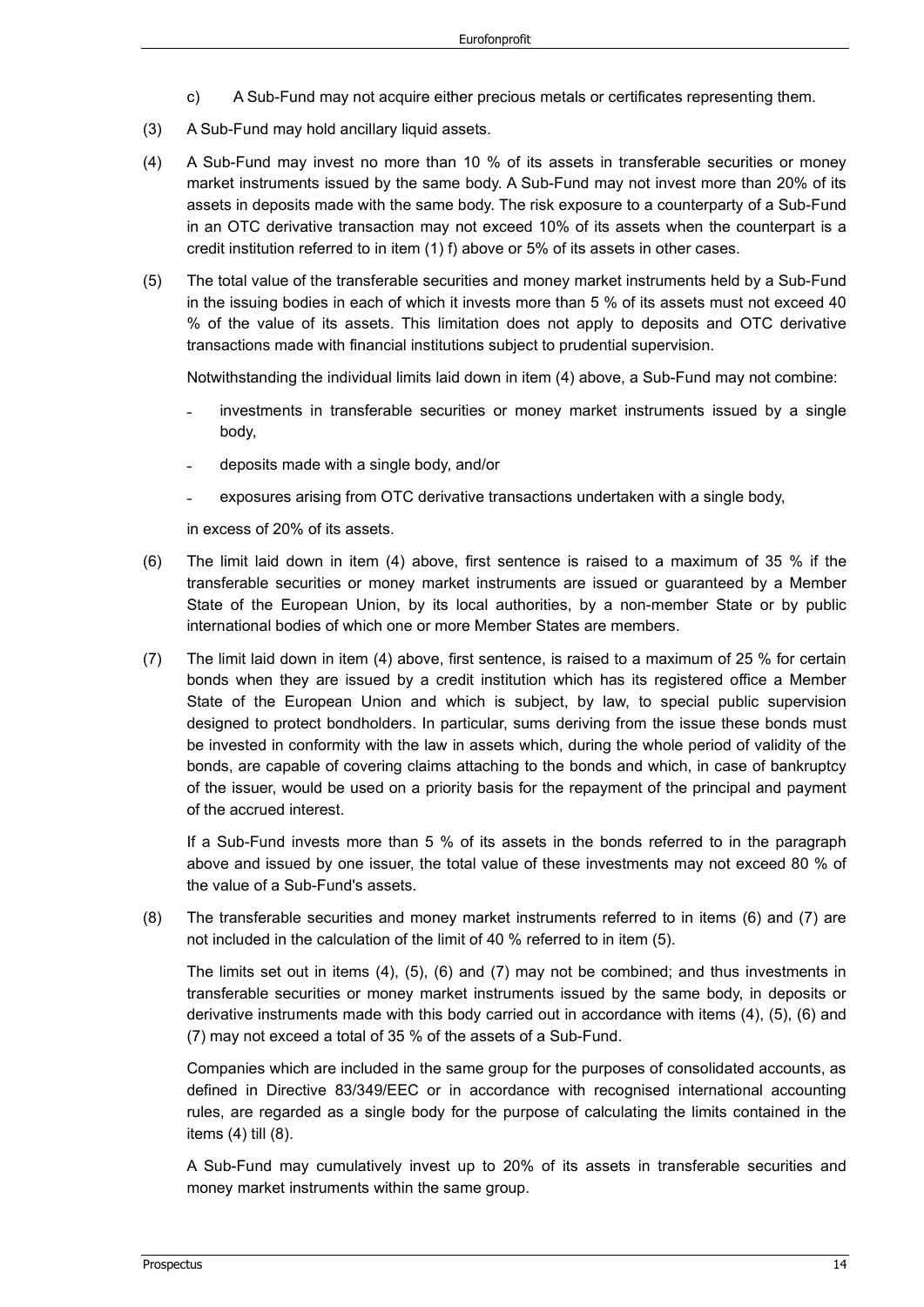- (9) Without prejudice to the limits laid down in the items (15), (16) and (17) below the limits laid down in the items (4) till (8) above are raised to a maximum of 20 % for investment in shares and/or bonds issued by the same body when, according to the SICAV's constitutional documents, the aim of a Sub-Fund's investment policy is to replicate the composition of a certain stock or bond index which is recognized by the CSSF, on the following basis:
	- ˗ the composition of the index is sufficiently diversified;
	- ˗ the index represents an adequate benchmark for the market to which it refers;
	- ˗ it is published in an appropriate manner.
- (10) The limit laid down in item (9) above is 35 % where that proves to be justified by exceptional market conditions in particular in Regulated Markets where certain transferable securities or money market instruments are highly dominant. The investment up to this limit is only permitted for a single issuer.
- (11) **Notwithstanding the items (4) till (8) above, where a Sub-Fund has invested in accordance with the principle of risk spreading in transferable securities issued or guaranteed by a Member State, by its local authorities, or by another member State of the OECD or by public international bodies of which one or more Member States are members, such Sub-Fund is authorised to invest up to 100% of its net assets in such securities, provided that the Sub-Fund holds securities from at least six different issues and securities from any one issue do not account for more than 30% of its total net assets.**
- (12) A Sub-Fund may acquire the units of UCITS and/or other UCIs referred to in item (1),e) above, provided that no more than 20% of its assets are invested in a single UCITS or other UCI.

For the purposes of applying this investment limit, each compartment of a UCI with multiple compartments shall be considered as a separate issuer, provided that the principle of segregation of liabilities of the different compartments is ensured in relation to third parties.

- (13) Investments made in units of UCIs other than UCITS may not exceed, in aggregate, 30 % of the assets of a Sub-Fund. When a Sub-Fund has acquired units of UCITS and/or other UCIs, the assets of the respective UCITS or other UCIs do not have to be combined for the purposes of the limits laid down in the items (4) till (8) above.
- (14) When a Sub-Fund invests in the units of other UCITS and/or other UCIs that are managed, directly or by delegation, by the same management company or by any other company with which the management company is linked by common management or control, or by a substantial direct or indirect holding, that management company or other company may not charge subscription or redemption fees on account of the UCITS' investment in the units of such other UCITS and/or UCIs.
- (15) A Sub-Fund, may not acquire any shares carrying voting rights which would enable it to exercise significant influence over the management of an issuing body.
- (16) A Sub-Fund may acquire no more than:
	- ˗ 10 % of the non-voting shares of the same issuer;
	- ˗ 10 % of the debt securities of the same issuer;
	- ˗ 25 % of the units of the same UCITS and/or other UCI;
	- ˗ 10% of the money market instruments issued by the same issuer.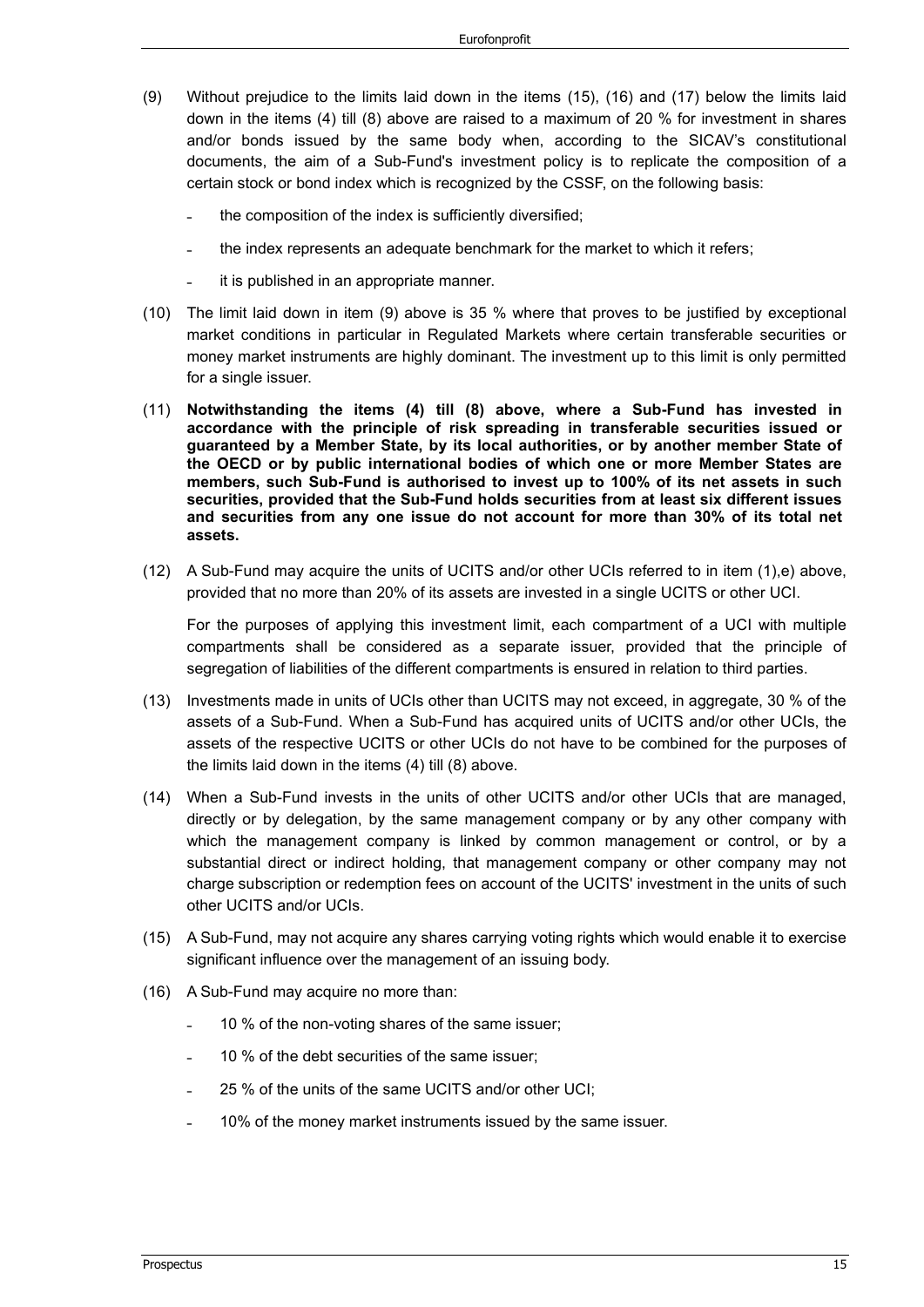The limits laid down in the second, third and fourth indents may be disregarded at the time of acquisition if at that time the gross amount of bonds or of the money market instruments or the net amount of the securities in issue cannot be calculated.

- (17) Paragraphs (15) and (16) above are waived as regards:
	- a) transferable securities and money market instruments issued or guaranteed by a Member State of the European Union or its local authorities;
	- b) transferable securities and money market instruments issued or guaranteed by a nonmember State of the European Union;
	- c) transferable securities and money market instruments issued by public international bodies of which one or more Member States of the European Union are members;
	- d) shares held by a Sub-Fund in the capital of a company incorporated in a non-member State of the European Union which invests its assets mainly in the securities of issuing bodies having their registered office in that State, where under the legislation of that State, such a holding represents the only way in which a Sub-Fund can invest in the securities of issuing bodies of that State;
	- e) shares held by one or more investment companies in the capital of subsidiary companies which, exclusively on its or their behalf carry on only the business of management, advice or marketing in the country where the subsidiary is located, in regard to the redemption of units at the request of unitholders.
- (18) A Sub-Fund may not borrow, however a Sub-Fund may acquire foreign currency by means of a back-to-back loan.

By way of derogation from the paragraph above, a Sub-Fund may borrow the equivalent of:

- a) up to 10 % of its assets provided that the borrowing is on a temporary basis;
- b) up to 10 % of its assets in the case of an investment company provided that the borrowing is to make possible the acquisition of immovable property essential for the direct pursuit of their business; in this case, these borrowings and those referred to in sub-paragraph (a) may not in any case in total exceed 15 % of their assets.
- (19) A Sub-Fund may not grant loans or act as a guarantor on behalf of third parties.

This shall not prevent a Sub-Fund from acquiring transferable securities, money market instruments or other financial instruments which are not fully paid.

(20) A Sub-Fund may not carry out uncovered sales of transferable securities, money market instruments or other financial.

## **5 RISK MANAGEMENT**

The SICAV may employ techniques and instruments relating to transferable securities and money market instruments for the purpose of efficient portfolio management.

The SICAV may also employ techniques and instruments in accordance with the investment restrictions, which are intended to provide cover against exchange risks in the context of the management of its assets and liabilities.

The Management Company, on behalf of the SICAV, employs a risk-management process which enables it to monitor and measure at any time the risk of the positions and their contribution to the overall risk profile of the portfolio.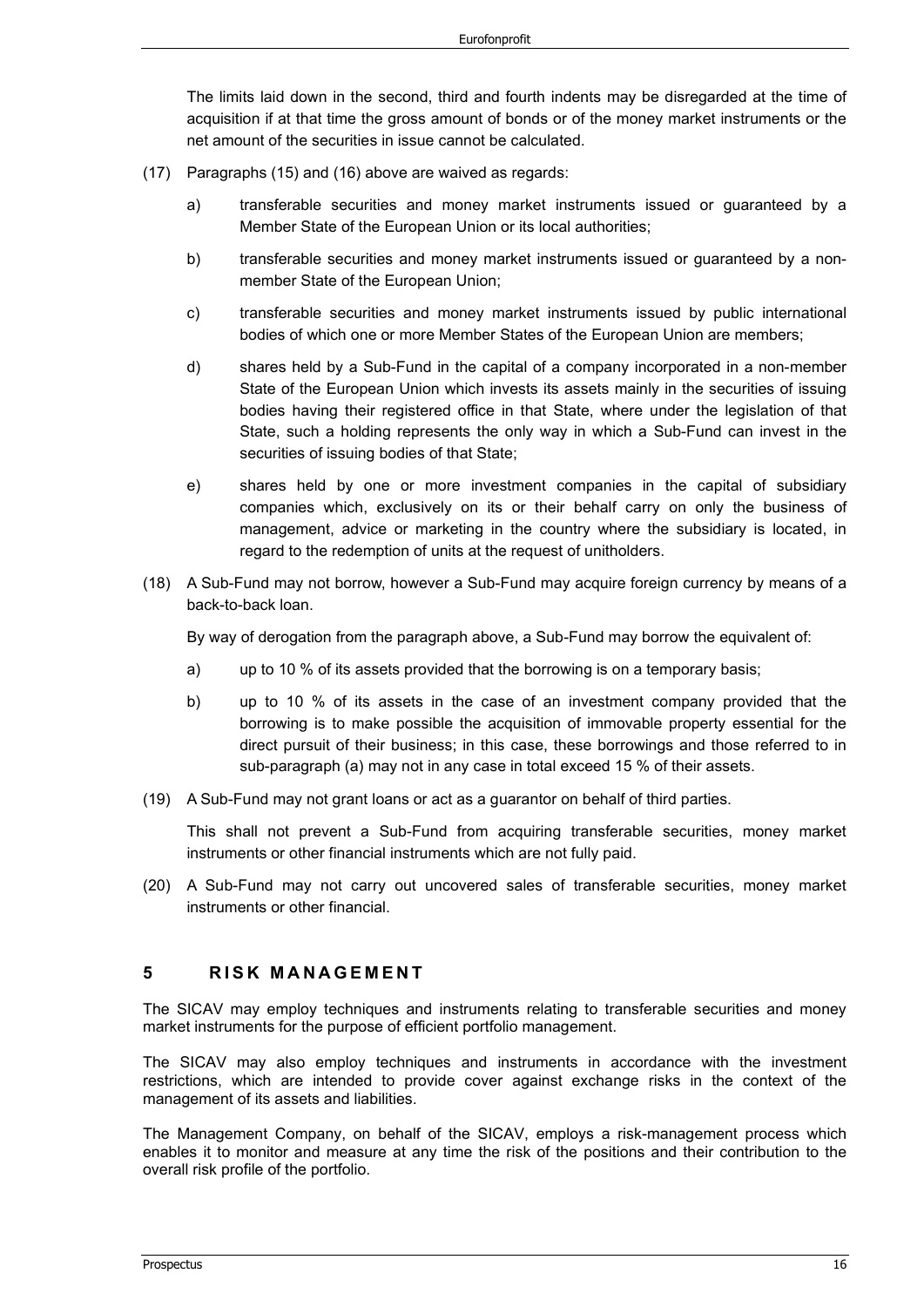The SICAV shall ensure that its global exposure relating to derivative instruments does not exceed the total net value of its portfolio.

The global exposure may be calculated through the Value-at-Risk approach ("VaR Approach") or the commitment approach ("Commitment Approach") as described for each Sub-Fund in Appendix 1 to this Prospectus, in compliance with any relevant circular or regulation issued by the CSSF or any European authority authorised to issue related regulation or technical standards.

There can be no assurance that the objective sought to be obtained from the use of the here below described techniques and instruments will be achieved.

#### **5.1 Techniques and instruments relating to transferable**  securities and money market instruments

#### 5.1.1 Options on transferable securities and money market instrume nts

The SICAV may purchase and sell call and put options on securities provided that these contracts are traded on a Regulated Market.

The total of premiums paid for the acquisition of call and put options on securities may not exceed 15% of the net asset value of the relevant Sub-Fund.

At the time of selling call options on securities, the relevant Sub-Fund must hold either the underlying securities, matching call options or other instruments which provide sufficient coverage of the commitments resulting from the contracts in question (such as warrants). The underlying securities of all call options sold may not be realised as long as these options exist, unless they are covered by matching options or by other instruments which can be used for the same purpose. The same applies also to matching call options or other instruments that the relevant Sub-Fund must hold when it does not have the underlying securities at the time of the sale of the relevant options.

As an exception to that rule, a Sub-Fund may write uncovered call options on securities that it does not own at the conclusion of the option contract if the following conditions are met:

- the exercise price of call options sold in this way does not exceed 25% of the net asset value of the relevant Sub-Fund;
- the relevant Sub-Fund must at all times be able to cover the positions taken on these sales.

When a put option is sold, the relevant Sub-Fund must be covered for the full duration of the option contract by liquid resources sufficient to pay for the securities deliverable to it on the exercise of the option by the counterparty.

The total commitment arising on the sale of call and put options (excluding the sale of call options for which the Sub-Fund concerned has adequate coverage), together with the total commitment arising on the transactions referred to in section 5.1.2.c) hereafter, may at no time exceed the total net asset value of the Sub-Fund concerned.

```
5.1.2 Transactions relating to futures and options on financial 
instruments
```
Except for transactions by mutual agreement which are described in item b) below, the transactions hereunder described may only relate to contracts which are dealt in on a Regulated Market.

Subject to the conditions defined here below, such transactions may be undertaken for hedging or other purposes.

a) Hedging operations relating to the risks attached to the general movement of stock markets

As a global hedge against the risk of unfavourable stock market movements, a Sub-Fund may sell futures on stock market indices. For the same purpose, a Sub-Fund may also sell call options or buy put options on stock market indices. The use of these operations assumes that a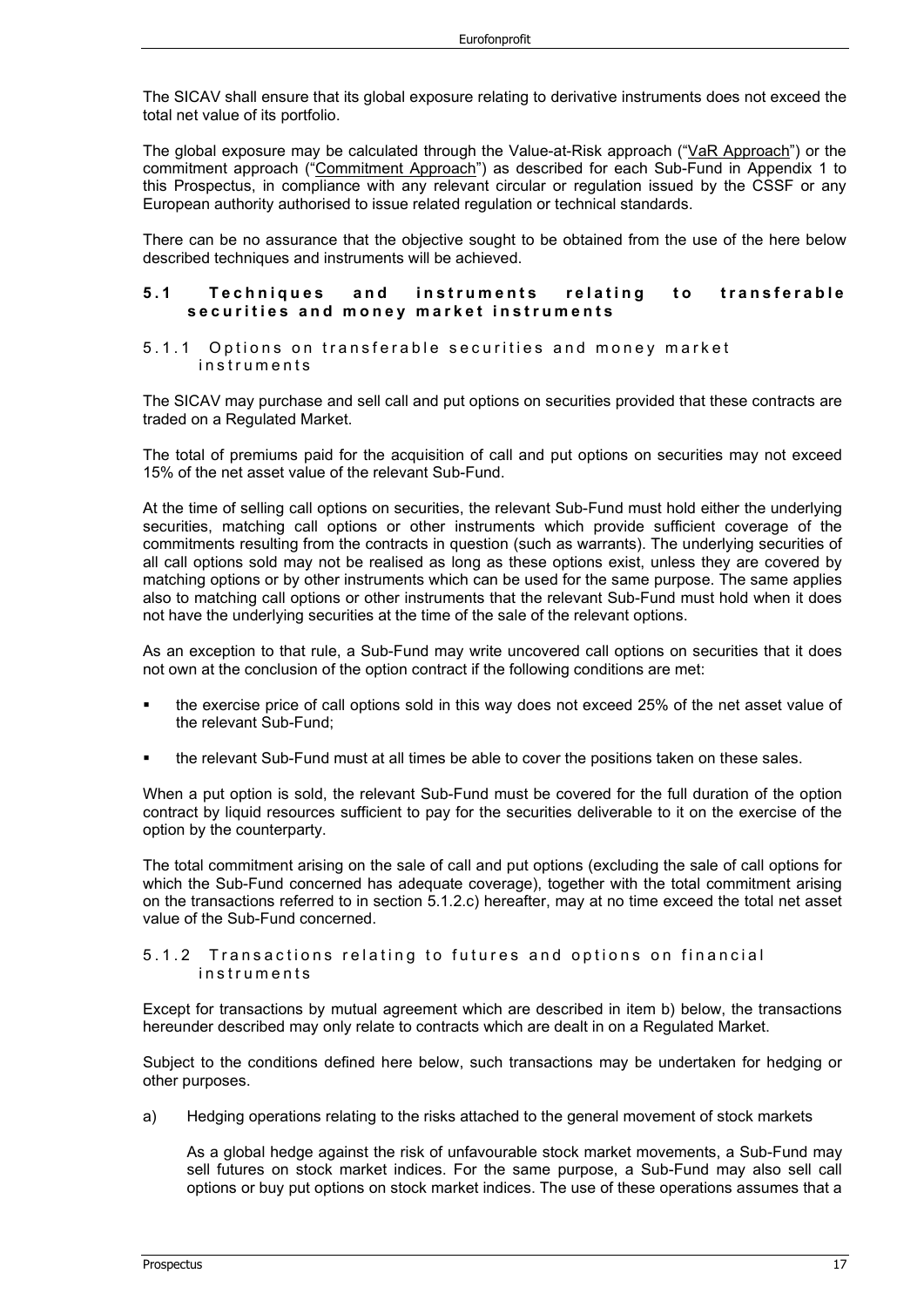sufficient correlation exists between the composition of the index used and the corresponding Sub-Fund's portfolio.

In principle, the total commitment relating to futures and option contracts on stock market indices may not exceed the global valuation of securities held by the relevant Sub-Fund in the market corresponding to each index.

b) Transactions relating to interest rate hedging

As a global hedge against interest rate fluctuations, a Sub-Fund may sell interest rate futures contracts. For the same purpose, it can also sell call options or buy put options on interest rates or make interest rate swaps on a mutual agreement basis with first class financial institutions specialising in this type of transaction.

In principle, the total commitment on financial futures contracts, option contracts and interest rate swaps may not exceed the global valuation of the assets to be hedged held by the Sub-Fund concerned in the currency corresponding to these contracts.

c) Transactions undertaken for purposes other than hedging

Apart from option contracts on securities and contracts relating to currencies, a Sub-Fund may, for a purpose other than hedging, buy and sell futures contracts and option contracts on any type of financial instrument, provided that the total commitment resulting from these purchase and sale transactions together with the total commitment resulting from the sale of call and put options on securities at no time exceeds the net asset value of the relevant Sub-Fund.

Sales of call options on securities for which the Sub-Fund has sufficient coverage are not included in the calculation of the total commitment referred to above.

In this context, the concept of commitments relating to transactions other than options on transferable securities and money market instruments is defined as follows:

- the commitment arising from futures contracts is deemed equal to the value of the underlying net positions payable on those contracts which relate to identical financial instruments (after setting off all sale positions against purchase positions), without taking into account the respective maturity dates and
- the commitment deriving from options purchased and written is equal to the aggregate of the exercise (striking) prices of net uncovered sales positions which relate to single underlying assets without taking into account respective maturity dates.
- d) General

The total of the premiums paid to acquire call and put options on securities, together with the total of the premiums paid to acquire options on financial instruments undertaken for purposes other than hedging as mentioned above, may not exceed 15% of the net asset value of the relevant Sub-Fund.

#### 5.1.3 Securities lending

A Sub-Fund may enter into securities lending transactions provided that they comply with the following regulations:

a) Regulations to ensure the proper completion of lending transactions

A Sub-Fund may only lend securities through a standardised lending system organised by a recognised clearing institution or through a first class financial institution specialising in this type of transaction.

As part of the lending transaction, the relevant Sub-Fund must in principle receive a guarantee, the value of which at the time of the conclusion of the contract must be at least equal to the global valuation of the securities lent. This guarantee must be given in the form of liquid assets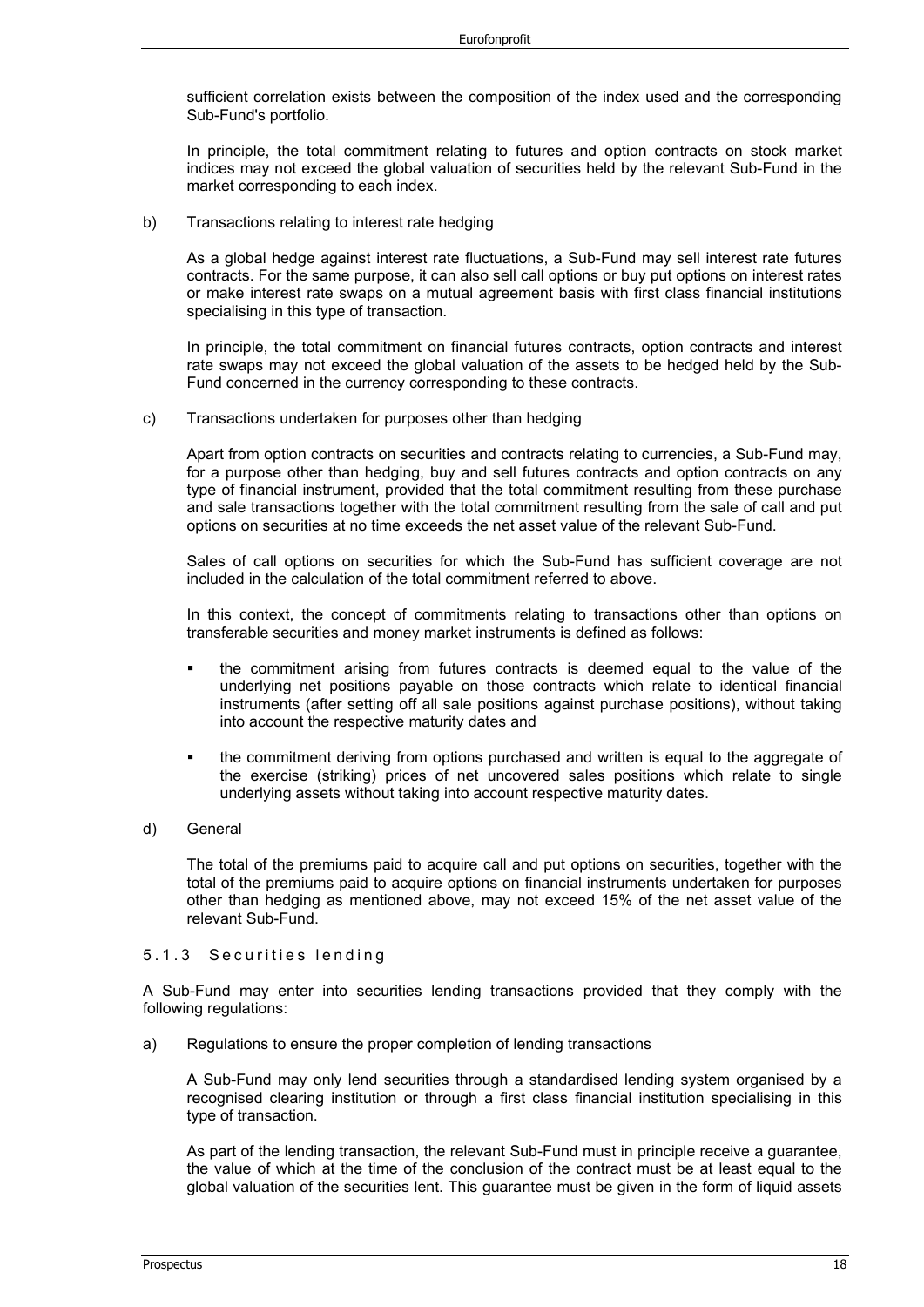and/or in the form of securities issued or guaranteed by a member State of the OECD or by their local authorities or by supranational institutions and undertakings of a community, regional or worldwide nature and blocked in the name of the SICAV until the expiry of the loan contract.

b) Conditions and limits of securities lending

These transactions may not exceed 50% of the global valuation of the securities portfolio concerned. This limit however does not apply where the SICAV is entitled at all times to the cancellation of the contract and the restitution of the securities lent.

These transactions may not extend beyond a period of 30 days.

#### 5.1.4 "Réméré" transactions

On an ancillary basis, a Sub-Fund may enter into **repurchase** ("réméré") transactions which consist of the purchase and sale of securities with a clause reserving the seller the right to repurchase from the purchaser the securities sold at a price and term specified by the two parties in the contractual agreement.

A Sub-Fund can act either as purchaser or seller in repurchase transactions. Its involvement in such transactions is however subject to the following regulations:

a) Regulations to ensure the proper completion of repurchase transactions

A Sub-Fund may not buy or sell securities using a repurchase transaction unless the counterparty in such transaction is a first class financial institution specialising in this type of transaction.

b) Conditions and limits of repurchase transactions

During the life of a "réméré" repurchase contract, a Sub-Fund cannot sell the securities which are the object of the contract, either before the right to repurchase these securities has been exercised by the counterparty, or the repurchase term has expired.

The Sub-Fund must ensure that the level of its exposure to "réméré" repurchase transactions is such that it is able, at all times, to meet its repurchase obligations.

As of the date of this Prospectus, the Sub-Funds of the SICAV have not entered into securities lending transactions, OTC contracts or "Réméré" transactions.

#### **5.2 Techniques and instruments to hedge exchange risks to which the SICAV is exposed in the management of its assets and liabilities**

To protect its assets against the fluctuation of currencies, a Sub-Fund may enter into transactions the purpose of which is the sale of forward foreign exchange contracts, the sale of call options or the purchase of put options in respect of currencies.

These transactions may only be entered into via contracts, which are dealt in on a Regulated Market.

For the same purpose, a Sub-Fund may also sell currencies forward or exchange currencies on a mutual agreement basis with first class financial institutions specialising in this type of transaction.

The objective of these transactions presupposes the existence of a direct relationship between these transactions and the assets which are being hedged and implies that, in principle, transactions in a given currency cannot exceed the total valuation of assets denominated in that currency nor may the duration of these transactions exceed the period for which the respective assets are held.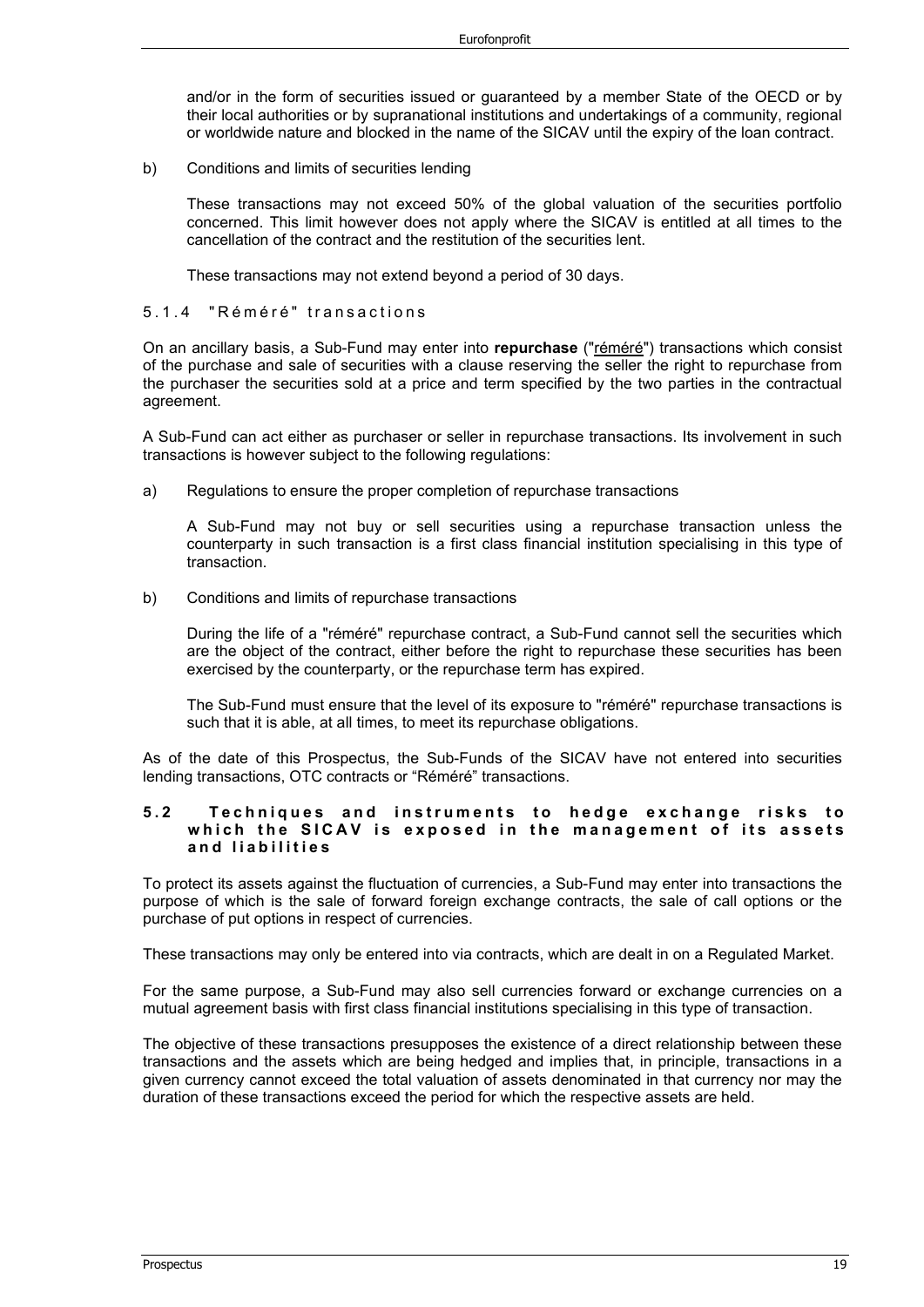## **6 TYPES OF SHARES**

Shares will be issued in registered form only.

Registered shares are evidenced by entries in the SICAV's register of shareholders. The SICAV shall consider the person in whose name the shares are registered as the full owner of the shares.

Registered shares may be issued with fractions of up to 6 decimals. Shareholders may not take part in the voting for fractions of shares, but are entitled to pro rata dividends and pro rata liquidation proceeds.

Title to shares in registered form is transferred upon delivery of (a) the certificate with the transfer form on the reverse side duly completed or (b) if no share certificate has been issued, another instrument of transfer satisfactory to the SICAV, and by inscription of the name of the transferee in the SICAV's register of shareholders.

Delivery of share certificates to subscribers, when specifically requested, is made at the risk and at the expense of those subscribers, within 10 days from the relevant valuation day.

The SICAV recommends that subscribers hold registered shares in non-certificated form for security and ease of dealing. Investors will receive instead a confirmation of their shareholding. Registered shares so issued may be redeemed, converted or transferred upon written instruction to the Registrar Agent of the SICAV; in the other cases, the Registrar Agent must first receive the certificates.

The SICAV draws the attention on the fact that any investor will only be able to fully exercise his investor rights directly against the SICAV, (notably the right to participate in general Shareholders' meetings) if the investor is registered himself and in his own name in the Shareholders' register of the SICAV. In cases where an investor invests in the SICAV through an intermediary investing into the SICAV in his own name but on behalf of the investor, it may not always be possible for the investor to exercise certain shareholder rights directly against the SICAV. Investors are advised to take advice on their rights.

## **7 HOW TO APPLY FOR SHARES**

#### **7.1 General**

Applications for subscriptions of shares may be sent to either the SICAV/the Nominee or directly to the Registrar Agent of the SICAV in Luxembourg; however, processing of the applications received through the SICAV/the Nominee will only commence once they are received by the Registrar Agent in Luxembourg.

The SICAV reserves the right to reject any application for subscription as a whole or in part.

No shares of any Sub-Fund will be issued during any period when the determination of the net asset value of the relevant Sub-Fund is suspended by the SICAV as described in chapter 15.8.2 *"Suspension of the Determination of the Net Asset Value"*.

Subscribers are invited to complete an Application Form. Application for subscription may be made otherwise in writing, provided that all information required in the Application Form are given.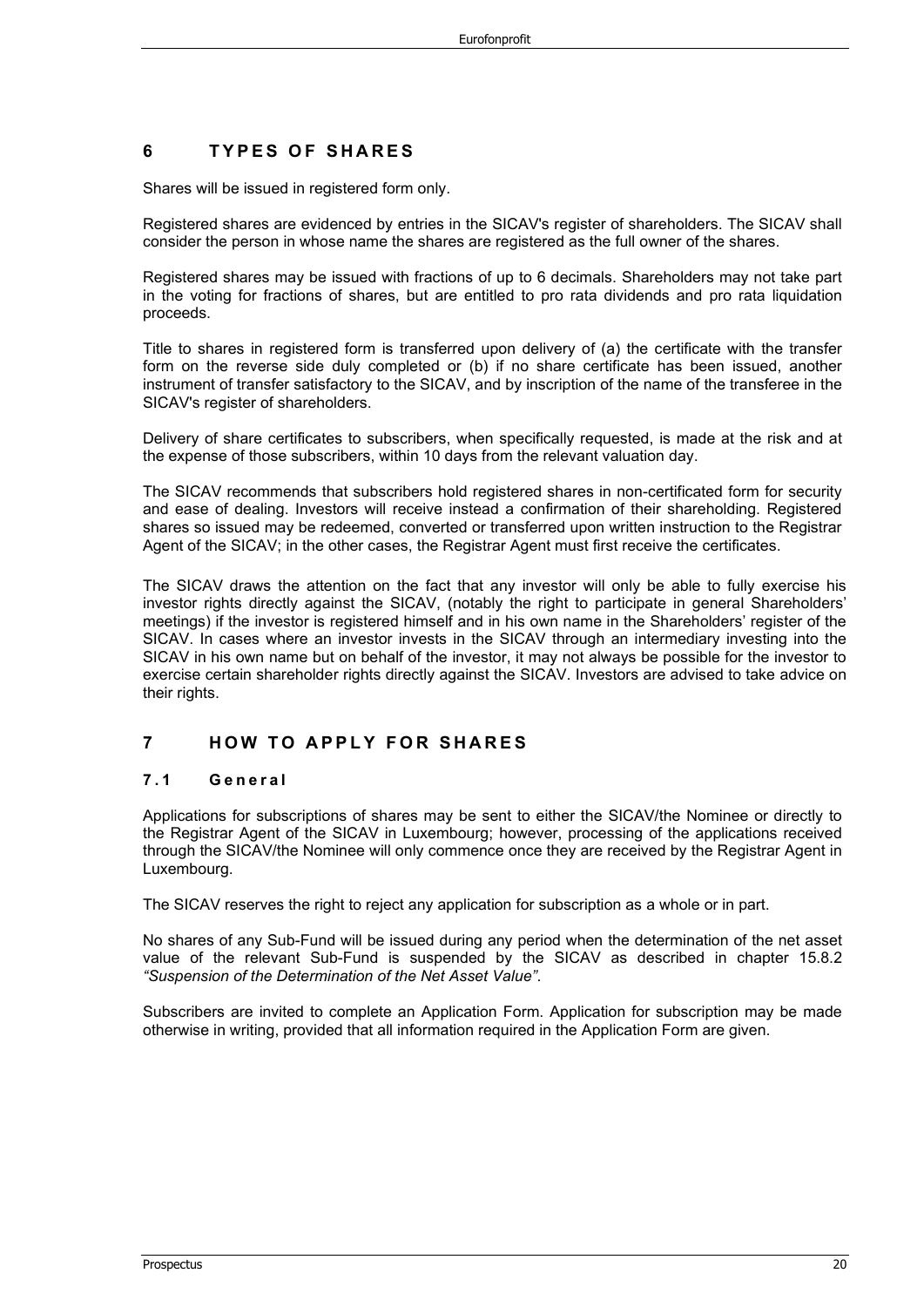## **7.2 Initial subscriptions**

If shares of new Sub-Funds are issued, the Directors may decide to close the initial subscription period for one or several Sub-Funds at an earlier date. The Directors may as well decide to extend the initial subscription period for one or several Sub-Funds. In these cases, this Prospectus will be updated and subscribers having already submitted an application for subscription will be informed accordingly.

#### **7.3 Subsequent subscriptions**

After expiry of the initial subscription period, the shares are issued at a subscription price corresponding to the net asset value per share plus a sales fee of maximum 2%. The amount applicable for each Sub-Fund is disclosed in the relevant Appendix, calculated on the basis of the net asset value in favour of the Nominee, only when subscribing through the Nominee.

Applications received by the Registrar Agent of the SICAV in Luxembourg on the business day immediately preceding a valuation day before 4.30 p.m., Luxembourg time, will be dealt with on that valuation day at the subscription price of the relevant Sub-Fund calculated on that valuation day. Any applications received thereafter will be processed on the next valuation day.

#### **7.4 Payments**

The subscription price is payable in one of the currencies of the relevant Sub-Fund within 3 business days following the valuation day.

However, a subscriber may provide for/request payment in all convertible currencies other than the above mentioned currencies which can be exchanged for one of the currencies of the relevant Sub-Fund. The necessary foreign exchange transaction will be arranged on behalf of and at the expense of the shareholder.

The subscription price per share in the payment currencies will be based on a calculation made by the Central Administrative Agent converting the net asset value per share into the payment currencies by reference to relevant average spot rates on the relevant valuation day, as used to value the relevant Sub-Fund(s)'assets provided that the Directors may (i) adjust or cause the subscription price per share payable to be adjusted by reference to the market rate of such currencies at the time of the calculation of the applicable subscription price per share in case of a de- or revaluation of such currencies, or (ii) reject subscriptions paid in a payment currency other than the reference currency of the relevant Sub-Fund, if exceptional circumstances or fluctuations in the international currency markets exist, which justify such decision in the interest of the shareholders of the relevant Sub-Fund.

Payments must be made either by cheque or by bank transfer for the benefit of the respective Sub-Fund with the Depositary. If payment is made by cheque, the funds must also be collected on behalf of the SICAV within three business days following the valuation day.

Transfer of funds should be made under arrangements giving the SICAV notice of the amount transferred and the value date at which it will be available. When payment is made by cheque, the shares will not be allotted until the funds are collected on behalf of the SICAV.

## **8 HOW TO REDEEM SHARES**

#### **8.1 General**

Any shareholder has the right at any time to have all or part of its shares redeemed by the SICAV. Any shares redeemed by the SICAV will be cancelled.

Requests may be sent to either the SICAV/the Nominee or directly to the Registrar Agent of the SICAV in Luxembourg; however, processing of the requests received through the SICAV/the Nominee will only commence once they are received by the Registrar Agent in Luxembourg.

Notwithstanding, any request for redemption may be processed 10 days after notification if the said request amounts to at least EUR 500,000. -.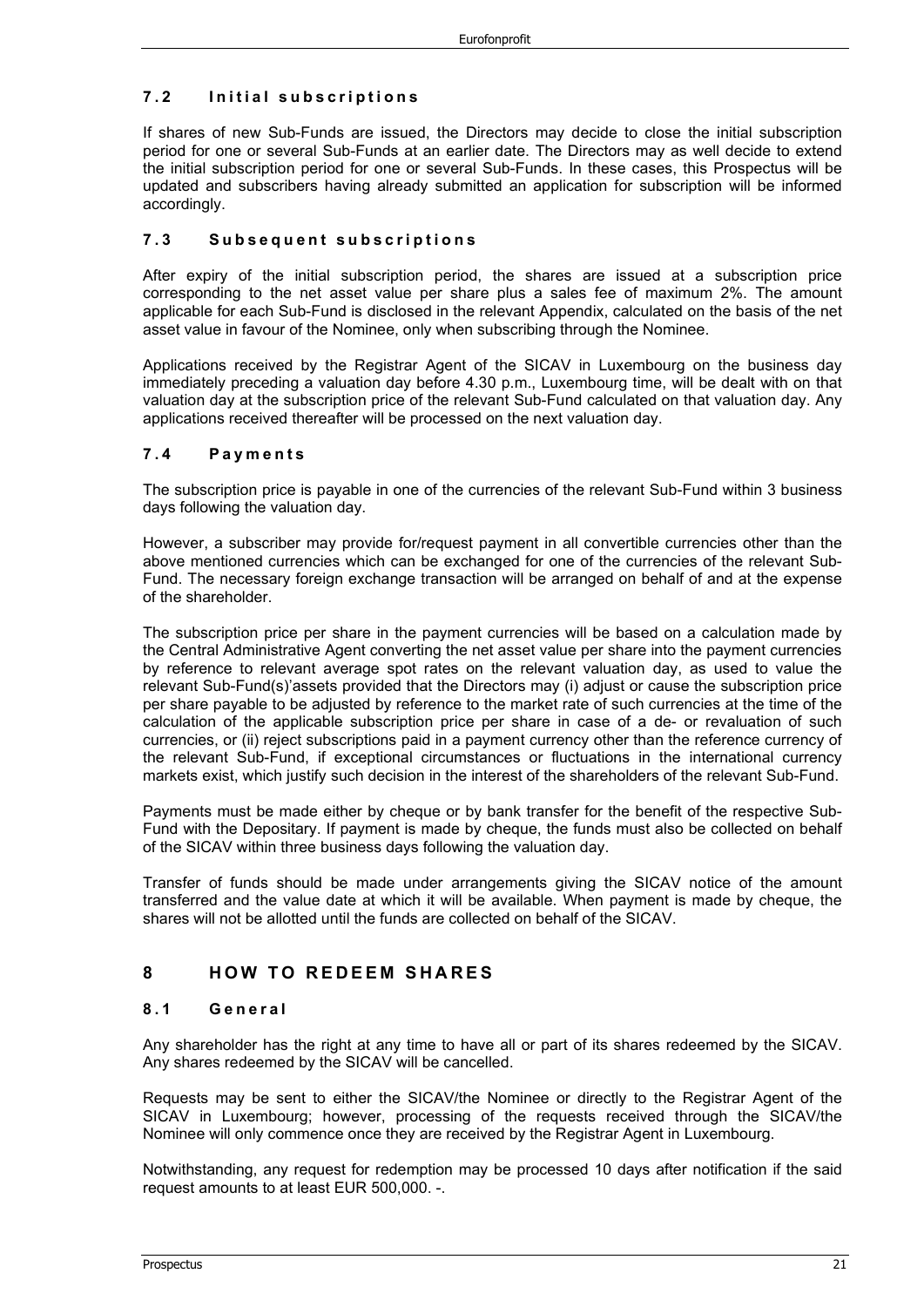Any request for redemptions shall be irrevocable except during any period when the determination of the net asset value of the relevant Sub-Fund is suspended by the SICAV as described in chapter 15.8.2. In the absence of revocation, redemptions will occur as of the first applicable valuation day after the end of the suspension.

The redemption price of shares may be higher or lower than the subscription price paid by the shareholder at the time of subscription, depending on whether the net asset value has appreciated or depreciated

#### **8.2 Procedure**

The redemption requests must be addressed in writing to the SICAV/the Nominee or directly to the Registrar Agent of the SICAV. The redemption request must state the Sub-Fund, the number of shares to be redeemed, the currency in which the redemption price is to be paid and all necessary references enabling the payment of the redemption proceeds. If there is no indication on the redemption request as to the currency in which the redemption price should be paid, the Registrar Agent will take in account the currency in which the relevant Sub-Fund is denominated (see 3.2 *"Investment objectives and policies of each Sub-Fund"*).

Redemption requests received by the Registrar Agent of the SICAV in Luxembourg on the business day immediately preceding a valuation day before 4.30 p.m., Luxembourg time, will be dealt with on that valuation day at the redemption price of the relevant Sub-Fund calculated on that valuation day. Any redemption requests received thereafter will be processed on the next valuation day.

The redemption price will correspond to the applicable net asset value per share.

#### **8.3 Payments**

The redemption price is payable in one of the currencies of the relevant Sub-Fund within 3 business days following the valuation day, provided that all the documents evidencing the redemption as mentioned here above have been received by the Registrar Agent of the SICAV.

However, a shareholder may request payment in all convertible currencies (other than the currencies mentioned in each Appendix) which can be exchanged for one of the currencies of the relevant Sub-Fund. The necessary foreign exchange transaction will be arranged on behalf of, and at the expense of, the shareholder.

## **9 HOW TO CONVERT SHARES**

#### **9.1 Gen eral**

Subject to the specific conditions that may be described in the Appendix relating to a particular Sub-Fund, any shareholder may request the conversion of all or part of its shares into shares of any other existing Sub-Fund.

Requests may be sent to either the SICAV/the Nominee or directly to the Registrar Agent of the SICAV in Luxembourg; however, processing of the requests received through the SICAV/the Nominee will only commence once they are received by the Registrar Agent in Luxembourg.

Any request for conversions shall be irrevocable except during any period when the determination of the net asset value of the relevant Sub-Fund is suspended by the SICAV as described in chapter 15.8.2. In the absence of revocation, conversions will occur as of the first applicable valuation day after the end of suspension.

#### **9.2 Procedure**

The conversion requests must be addressed in writing to the SICAV or directly to the Registrar Agent of the SICAV. The conversion request must state the Sub-Fund and the number of the shares to be converted and the new selected Sub-Fund.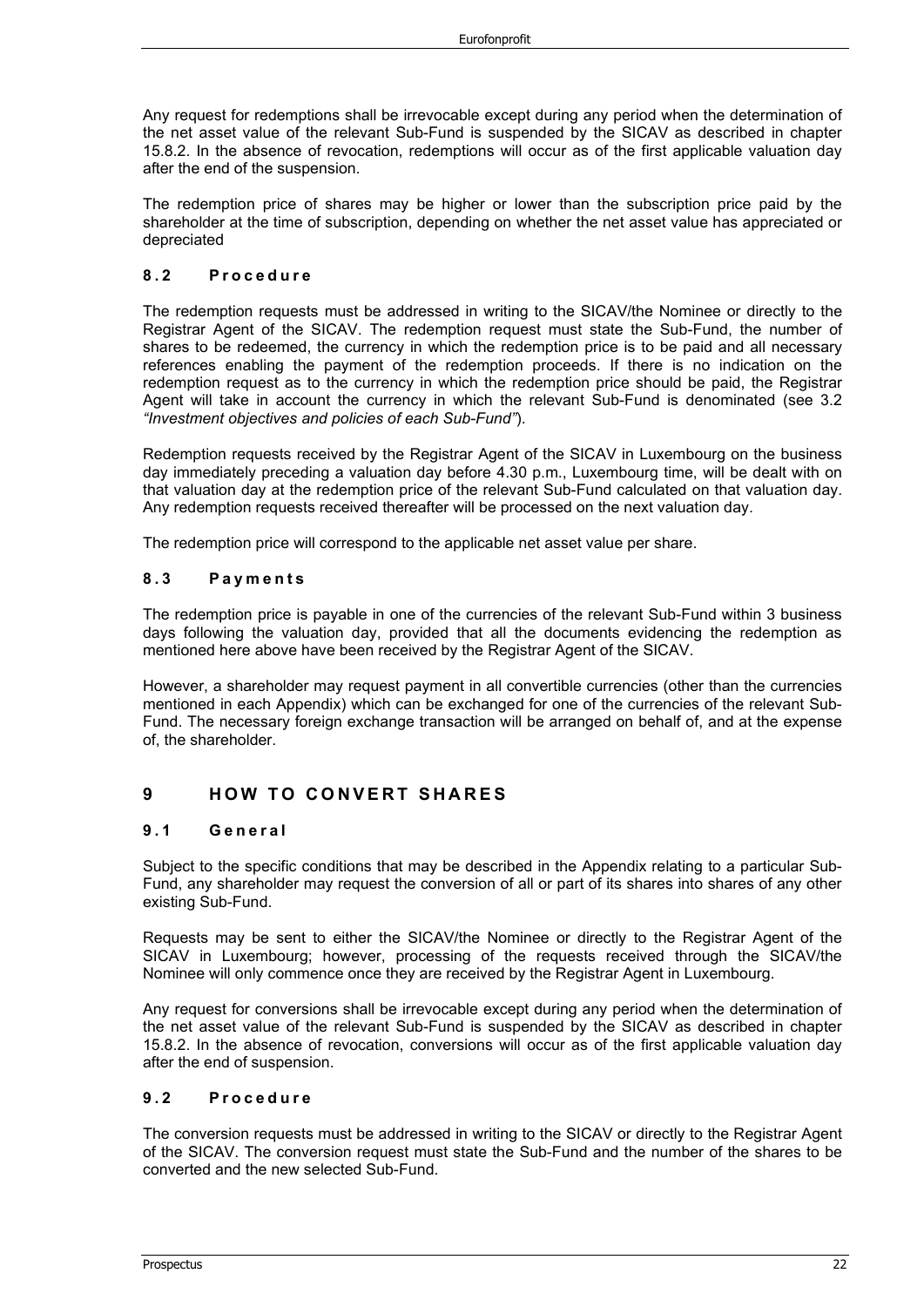Conversion requests received by the Registrar Agent of the SICAV in Luxembourg on the business day immediately preceding a common valuation day before 4.30 p.m., Luxembourg time, will be dealt with on that common valuation day. Any conversion requests received thereafter will be processed on the next common valuation day.

A conversion order may require the conversion of currency from one Sub-Fund to another. In such event, the number of shares of the New Sub-Fund obtained on a conversion will be affected by the net foreign currency exchange rate, if any, applied to the conversion.

The SICAV has established the following formula to determine the number of shares of the New Sub-Fund into which the shares of an Existing Sub-Fund will be converted :

$$
F = \frac{A \times (B - C) \times E}{D}
$$

- **A** number of shares of the Existing Sub-Fund subject to the conversion order;<br>**B** net asset value per share of the Existing Sub-Fund:
- **B** net asset value per share of the Existing Sub-Fund;<br>**C** conversion fee of up to 0.5% of the net asset value is
- **C** conversion fee of up to 0.5% of the net asset value reverting to the Existing Sub-Fund;
- **D** net asset value per share of the New Sub-Fund;
- **E** exchange rate between the currency of the Existing Sub-Fund and the currency of the New Sub-Fund. If the currency of the Existing Sub-Fund and the currency of the New Sub-Fund are the same, E will be equal to 1;
- **F** number of shares of the New Sub-Fund obtained in the conversion.

The same percentage of the conversion fee has to be applied to all shareholders requesting the conversion of all or part of their shares into shares of any other existing Sub-Fund on one and the same Valuation Day.

Fractions of shares of the new Sub-Fund will be issued up to 6 decimals.

## **1 0 ANTI - MONEY LAUNDERING PROVISIONS**

In accordance with international rules and Luxembourg laws and regulations (including, but not limited to, the amended law of 12 November 2004 on the fight against money laundering and financing of terrorism), the Grand Ducal Regulation dated 1 February 2010, the CSSF Regulation 12-02 of 14 December 2012, and the CSSF Circular 13/556 and 15/609 concerning the fight against money laundering and terrorist financing and any respective amendments or replacements, obligations have been imposed on all professionals of the financial sector in order to prevent undertakings for collective investment from money laundering and financing of terrorism purposes. As a consequence, the Registrar Agent and the Nominee are subject to anti-money laundering obligations in relation to the SICAV.

Accordingly, applicants for subscription will be required to provide certified true copies of documents that the Registrar Agent or Nominee may specify to establish proof of identity and address of the applicant. For applicants who are corporate or legal entities, an extract from the relevant registrar of companies or articles or other official documentation will be requested. Such information shall be collected for compliance purposes only and shall not be disclosed to unauthorised persons. In case of delay or failure by an applicant to provide the required documentation, the subscription requests will not be accepted and in case of redemption, payment of redemption proceeds delayed. Neither the SICAV, the Management Company nor the Administrative Agent will be held responsible for said delays or failure to process deals resulting from the failure of the applicant to provide documentation or complete documentation.

From time to time, shareholders may be requested to provide additional or updated identification documents in accordance with clients' ongoing due diligence obligations according to the relevant laws and regulations.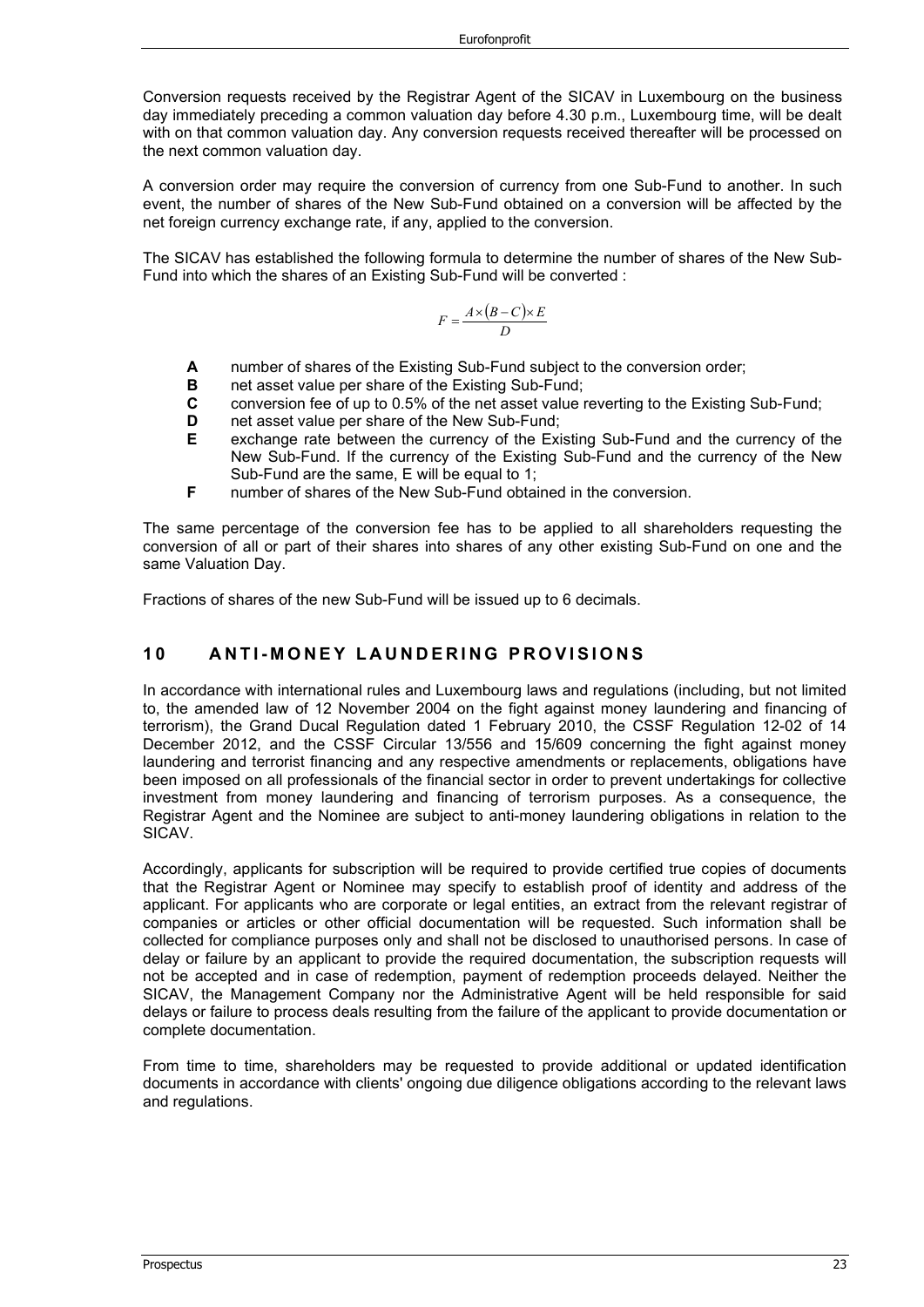## **1 1 PREVENTION OF MARKET TIMING AND LATE TRADING PRACTICES**

The SICAV does not allow investments which are associated with late trading or market timing practices, as such practices may adversely affect the interests of the shareholders.

#### **11.1 Market Timing**

In general, Market Timing is to be understood as an arbitrage method through which an investor systematically subscribes and redeems or converts Shares of the same UCI within a short time period, by taking advantage of time differences and/or imperfections or deficiencies in the method of determination of the Net Asset Value of the UCI.

Accordingly, the Board of Directors may, whenever it deems it appropriate, cause the Registrar Agent to reject an application for subscription and/or switching of Shares from investors whom the Directors consider market timer and may, if necessary, take appropriate measures in order to protect the interests of the other investors. For these purposes, the Board of Directors may consider an investor's trading history and the Registrar Agent may combine Shares which are under common ownership or control.

#### **11.2 Late Trading**

In general, Late Trading is to be understood as the acceptance of a subscription, conversion or redemption order after the time limit fixed for accepting orders (cut-off time) on the relevant day and the execution of such order at the price based on the Net Asset Value applicable to such same day.

Therefore, the subscriptions, conversions or redemptions are dealt with at an unknown Net Asset Value.

## **1 2 DIVIDENDS**

For the time being only capitalisation shares are issued.

Therefore profits are not distributed, the value of such profits will be reflected in the relevant net asset value.

## **1 3 CHARGES AND EXPENSES**

#### **13.1 Setting - up costs**

The SICAV bears the costs of its establishment, including the costs of introduction with the regulatory authorities, notarial charges, the cost of preparing and printing this Prospectus and share certificates, and any other fees and costs incurred in connection with the establishment and launching of the SICAV.

Costs in relation with the subsequent launching of new Sub-Funds are amortised on the assets of these new Sub-Funds over 5 financial years.

#### **13.2 Management Company Fee**

The Management Company will receive, out of the assets of the SICAV, a management company fee for the provision of its services. The fee based on the Net Asset Value of the relevant Sub-Fund at each month end will not exceed 0.05% of the Net asset Value of the relevant Sub-Fund per annum. However, up to EUR 100 million of assets under management per Sub-Fund, the SICAV will pay a flat fee of EUR 35,000 per annum.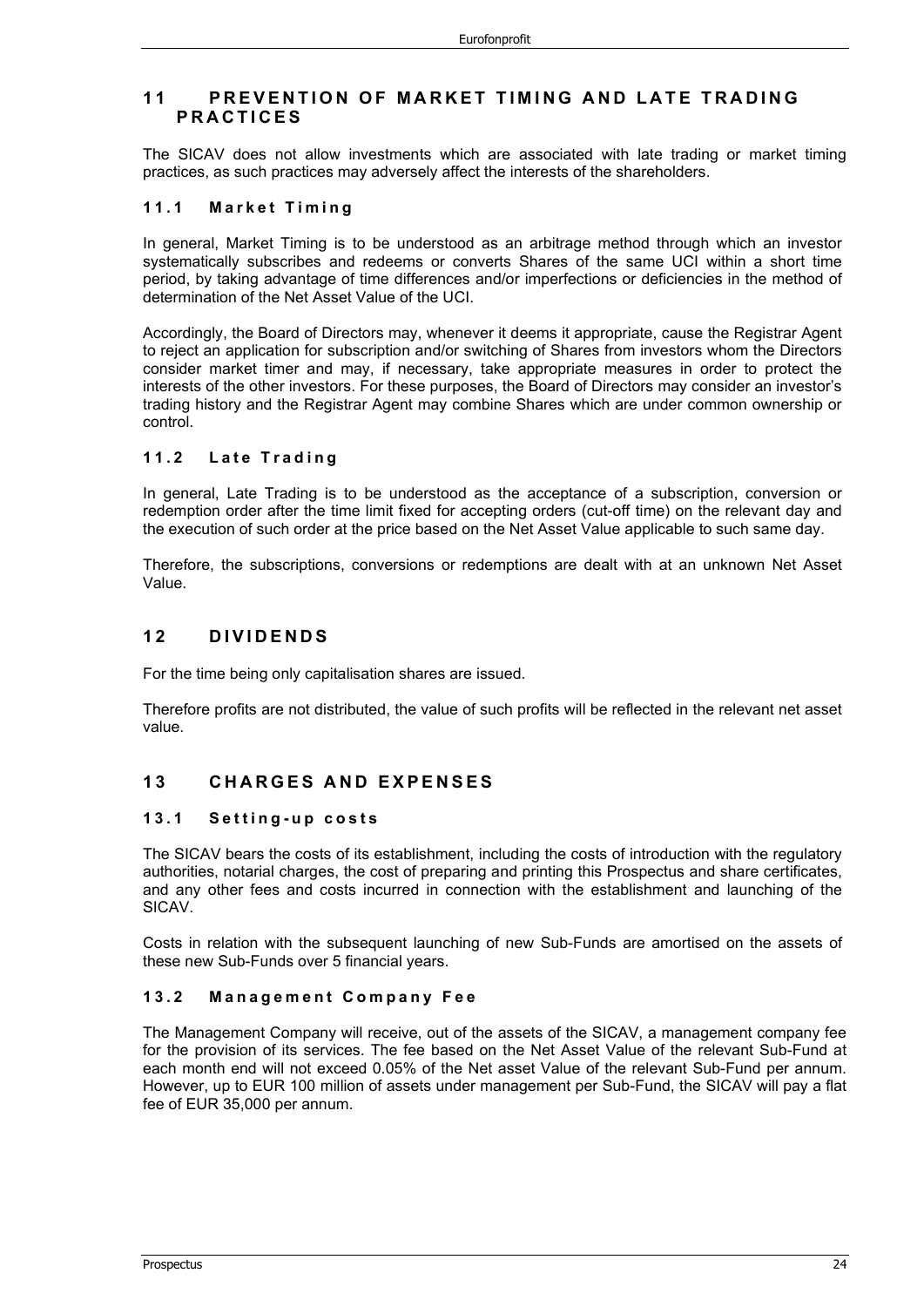#### **13.3 Investment Management Fee management fee – performance fee**

As remuneration for its services, the Investment Manager will receive from the SICAV a monthly fee at a maximum annual rate applicable on the average net assets of each Sub-Fund as disclosed for each Sub-Fund in the Appendices.

The actual rate of this investment management fee is disclosed in the financial reports.

The Investment Manager will also receive a performance fee which calculation for each Sub-Fund is described in the Appendices.

#### **13.4 Central Administration**

RBC Investor Services Bank S.A., for its rendering of services as Administrative Agent is entitled to a fee payable at the end of each month and charges at rates in accordance with normal banking practices in Luxembourg.

#### **13.5 Depositary - Paying Agent - Domiciliary Agent**

RBC Investor Services Bank S.A., for its rendering of services as Depositary Bank, Paying Agent and Domiciliary Agent, is entitled to its customary annual fees payable at the end of each month and charges at rates in accordance with normal banking practices in Luxembourg.

#### **13.6 Registrar Agent**

RBC Investor Services Bank S.A., for its rendering of services as Registrar Agent is entitled to its customary fees and charges at rates in accordance with normal practice in Luxembourg.

#### **13.7 Other expenses**

The SICAV bears all its operating expenses, including without limitation the costs of buying and selling securities, governmental charges, legal and auditing fees, interest, printing, reporting and publication expenses, paying agency fees, postage, telephone and telex.

#### **13.8 Allocation of liabilities**

Any charges and costs attributable to a specific Sub-Fund will be allocated directly to that Sub-Fund.

Any charges and costs that cannot be directly attributable to a specific Sub-Fund will be allocated equally to the various Sub-Funds or, if the amounts so require, they will be allocated to the Sub-Funds in proportion to their respective net assets.

#### **13.9 Single legal entity**

Notwithstanding the fact that, under current law and practice, each Sub-Fund constitutes a separate body of assets and liabilities, the SICAV is a single legal entity.

With regard to the SICAV's creditors, each Sub-Fund shall be exclusively responsible for all debts, liabilities and obligations attributable to it.

## **1 4 TAXATION**

## **14.1 The SICAV**

Under current law and practice, the SICAV is not liable to any Luxembourg income tax, nor are dividends paid by the SICAV liable to any Luxembourg withholding tax. However, the SICAV is liable in Luxembourg to a tax of 0.05% per annum of its net assets, except for certain Sub-Funds exclusively available to institutional investors as specifically mentioned in the Appendices where the tax rate is 0.01% per annum, such tax being payable quarterly and calculated on the basis of the net assets of all Sub-Funds at the end of the relevant quarter. No stamp duty or other tax is payable in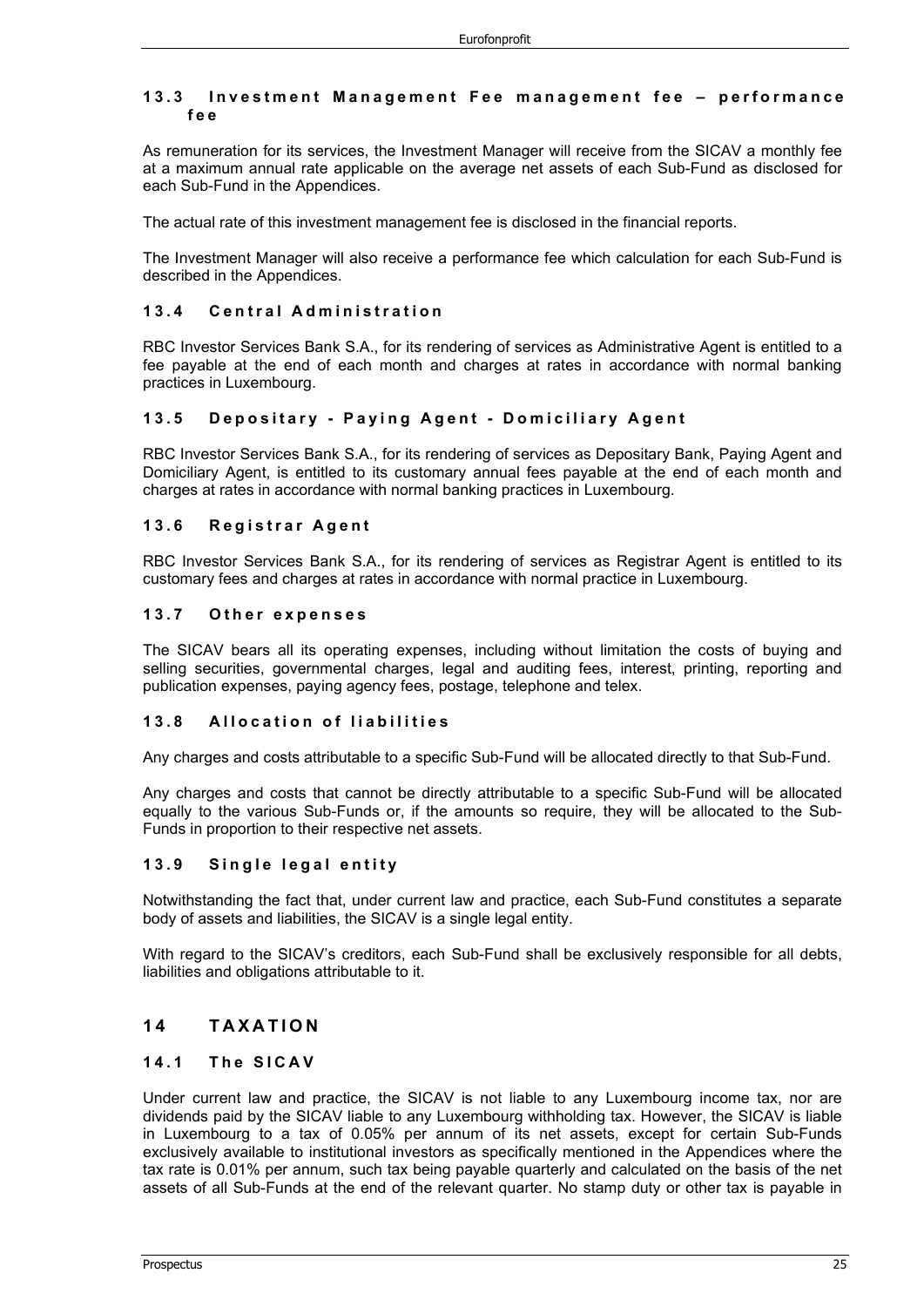Luxembourg on the issue of shares in the SICAV except a once and for all tax of EUR 1,239.47 which was paid upon incorporation.

Under current law and practice, no capital gains tax is payable in Luxembourg on the realised or unrealised capital appreciation of the assets of the SICAV.

Income derived by the SICAV from different sources may be subject to withholding taxes in the countries of origin.

#### **14.2 The shareholders**

#### 14.2.1 Automatic Exchange of Information

The Organisation for Economic Co-operation and Development ("OECD") has developed a common reporting standard ("CRS") to achieve a comprehensive and multilateral automatic exchange of information (AEOI) on a global basis. On 9 December 2014, Council Directive 2014/107/EU amending Directive 2011/16/EU as regards mandatory automatic exchange of information in the field of taxation (the "Euro-CRS Directive") was adopted in order to implement the CRS among the Member States.

The Euro-CRS Directive was implemented into Luxembourg law by the law of 18 December 2015 on the automatic exchange of financial account information in the field of taxation (the "CRS Law"). The CRS Law requires Luxembourg financial institutions to identify financial assets holders and establish if they are fiscally resident in countries with which Luxembourg has a tax information sharing agreement. Luxembourg financial institutions will then report financial account information of the asset holder to the Luxembourg tax authorities, which will thereafter automatically transfer this information to the competent foreign tax authorities on a yearly basis.

Accordingly, the SICAV may require its investors to provide information in relation to the identity and fiscal residence of financial account holders (including certain entities and their controlling persons) in order to ascertain their CRS status and report information regarding a shareholder and his/her/its account to the Luxembourg tax authorities (*Administration des Contributions Directes*), if such account is deemed a CRS reportable account under the CRS Law.

In addition, Luxembourg signed the OECD's multilateral competent authority agreement ("Multilateral Agreement") to automatically exchange information under the CRS. The Multilateral Agreement aims to implement the CRS among non-Member States; it requires agreements on a country-by-country basis.

The SICAV reserves the right to refuse any application for Shares if the information provided or not provided does not satisfy the requirements under the CRS Law.

Investors should consult their professional advisors on the possible tax and other consequences with respect to the implementation of the CRS.

#### 14.2.2 US Foreign Account Tax Compliance Act

The Foreign Account Tax Compliance Act ("FATCA"), a portion of the 2010 Hiring Incentives to Restore Employment Act, became law in the United States in 2010. It requires financial institutions outside the US ("foreign financial institutions" or "FFIs") to pass information about "Financial Accounts" held by "Specified US Persons", directly or indirectly, to the US tax authorities, the Internal Revenue Service ("IRS") on an annual basis. A 30% withholding tax is imposed on certain US source income of any FFI that fails to comply with this requirement. On 28 March 2014, the Grand-Duchy of Luxembourg entered into a Model 1 Intergovernmental Agreement ("IGA") with the United States of America and a memorandum of understanding in respect thereof. The SICAV would hence have to comply with such Luxembourg IGA, as implemented into Luxembourg law by the Law of 24 July 2015 relating to FATCA (the "FATCA Law") in order to comply with the provisions of FATCA rather than directly complying with the US Treasury Regulations implementing FATCA. Under the FATCA Law and the Luxembourg IGA, the SICAV may be required to collect information aiming to identify its direct and indirect shareholders that are Specified US Persons for FATCA purposes ("reportable accounts"). Any such information on reportable accounts provided to the SICAV will be shared with the Luxembourg tax authorities which will exchange that information on an automatic basis with the Government of the United States of America pursuant to Article 28 of the convention between the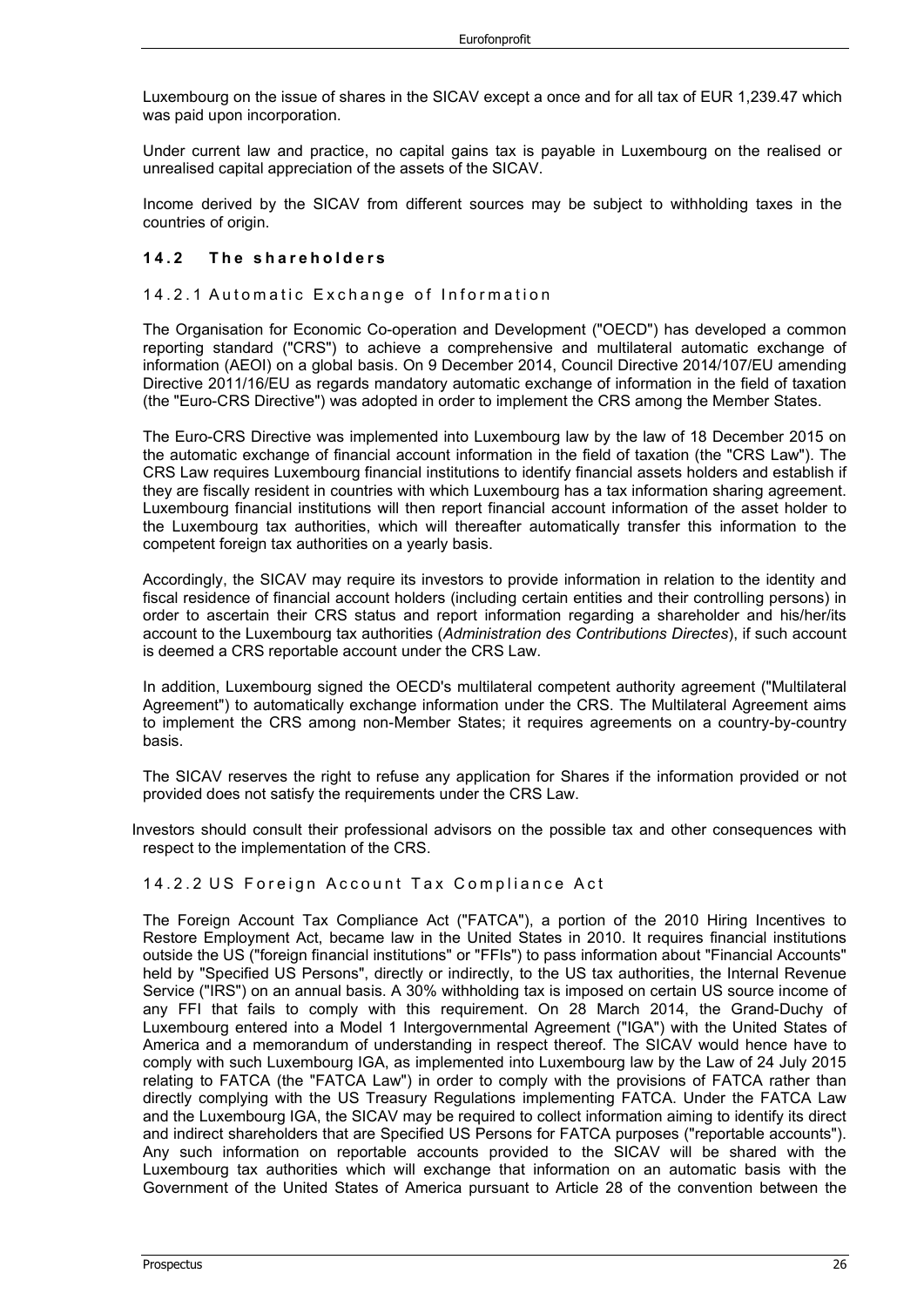Government of the United States of America and the Government of the Grand-Duchy of Luxembourg for the Avoidance of Double Taxation and the Prevention of Fiscal Evasion with respect to Taxes in Income and Capital, entered into in Luxembourg on 3 April 1996. The SICAV intends to comply with the provisions of the FATCA Law and the Luxembourg IGA to be deemed compliant with FATCA and will thus not be subject to the 30% withholding tax with respect to its share of any such payments attributable to actual and deemed U.S. investments of the SICAV. The SICAV will continually assess the extent of the requirements that FATCA and notably the FATCA Law place upon it.

To ensure the SICAV's compliance with FATCA, the FATCA Law and the Luxembourg IGA in accordance with the foregoing, the Management Company, in its capacity as the SICAV's Management Company, may:

- a)request information or documentation, including W-8 tax forms, a Global Intermediary Identification Number, if applicable, or any other valid evidence of a Shareholder's FATCA registration with the IRS or a corresponding exemption, in order to ascertain such Shareholder's FATCA status;
- b)report information concerning a Shareholder and his account holding in the SICAV to the Luxembourg tax authorities if such account is deemed a US reportable account under the FATCA Law and the Luxembourg IGA;
- c) report information to the Luxembourg tax authorities (*Administration des Contributions Directes*) concerning payments to shareholders with FATCA status of a non-participating foreign financial institution;
- d) deduct applicable US withholding taxes from certain payments made to a Shareholder by or on behalf of the SICAV in accordance with FATCA and the FATCA Law and the Luxembourg IGA; and
- e) divulge any such personal information to any immediate payor of certain U.S. source income as may be required for withholding and reporting to occur with respect to the payment of such income.

The SICAV reserves the right to refuse any application for shares if the information provided by a potential investor does not satisfy the requirements under FATCA, the FATCA Law and the IGA.

## **1 5 GENERAL INFORMATION**

#### **15.1 History of the SICAV**

EUROFONPROFIT is an investment company organised as a *société anonyme* under the laws of the Grand Duchy of Luxembourg and qualifies as a *société d'investissement à capital variable* (SICAV). The SICAV was incorporated in Luxembourg on  $4<sup>th</sup>$  June 1998 for an unlimited period, with an initial capital of ESP 5,400,000. The Articles of Incorporation of the SICAV were published in the *Mémorial, Recueil des Sociétés et Associations*, of Luxembourg, on 4<sup>th</sup> July, 1998. The Articles were amended on April 24th, 2001 and December 30, 2005. The latest amendments were published in the *Mémorial* on 15 April 2006. The SICAV is registered with the *Registre de Commerce*, Luxembourg under number B-64586.

The Articles of Incorporation of the SICAV are on file with the Trade and Companies Register of Luxembourg where they may be consulted and where copies may be obtained upon payment of the Registrar's costs.

#### **15.2 Management Company**

The Directors of the SICAV have appointed FundRock Management Company S.A. as the Management Company of the SICAV to be responsible on a day-to-day basis, under supervision of the Directors, for providing administration, marketing and investment management services in respect of all Sub-Funds. In respect of all Sub-Funds, the Management Company has delegated its investment management function to Gesprofit S.A., S.G.I.I.C.

The Management Company has delegated the administration functions to RBC Investor Services Bank S.A.

In the context of its marketing function, the Management Company has delegated the distribution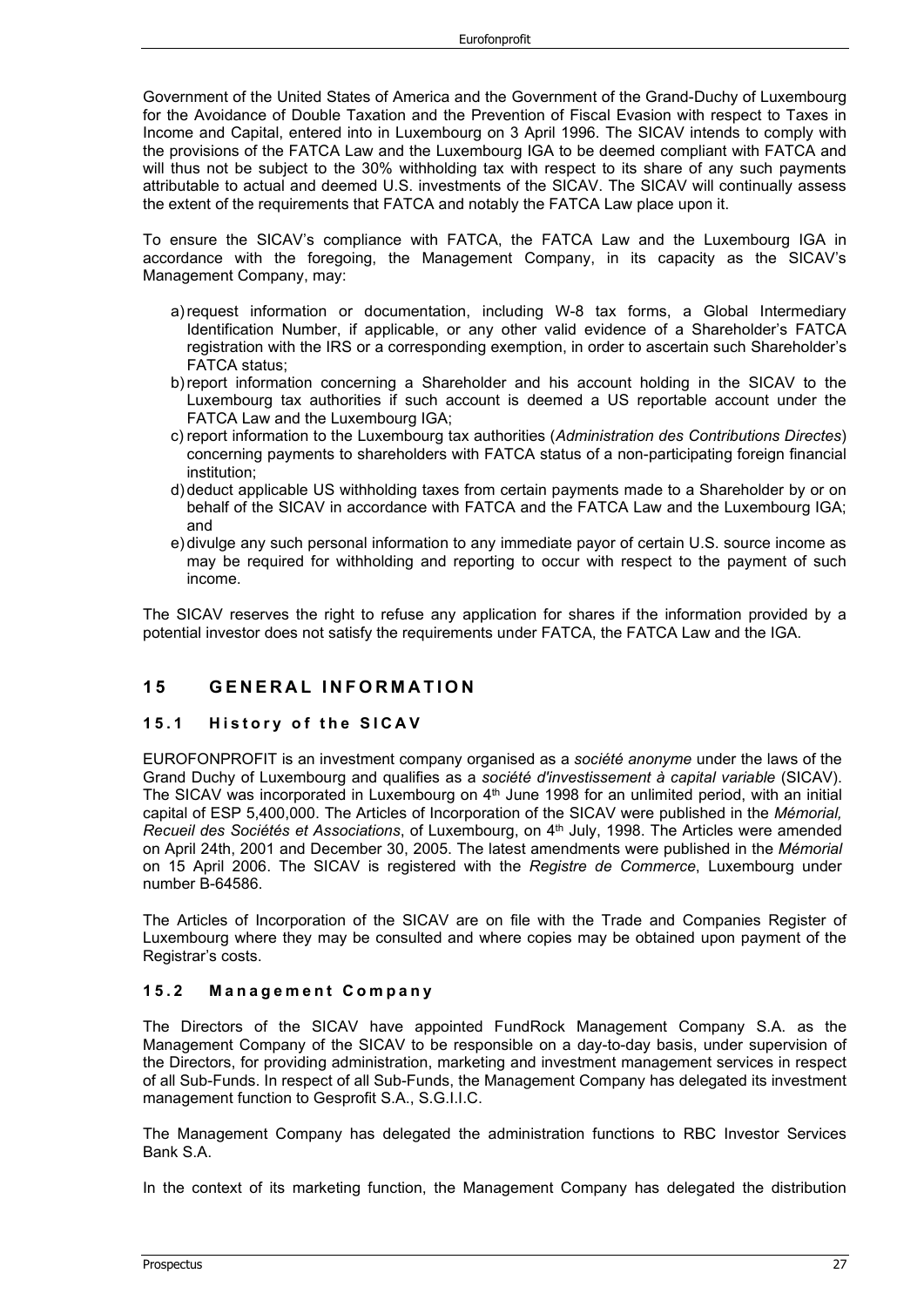functions to Gesprofit S.A., S.G.I.I.C., which in turn may appoint sub-distributor(s) with the approval of the Management Company.

The Management Company was incorporated for an unlimited duration under the laws of Luxembourg on 10 November 2004. Its articles of incorporation were published in the *Mémorial* of 6 December 2004 and the last amendment to its articles of incorporation was on 31 December 2015, which was published in the *Mémorial* of on 31 March 2016. The Management Company is approved as a management company regulated by chapter 15 of the 2010 Law and has a subscribed and paid-up capital of EUR 10,000,000. The Management Company's registered office is at 33, rue de Gasperich L-5826 Hesperange Luxembourg. The Management Company is registered with the Luxembourg Trade and Companies Register under number B 104.196.

The board of directors of the Management Company is composed as follows:

- Michel Marcel Vareika (Chairman), Independent Non-Executive Director, Luxembourg
- Mr Romain DENIS, Managing Director FundRock Management Company S.A., Luxembourg
- Mrs Tracey MCDERMOTT, Independent Non-Executive Director, Luxembourg
- Mr Thibault GREGOIRE, Executive Director, Chief Financial Officer, FundRock Management Company S.A., Luxembourg
- Mr Xavier Parain, Executive Director, Chief Executive Officer, FundRock Management Company S.A., Luxembourg

Messrs Mr Romain Denis (Executive Director – Managing Director), Matteo Sbrolla (Director – Investment Management and Distribution Oversight), Franck Caramelle (Director Alternative Investments), Alexis Fernandez (Head of Projects & Services – Information System Department), Emmanuel Nantas (Director – Compliance) have also been appointed as conducting officers, as referred to in article 102 of the 2010 Law and CSSF circular 18/698.

The Management Company shall also ensure compliance of the SICAV with the investment restrictions and oversee the implementation of the SICAV's strategies and investment policy.

The Management Company shall also send reports to the Directors on a periodic basis and inform each board member without delay of any non-compliance of the SICAV with the investment restrictions.

The Management Company will receive periodic reports from the Investment Manager detailing the SICAV's performance and analysing its investment portfolio. The Management Company will receive similar reports from the SICAV's other service providers in relation to the services which they provide. The Management Company will monitor on a continual basis the activities of the third parties to which it has delegated functions. The agreements entered into between the Management Company and the relevant third parties provide that the Management Company can give at any time further instructions to such third parties, and that it can withdraw their mandate with immediate effect if this is in the interest of the Shareholders. The Management Company's liability towards the SICAV is not affected by the fact that it has delegated certain functions to third parties.

In addition to the SICAV, the Management Company also acts as management company for other investment funds. The list of funds managed by the Management Company may be obtained upon request from the Management Company.

The Management Company has established and applies a remuneration policy in accordance with principles laid out under the UCITS Directive and any related legal and regulatory provisions applicable in Luxembourg.

The remuneration policy is aligned with the business strategy, objectives, values and interests of the Management Company and the UCITS that it manages and of the investors in such UCITS, and which includes, *inter alia*, measures to avoid conflicts of interest; and it is consistent with and promotes sound and effective risk management and does not encourage risk taking which is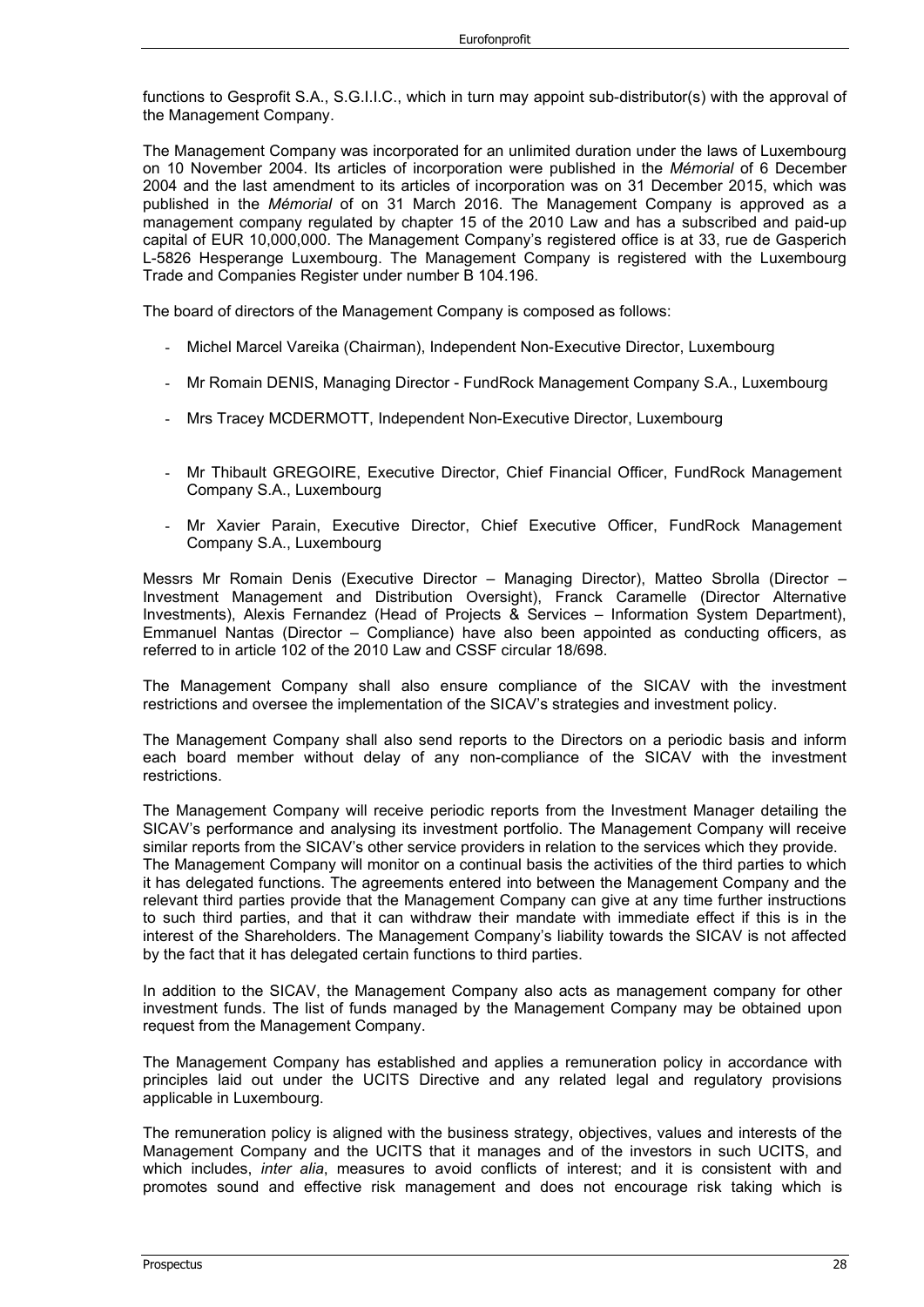inconsistent with the risk profiles, rules or instruments of incorporation of the SICAV that the management manages.

As an independent management company relying on a full-delegation model (*i.e.* delegation of the collective portfolio management function), the Management Company ensures that its remuneration policy adequately reflects the predominance of its oversight activity within its core activities. As such, it should be noted that the Management Company's employees who are identified as risk-takers in accordance with the UCITS Directive are not remunerated based on the performance of the UCITS under management.

The Management Company's remuneration policy, in a multi-year framework, ensures a balanced regime where remuneration both drives and rewards the performance of its employees in a measured, fair and well-thought-out fashion, which relies on the following principles:

- Identification of the persons responsible for awarding remuneration and benefits (under the supervision of the remuneration committee and subject to the control of an independent internal audit committee);
- Identification of the functions performed within the Management Company which may impact the performance of the UCITS under management;
- Calculation of remuneration and benefits based on the combination of individual and company's performance assessment;
- Determination of a balanced remuneration (fixed and variable);
- Implementation of an appropriate retention policy with regards to financial instruments used as variable remuneration;
- Deferral of variable remuneration over 3-year periods;
- Implementation of control procedures/adequate contractual arrangements on the remuneration guidelines set up by the Management Company's respective portfolio management delegates.

It should be noted that the Management Company's remuneration policy may be subject to certain amendments and/or adjustments.

Details of the up-to-date remuneration policy of the Management Company, including a description of how remuneration and benefits are calculated and the identity of persons responsible for awarding the remuneration and benefits, including the composition of the remuneration committee, are available at: https://www.fundrock.com/pdf/Fundrock\_Remuneration\_policy.pdf. A paper version of this remuneration policy is made available free of charge to investors upon request at the Management Company's registered office.

The Management Company is compliant with the requirement of CSSF Circular 12/546.

#### **15.3 Investment Manager and Pr o moter**

Gesprofit S.A. S.G.I.I.C. has been incorporated on  $12<sup>th</sup>$  February 1991 and has a paid-up capital of EUR 360,600.-. It is promoted by a group of professionals and experts in portfolio and administration management of private and institutional investors.

Pursuant to an agreement dated 15 June 2011, the Management Company has appointed, with the consent of the SICAV, GESPROFIT S.A. S.G.I.I.C. as Investment Manager to manage and invest the assets of the Sub-Funds pursuant to their respective investment objectives and policies.

The agreement between the SICAV, the Management Company and the Investment Manager provide that it will remain in force for an unlimited period and that it may be terminated by either party at any time upon 90 days' notice. For its services, the Investment Manager receives from the SICAV annual fees the details of which are set forth in chapter 13 *"Charges and Expenses"*.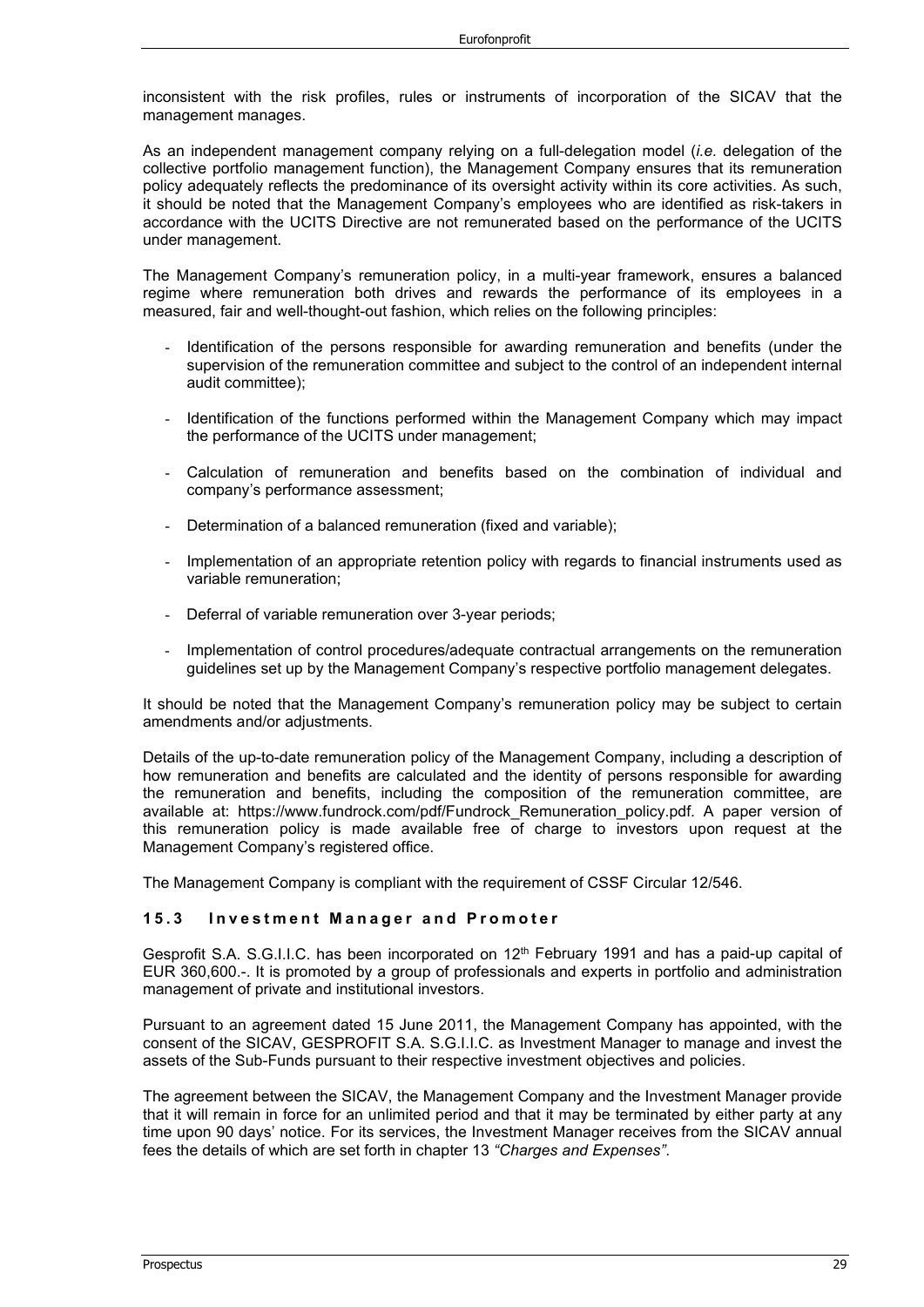#### **15.4 Nominee s**

Euroclear Bank S.A., located boulevard du Roi Albert II, B-1210 Brussels - Belgium offers to the shareholders a nominee service governed by the terms of an agreement with the SICAV pursuant to which Euroclear Bank S.A. will be registered as record-holder of the shares beneficially owned by the shareholders.

The agreements between the SICAV and the above Nominees provide that they will remain in force for an unlimited period and that they may be terminated by either party at any time upon 3 months' notice. For their services, the Nominees receive from the SICAV (a) fee(s) the details of which are set forth in the agreement.

Shareholders may also address their requests for subscription, redemption or conversion directly to the offices of the Registrar Agent of the SICAV in Luxembourg. Furthermore, shareholders are entitled at any time to reinstate their shares into the shareholders' name in the Register of Shareholders of the SICAV kept by the Registrar Agent.

#### **15.5 Depositary , Paying Agent and Domiciliary Agent**

The SICAV has appointed RBC Investor Services Bank S.A., having its registered office at 14, Porte de France, L-4360 Esch-sur-Alzette, Grand Duchy of Luxembourg, as depositary and principal paying agent (the "Depositary") of the SICAV with responsibility for the

- (a) safekeeping of the assets,
- (b) oversight duties;
- (c) cash flow monitoring; and
- (d) principal paying agent functions.

In accordance with the 2010 Law, and the Depositary and Principal Paying Agent Agreement dated 18 March 2016 and entered into between the SICAV and RBC Investor Services Bank S.A. (the "Depositary and Principal Paying Agent Agreement").

RBC Investor Services Bank S.A. is registered with the Luxembourg Register for Trade and Companies (RCS) under number B-47192 and was incorporated in 1994 under the name "First European Transfer Agent". It is licensed to carry out banking activities under the terms of the Luxembourg law of 5 April 1993 on the financial services sector and specialises in custody, fund administration and related services. Its equity capital as at 31 October 2017 amounted to approximately EUR 1,120,326,088.-.

The Depositary has been authorized by the SICAV to delegate its safekeeping duties (i) to delegates in relation to other Assets and (ii) to sub-custodians in relation to Financial Instruments and to open accounts with such sub-custodians.

An up to date description of any safekeeping functions delegated by the Depositary and an up to date list of the delegates and sub-custodians may be obtained, upon request, from the Depositary or via the following website link: https://apps.rbcits.com/RFP/gmi/updates/Appointed%20subcustodians.pdf

The Depositary shall act honestly, fairly, professionally, independently and solely in the interests of the SICAV and the Shareholders in the execution of its duties under the 2010 Law and the Depositary and Principal Paying Agent Agreement.

Under its oversight duties, the Depositary will:

- ensure that the sale, issue, repurchase, redemption and cancellation of Shares effected on behalf of the SICAV are carried out in accordance with the 2010 Law and with the SICAV's Articles,
- ensure that the value of Shares is calculated in accordance with the 2010 Law and the SICAV's Articles,
- carry out the instructions of SICAV, unless they conflict with the 2010 Law or the SICAV's Articles,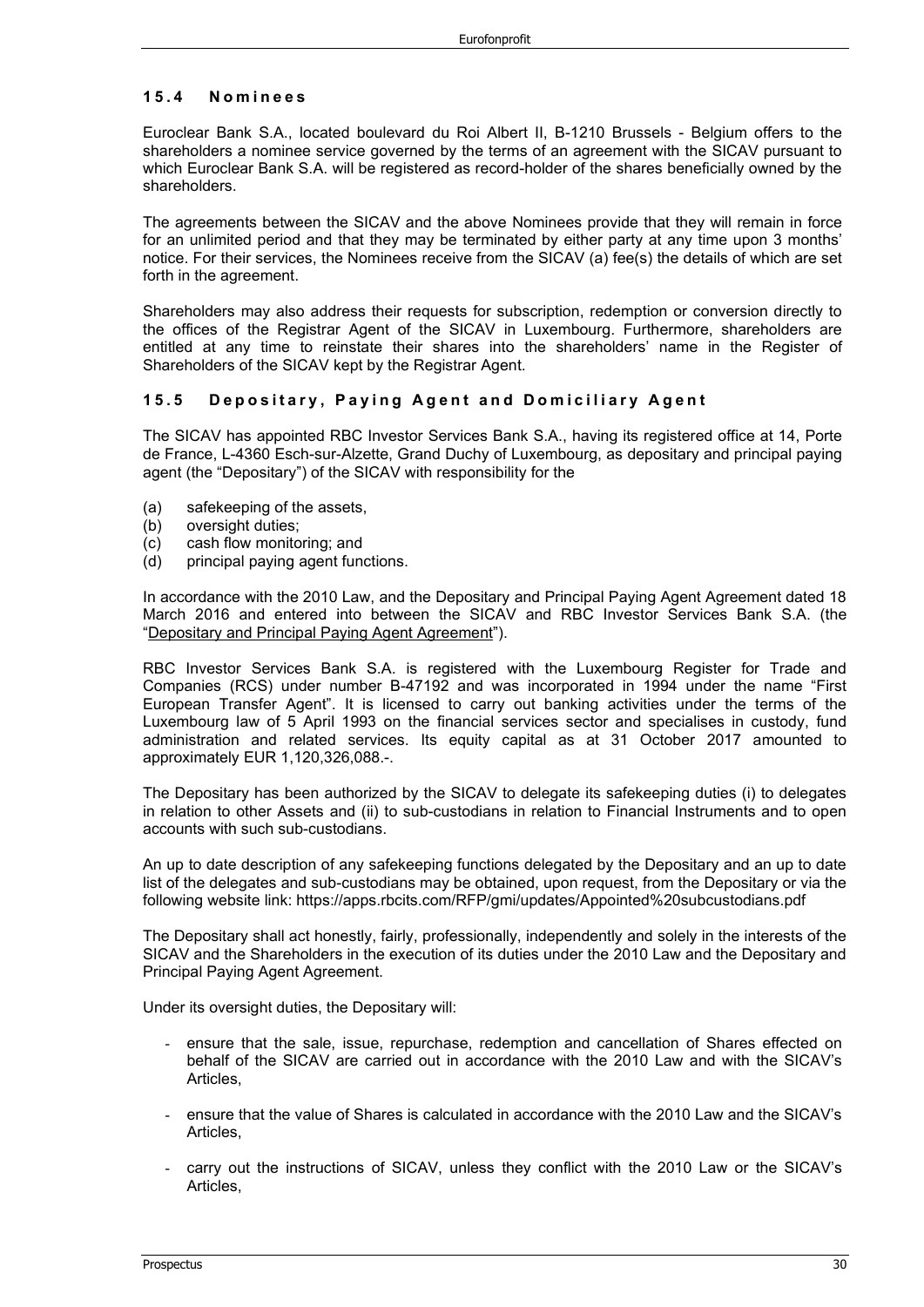- ensure that in transactions involving the SICAV's assets, the consideration is remitted to the SICAV within the usual time limits,
- ensure that the income of the SICAV is applied in accordance with the 2010 Law or the SICAV's Articles.

The Depositary will also ensure that cash flows are properly monitored in accordance with the 2010 Law and the Depositary and Principal Paying Agent Agreement.

#### *Depositary's conflicts of interests*

From time to time conflicts of interests may arise between the Depositary and the delegates, for example where an appointed delegate is an affiliated group company which receives remuneration for another custodial service it provides to the SICAV. On an ongoing basis, the Depositary analyses, based on applicable laws and regulations any potential conflicts of interests that may arise while carrying out its functions. Any identified potential conflict of interest is managed in accordance with the RBC Investor Services Bank S.A.'s conflicts of interests' policy which is subject to applicable laws and regulation for a credit institution according to and under the terms of the Luxembourg law of 5 April 1993 on the financial services sector.

Further, potential conflicts of interest may arise from the provision by the Depositary and/or its affiliates of other services to the SICAV and/or other parties. For example, the Depositary and/or its affiliates may act as the depositary, custodian and/or administrator of other funds. It is therefore possible that the Depositary (or any of its affiliates) may in the course of its business have conflicts or potential conflicts of interest with those of the SICAV and/or other funds for which the Depositary (or any of its affiliates) act.

RBC Investor Services Bank S.A. has implemented and maintains a management of conflicts of interests' policy, aiming namely at:

- Identifying and analysing potential situations of conflicts of interests;
- Recording, managing and monitoring the conflicts of interests situations in:
	- Implementing a functional and hierarchical segregation making sure that operations are carried out at arm's length from the Depositary business;
	- Implementing preventive measures to decline any activity giving rise to the conflict of interest such as:
		- $\triangleright$  RBC Investor Services Bank S.A. and any third party to whom the custodian functions have been delegated do not accept any investment management mandates;
		- $\triangleright$  RBC Investor Services Bank S.A. does not accept any delegation of the compliance and risk management functions;
		- ▶ RBC Investor Services Bank S.A. has a strong escalation process in place to ensure that regulatory breaches are notified to compliance which reports material breaches to senior management and the board of directors of RBC Investor Services Bank S.A.;
		- $\triangleright$  A dedicated permanent internal audit department provides independent, objective risk assessment and evaluation of the adequacy and effectiveness of internal controls and governance processes.

RBC Investor Services Bank S.A. confirms that based on the above no potential situation of conflicts of interest could be identified.

An up to date information on conflicts of interest policy referred to above may be obtained, upon request, from the Depositary or via the following website link: https://www.rbcits.com/en/who-weare/governance/information-on-conflicts-of-interest-policy.page

RBC Investor Services Bank S.A. has also been appointed as Domiciliary Agent of the SICAV.

The rights and duties of the Domiciliary Agent are governed by an agreement entered into on 30 December 2005 for an unlimited period of time and which may be terminated by the SICAV or the Domiciliary Agent on giving not less than three months' prior written notice.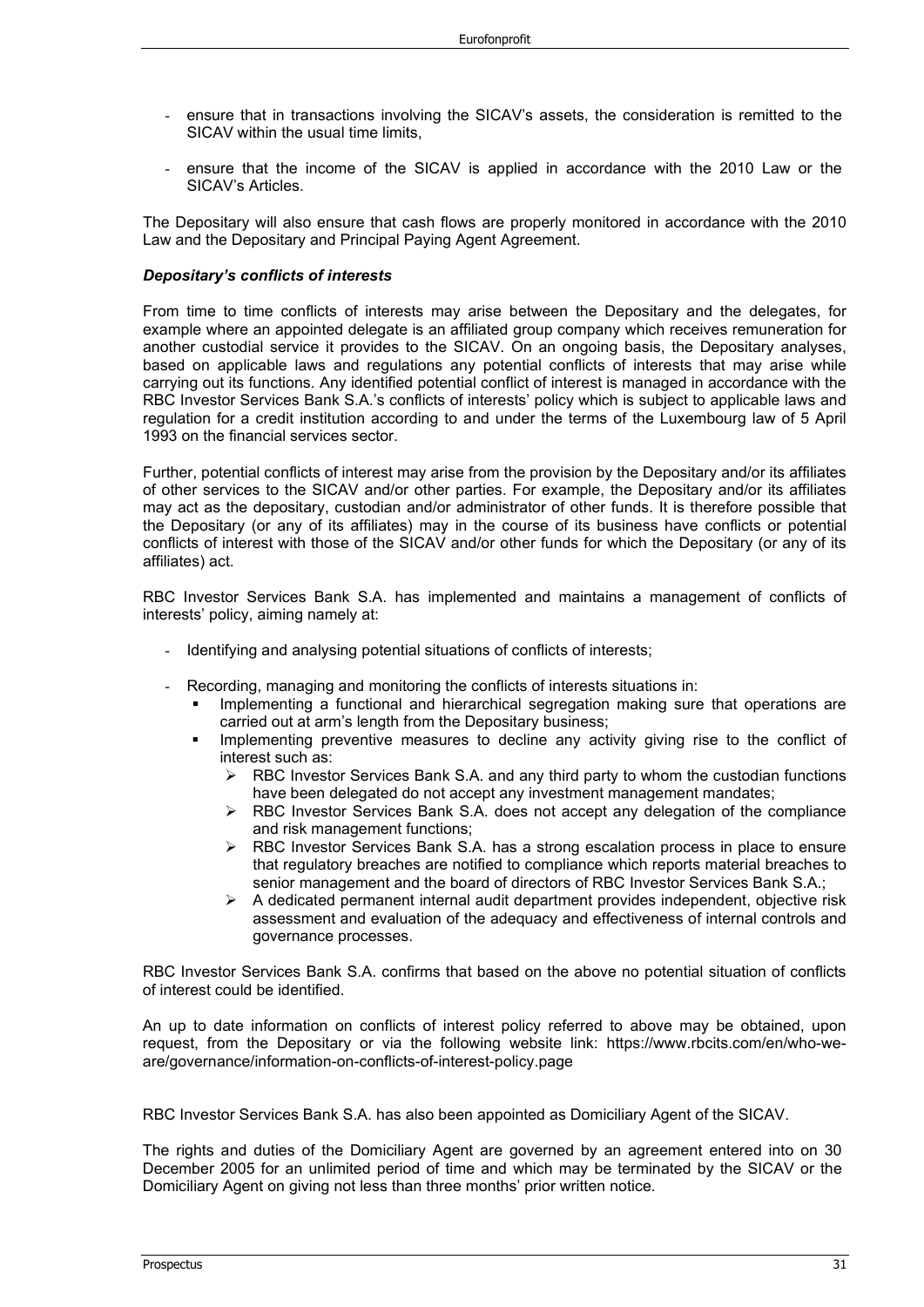## **15.6 Central Administration**

RBC Investor Services Bank S.A has been appointed as administrative agent of the SICAV. As such, RBC Investor Services Bank S.A. is responsible for the general administrative functions required by law, and in particular for the calculation of the net asset value of the shares of each Sub-Fund and the maintenance of accounting records.

The agreement between the SICAV, the Management Company and the Central Administrative Agent provides that it will remain in force for an unlimited period and that it may be terminated by either party at any time upon 90 days' notice.

#### **15.7 Registrar Agent**

RBC Investor Services Bank S.A. has been appointed registrar agent of the SICAV.

As such, RBC Investor Services Bank S.A. is responsible for processing the issue, redemption, conversion and transfer of shares, as well as for the keeping of the register of shareholders.

The agreement between the SICAV, the Management Company and the Registrar Agent provides that it will remain in force for an unlimited period and that it may be terminated by either party at any time upon 3 months' notice.

#### **15.8 Net Asset Value**

15.8.1 Determination of the Net Asset Value

The net asset value per share shall be calculated as a per share figure in the currency of the relevant Sub-Fund and shall be determined in respect of each valuation day by dividing the total net asset value of the relevant Sub-Fund, being the value of the assets of the Sub-Fund less its liabilities, allocated to each Sub-Fund, by the number of shares of the relevant Sub-Fund then outstanding, in accordance with the valuation rules set forth below. A "valuation day" is defined hereafter in the Appendices in respect of each Sub-Fund, provided that if any such day is not a Luxembourg bank business day, the shares will be valued on the next following Luxembourg bank business day.

The value of such assets shall be determined as follows:

- 1) the value of any cash on hand or on deposit, bills and demand notes and accounts receivable, prepaid expenses, cash dividends and interest declared or accrued as aforesaid and not yet received shall be deemed to be the full amount thereof, unless in any case the same is unlikely to be paid or received in full, in which case the value thereof shall be arrived at after making such discount as the Directors may consider appropriate in such case to reflect the true value thereof;
- 2) the value of securities which are quoted or dealt in on any stock exchange shall be, in respect of each security, the last known price at the closure of the stock exchange which is normally the principal market for such security, i.e. on the preceding day in respect of US and European stock exchanges and on the relevant day in respect of Asian stock exchanges for equity securities and on the preceding day in respect of all stock exchanges for income securities;
- 3) securities dealt in on another Regulated Market are valued in a manner as near as possible to that described in the preceding paragraph;
- 4) in the event that any of the securities held in any Sub-Funds' portfolio on the relevant valuation day are not quoted or dealt in on a stock exchange or another Regulated Market or, for any of the securities, no price quotation is available, or if the price as determined pursuant to subparagraphs 2) and/or 3) is not in the opinion of the Directors representative of the fair market value of the relevant securities, the value of such securities will be determined based on the reasonably foreseeable sales price determined prudently and in good faith;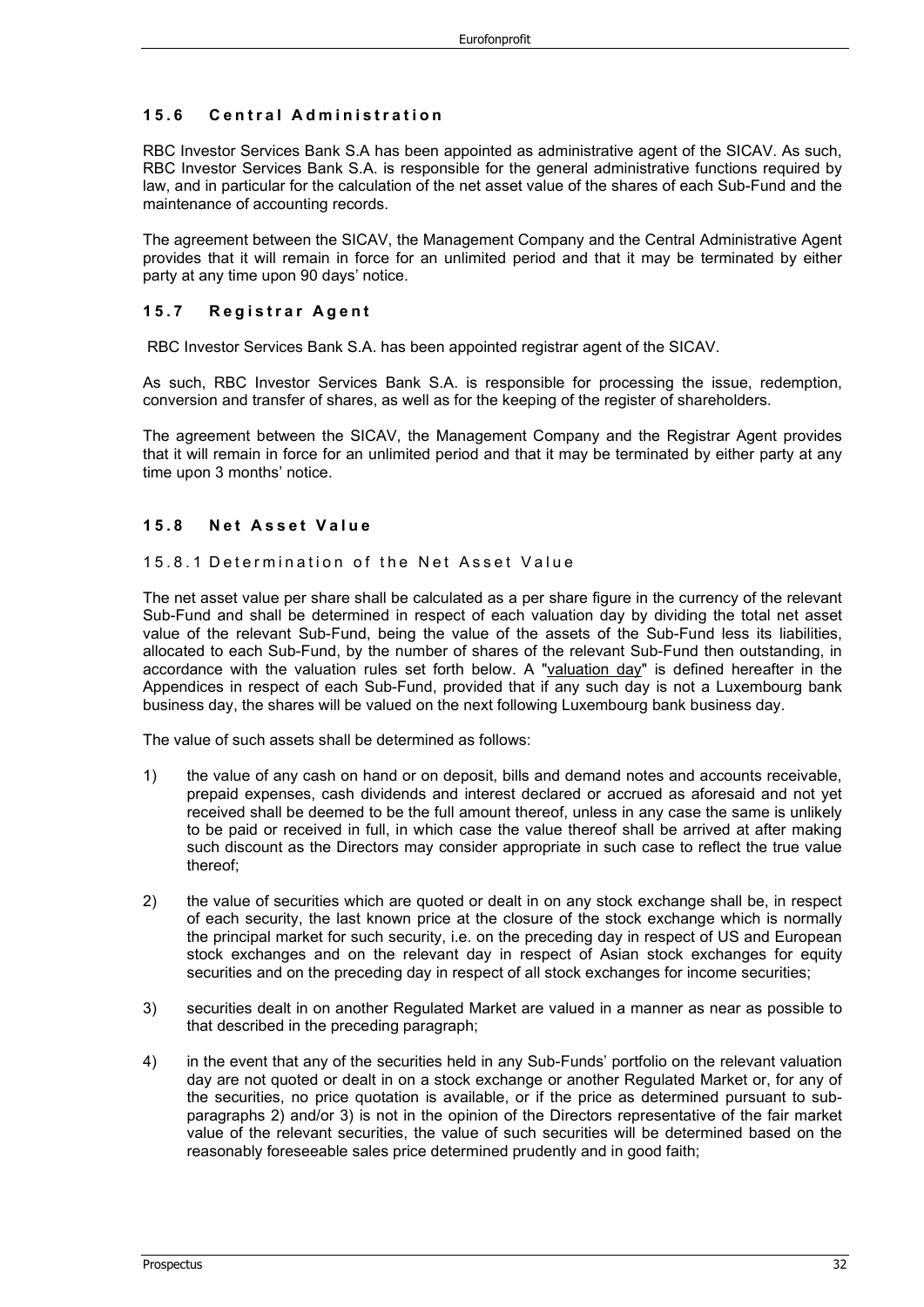5) all other assets will be valued at their respective fair values as determined in good faith by the Directors in accordance with generally accepted valuation principles and procedures.

If since the last valuation day there has been a material change in the quotations on the markets on which a substantial portion of the investments of the SICAV attributable to a particular Sub-Fund is listed or dealt in, the Directors may, in order to safeguard the interests of the shareholders and the SICAV, cancel the first valuation and carry out a second valuation.

The Directors may also adopt, when circumstances so require, other valuation methods in accordance with generally accepted procedures.

The value of the assets denominated in a currency other than the currency of the relevant Sub-Fund will be converted at the rates of exchange prevailing in Luxembourg at the time of the determination of the corresponding net asset value.

The total net asset value of the SICAV is equal to the sum of the net assets of the various activated Sub-Funds converted into EUR at the rates of exchange prevailing in Luxembourg on the relevant valuation day.

The capital of the SICAV shall at any time be equal to the total net asset value of the SICAV. The minimum capital of the SICAV, as required by the law, shall be EUR 1,250,000.

The net asset value per share of each Sub-Fund is expressed in the currencies mentioned for each Sub-Fund in the Appendices

15.8.2 Suspension of the determination of the Net Asset Value

The SICAV may suspend the determination of the net asset value of shares of any particular Sub-Fund and the issue and redemption of the shares in such Sub-Fund as well as the conversion from and to shares of such Sub-Fund during:

- (a) any period when any of the principal markets or stock exchanges on which a substantial portion of the investments of any Sub-Fund of the SICAV from time to time is quoted, is closed otherwise than for ordinary holidays, or during which dealings thereon are restricted or suspended;
- (b) the existence of any state of affairs which constitutes an emergency as a result of which disposal or valuation of assets owned by any Sub-Fund of the SICAV would be impracticable;
- (c) any breakdown in the means of communication normally employed in determining the price or value of any of the investments attributable to any Sub-Fund or the current prices or values on any market or stock exchange;
- (d) any period when the SICAV is unable to repatriate funds for the purpose of making payments on the redemption of shares of any Sub-Fund or during which any transfer of funds involved in the realisation or acquisition of investments or payments due on redemption of shares of any Sub-Fund cannot in the opinion of the Directors be effected at normal prices or rates of exchange;
- (e) any period when the SICAV is being liquidated or may be liquidated or as from the date on which notice is given of a meeting of shareholders at which a resolution to liquidate the SICAV is proposed.

Any such suspension shall be published by the SICAV and shall be notified to shareholders requesting subscription, redemption or conversion of their shares by the SICAV at the time of the filing of their request for such subscription, redemption or conversion.

Such suspension as to any Sub-Fund shall have no effect on the determination of the net asset value, the issue, redemption and conversion of the shares of any other Sub-Fund if the circumstances referred to above do not exist in respect of the other Sub-Funds.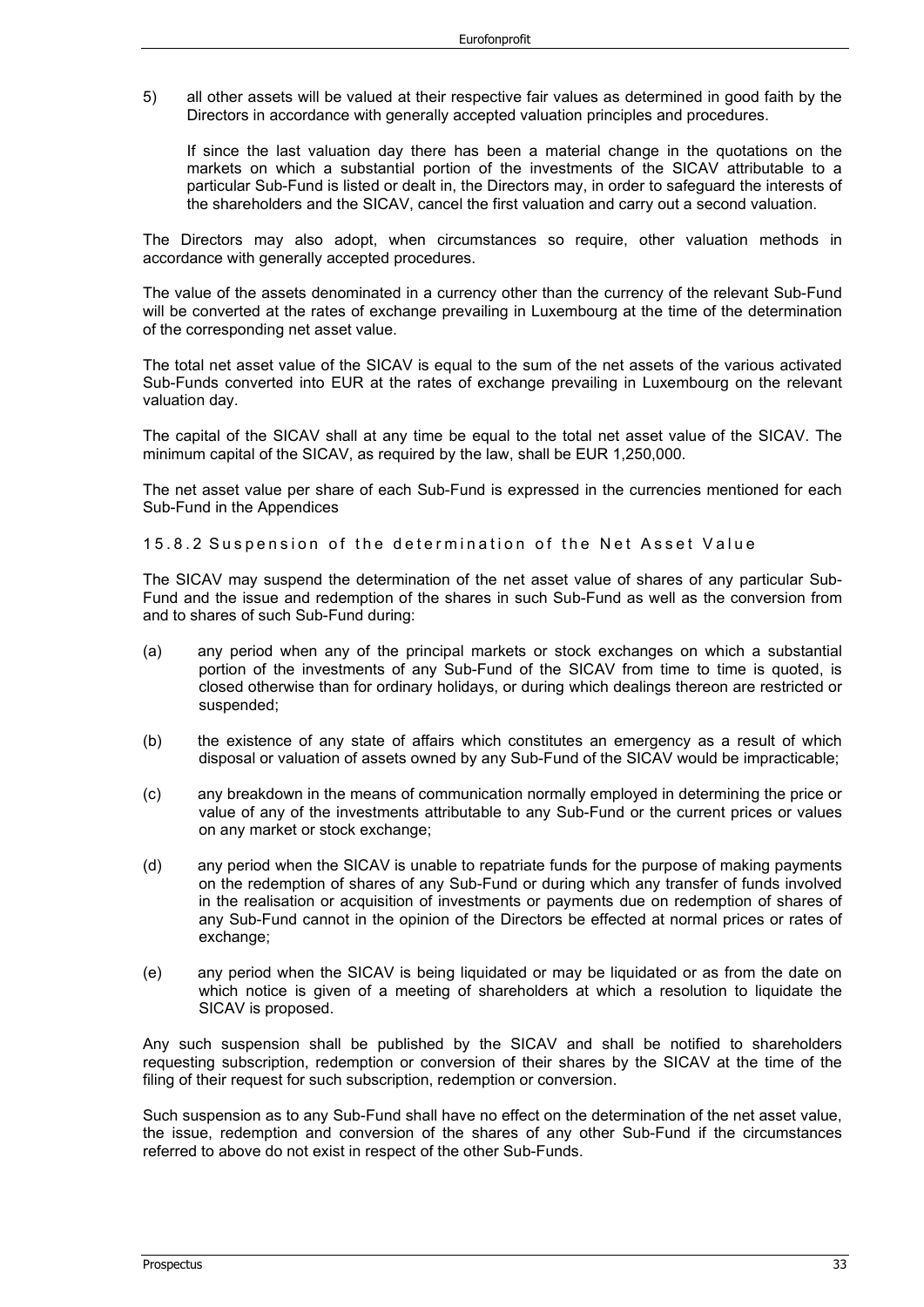Pending issues, redemptions and/or conversions are taken into consideration on the first valuation day after the end of such suspension.

#### **15.9 Meeti ngs and Reports**

The annual general meeting of shareholders of the SICAV will be held at the registered office of the SICAV or at such other place in Luxembourg on the fourth Tuesday of the month of April in each year at 2.30 p.m. or if any such day is not a bank business day in Luxembourg, on the next following bank business day in Luxembourg. The first annual general meeting was held in 2000.

Notices of all general meetings will be published in the *Mémorial, Recueil des Sociétés et*  Associations, of Luxembourg (the "Mémorial") to the extent required by Luxembourg law, and in such other newspapers as the Board of Directors may decide on, and will be sent to the holders of registered shares by post at least 8 days prior to the meeting at their addresses in the register of shareholders. Such notices will include the agenda and specify the time and place of the meeting and the conditions of admission and will refer to the requirements of Luxembourg law with regard to the necessary quorum and majorities required for the meeting. The requirements as to attendance, quorum and majorities at all general meetings will be those laid down in Articles 450-1 and 450-3 of the law of 10th August, 1915 (as amended) of the Grand Duchy of Luxembourg and in the Articles of Incorporation.

Each share is entitled to one vote.

Resolutions of meetings of shareholders will apply to the SICAV as a whole and to all shareholders of the SICAV, provided that any amendment affecting the rights attached to the shares of any Sub-Fund(s) and the rights of the holders of such shares may further be submitted to a prior vote of the shareholders of the relevant Sub-Fund(s) as far as the shareholders of the fund(s) in question are present or represented.

Except as otherwise required by law or as otherwise provided in the Articles of Incorporation, resolutions at a meeting of shareholders duly convened will be passed by a simple majority of those present or represented and voting.

The Directors may determine all other conditions that must be fulfilled by shareholders for them to take part in any meeting of shareholders.

The financial year-end of the SICAV will be the last day of December of each year.

Audited annual reports will be published within 4 months after the financial year-end and unaudited semi-annual reports will be published within 2 months after the end of the relevant period. Such reports will be mailed to each registered shareholder at their registered address and will be made available at the registered office of the SICAV during normal business hours.

#### **15.10 Liquidation - dissolution of the SICAV**

If the capital of the SICAV falls below two-thirds of the minimum capital as required by the law, the Directors must submit the question of the dissolution of the SICAV to a general meeting of shareholders for which no quorum shall be prescribed and which shall decide the matter by a simple majority of the shares present or represented at the meeting.

If the capital of the SICAV falls below one-fourth of such minimum capital, the Directors must submit the question of the dissolution of the SICAV to a general meeting of shareholders for which no quorum shall be prescribed; dissolution may be resolved by shareholders holding one-fourth of the shares present or represented at the meeting.

The meeting must be convened so that it is held within a period of forty days from the ascertainment that the total net asset value of the SICAV has fallen to two-thirds or one-fourth of the minimum capital, as the case may be.

In the event of voluntary liquidation, the operations shall be conducted by one or several liquidators, who shall be appointed by a shareholders' extraordinary general meeting which shall determine their powers and compensation.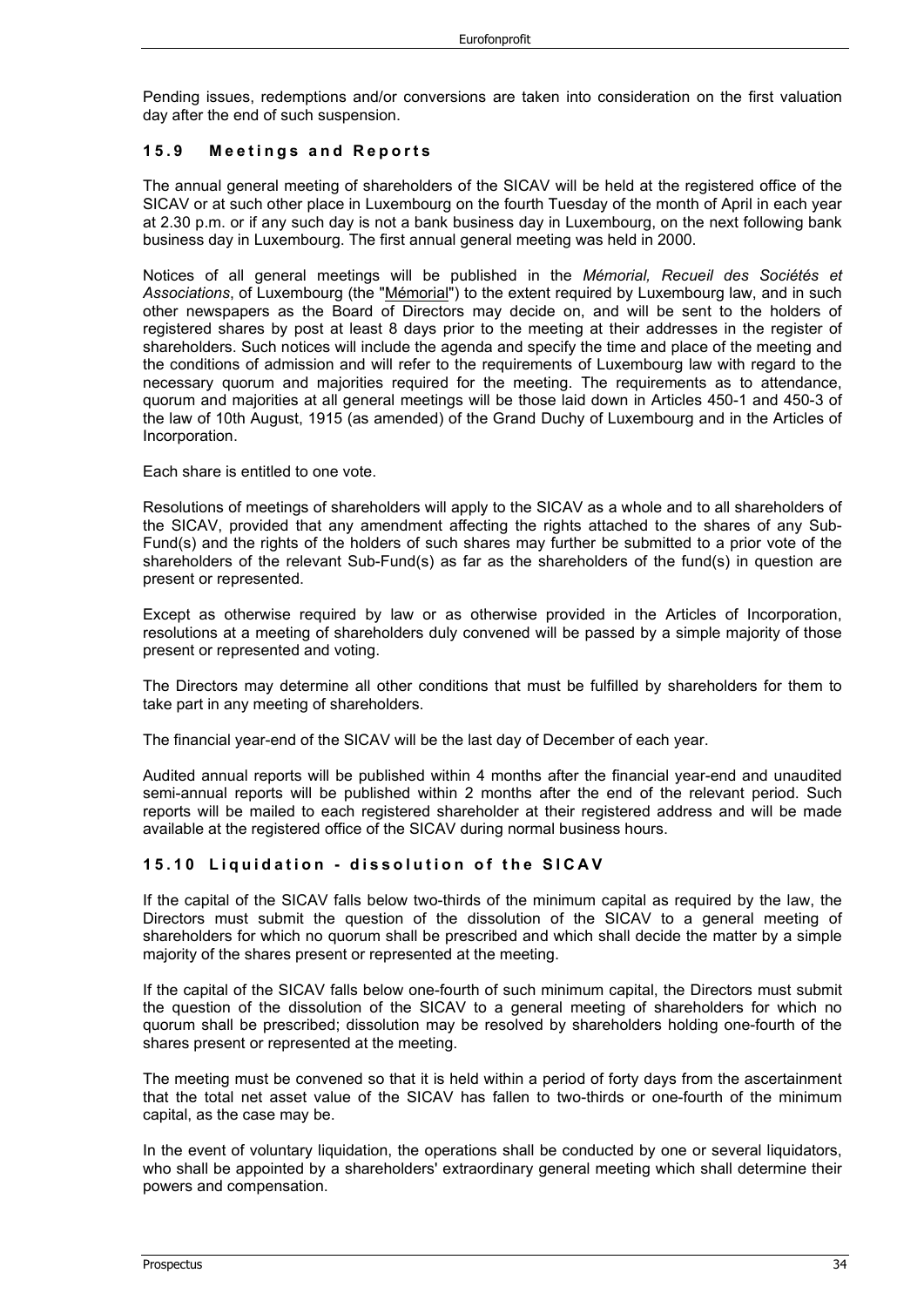The net product of the liquidation relating to each Sub-Fund shall be distributed to the shareholders in the relevant Sub-Fund in the proportion of the number of shares which they hold in such Sub-Fund.

Should the SICAV be voluntarily or compulsorily liquidated, then its liquidation will be carried out in accordance with the provisions of the law which specifies the steps to be taken to enable shareholders to participate in the liquidation distribution(s) and in this connection provides for deposit in escrow at the *Caisse de Consignations* of any such amounts which have not been claimed by any shareholder as at the close of the liquidation.

Amounts not claimed from escrow within the prescription period are liable to be forfeited in accordance with the provisions of Luxembourg law.

#### **15.11 Liquidation - merger of Sub - Funds**

The Directors may decide to merge one or several Sub-Fund(s) or may decide to liquidate one or several Sub-Fund(s) by cancellation of the relevant shares and refunding to the shareholders of such Sub-Fund(s) the full net asset value of the shares of such Sub-Fund(s).

The directors may also decide to merge one or several Sub-Fund(s) with one or several Sub-Fund(s) of another Luxembourg SICAV subject to part I of the law.

The directors are empowered to take any of the above decisions if the net assets of the Sub-Fund(s) to be liquidated or to be merged fall for a period of 12 consecutive months below EUR 900,000.- or the equivalent in the reference currency of such Sub-Fund(s).

The directors are also empowered to take any of the above decisions in case of substantial unfavourable changes of the social, political or economical situation in countries where investments for the relevant Sub-Fund(s) are made, or shares of the relevant Sub-Fund(s) are distributed.

Notices of such decisions will be sent to the holders of registered shares by mail to their address in the register of shareholders.

In case of a merger with another Sub-Fund of EUROFONPROFIT or with a Sub-Fund of another Luxembourg SICAV, shareholders of the Sub-Fund(s) to be merged may continue to ask for the redemption of their shares, this redemption being made without cost to the shareholders during a minimum period of one month beginning on the date of publication of the decision of merger. At the end of that period, all the remaining shareholders will be bound by the decision of merger.

In case of the liquidation of a Sub-Fund by decision of the directors, the shareholders of the Sub-Fund(s) to be liquidated may continue to ask for the redemption of their shares until the effective date of the liquidation. For redemption made under these circumstances, the SICAV will apply a net asset value taking the liquidation fees into consideration and will not charge any other fees. The proceeds of liquidation not claimed by the shareholders entitled thereto as at the close of the operations of liquidation will be deposited with the *Caisse de Consignations* in Luxembourg.

The decision of merger of one or several Sub-Fund(s) with a Luxembourg collective investment undertaking organised under the form of a mutual fund (FCP) subject to part I of the law and the decision of merger of one or several Sub-Fund(s) with another foreign collective investment undertaking belong to the shareholders of the Sub-Fund(s) to be merged. Resolutions in that regard will be passed by the shareholders of the relevant Sub-Fund(s). Only the shareholders having voted for the merger will be bound by the decision of merger, the remaining shareholders being considered as having asked for the redemption of their shares, this redemption being made without cost to the shareholders at the decision of merger.

#### **15.12 Publications**

The net asset values and the issue, conversion and redemption prices of the shares in any Sub-Fund will be made public and available at the registered office of the SICAV.

The SICAV will further arrange for regular publication of the net asset values in such newspapers and websites as the Board of Directors may decide on.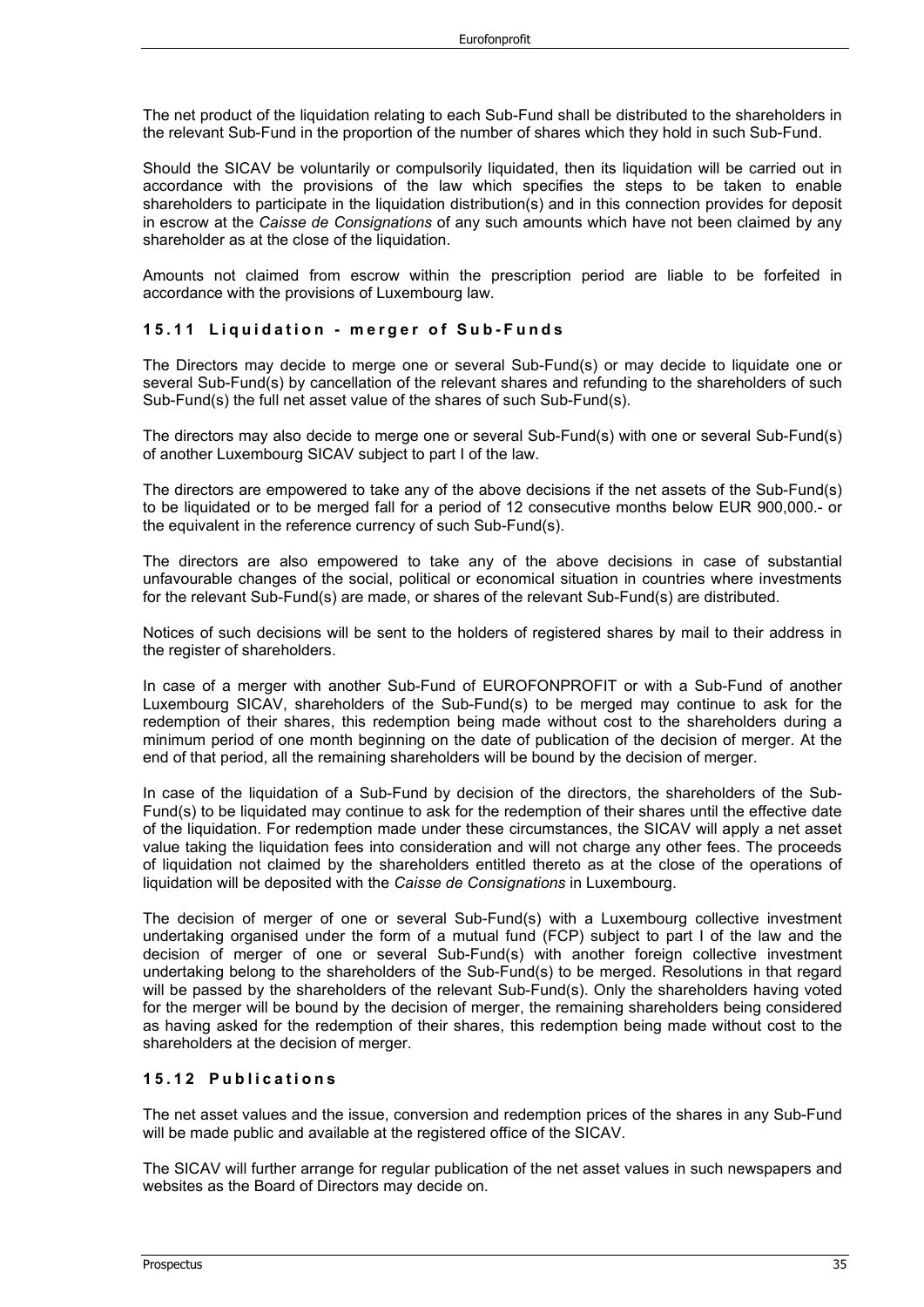#### **15.13 Data Protection**

In accordance with the Data Protection Laws, the Board of Directors, acting as controller on behalf of the SICAV (the "Data Controller"), processes personal data in the context of the investments in the SICAV. The term "processing" in this section has the meaning established in the Data Protection Laws.

#### 15.13.1 Categories

Any personal data as defined by the Data Protection Laws (including but not limited to the name, e-mail address, postal address, date of birth, marital status, country of residence, identity card or passport, tax identification number and tax status, contact and banking details including account number and account balance, resume, invested amount and the origin of the funds) relating to (prospective) investors who are individuals and any other natural persons involved in or concerned by the SICAV's professional relationship with investors, as the case may be, including but not limited to any representatives, contact persons, agents, service providers, persons holding a power of attorney, beneficial owners and/or any other related persons (each a "Data Subject") provided in connection with (an) investment(s) in the SICAV (hereinafter referred to as the "Personal Data") may be processed by the Data Controller.

#### 15.13.2 Purposes

The processing of Personal Data may be made for the following purposes:

- For the performance of the contract to which the investor is a party or in order to take steps at the investor's request before entering into a contract (including without limitation the provision of investorrelated services, administration of the shareholdings in the SICAV, handling of subscription and transfer orders, maintaining the register of Shareholders, management of distributions, sending of notices, among others).
- For compliance with legal and/or regulatory obligations (on anti-money laundering and fight against terrorism financing, FATCA, CRS or at the request from local or foreign authorities).
- For the purposes of the legitimate interests pursued by the SICAV (risk management, fraud prevention, discloser to Processors as defined below, claims).
- For any other specific purpose to which the Data Subject has consented.

#### 15.13.3 Disclosure

The Personal Data may be transferred by the Data Controller, under the limits of the Data Protection Laws, to the SICAV's delegates, service providers or agents, such as (but not limited to), Management Company, domiciliary agent, investment manager, depositary, auditor, administrative agent, registrar and transfer agent, paying agent, global distributor, other entities directly or indirectly affiliated with the SICAV or the Data Controller and any other third parties who process the Personal Data when providing their services to the SICAV or the Data Controller, acting as data processors (collectively hereinafter referred to as "Processors").

Such Processors may in turn transfer Personal Data to their respective agents, delegates, service providers, affiliates (such as, but not limited to the sub-contractor of the administrative agent and of the registrar and transfer agent) acting as sub-processors (collectively hereinafter referred to as "Sub-Processors").

Personal Data may be transferred to any of these recipients in any jurisdiction including outside of the European Economic Area ("EEA"). The transfer of Personal Data outside of the EEA may be made to countries ensuring (based on the European Commission's decision) an adequate level of protection or to other countries not ensuring such adequate level of protection. In the latter case, the transfer of Personal Data will be protected by appropriate or suitable safeguards if required by and in accordance with Data Protection Laws, such as standard contractual clauses approved by the European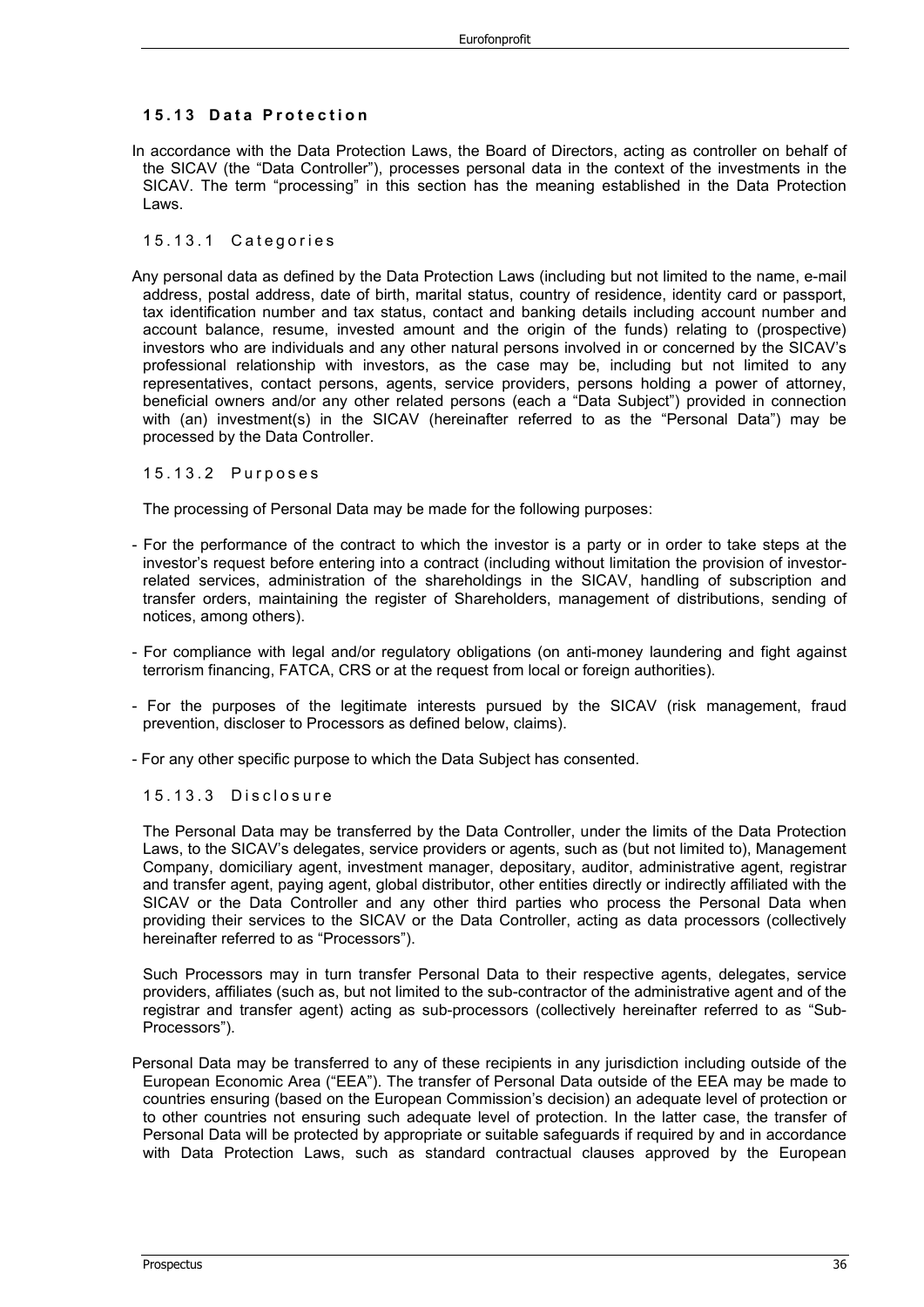Commission. The Data Subject may obtain a copy of such safeguards by contacting the Data **Controller** 

15.13.4 Rights

Under certain conditions set out by the Data Protection Laws and/or by applicable guidelines, regulations, recommendations, circulars or requirements issued by any local or European authority, such as the Luxembourg Data Protection Authority (the *Commission Nationale pour la Protection des Données* – "CNPD") or the European Data Protection Board, each Data Subject has the right to:

- access his/her Personal Data and to know, as the case may be, the source from which his/her Personal Data originates and whether they came from publicly accessible sources;

- ask for a rectification of his/her Personal Data in cases where they are inaccurate and/or incomplete, - ask for a restriction of processing of his/her Personal Data,

- object to the processing of his/her Personal Data,
- ask for erasure of his/her Personal Data, and
- data portability with respect to his/her Personal Data.

Further details regarding the above rights are provided for in Chapter III of GDPR and in particular articles 15 to 21 of GDPR.

To exercise the above rights and/or withdraw his/her consent regarding any specific processing to which he/she has consented, the Data Subject may contact the Data Controller to the attention of EUROFONPROFIT at 11-13 Boulevard de la Foire, L-1528 Luxembourg, Grand Duchy of Luxembourg.

In addition to the rights listed above, should a Data Subject consider that the Data Controllers do not comply with the Data Protection Laws, or has concerns with regard to the protection of his/her Personal Data, the Data Subject is entitled to lodge a complaint with a supervisory authority (within the meaning of GDPR). In Luxembourg, the competent supervisory authority is the CNPD.

15.13.5 Information on data subjects

The investor acknowledges and agrees that:

- (i) such Personal Data has been obtained, processed and disclosed in compliance with any applicable laws and regulations and its/his/her contractual obligations;
- (ii) the investor shall not do or omit to do anything in effecting this disclosure or otherwise that would cause the SICAV, the Processors and/or Sub-Processors to be in breach of any applicable laws and regulations (including Data Protection Laws);
- (iii) the processing and transferring of the Personal Data as described herein shall not cause the SICAV, the Processors and/or Sub-Processors to be in breach of any applicable laws and regulations (including Data Protection Laws); and
- (iv) without limiting the foregoing, the investor shall provide, before the Personal Data is processed by the Board of Directors of the SICAV, , the Processors and/or Sub-Processors, all necessary information and notices to such Data Subjects concerned, in each case as required by applicable laws and regulations (including Data Protection Laws) and/or its/his/her contractual obligations, including information on the processing of their Personal Data as described in this data protection section. The investor will indemnify and hold the SICAV, the Processors and/or Sub-Processors harmless for and against all financial consequences that may arise as a consequence of a failure to comply with the above requirements.

#### 15.13.6 Data retention period

Personal Data will be kept in a form which permits identification of Data Subjects for at least a period of ten (10) years after the end of the financial year to which they relate or any longer period as may be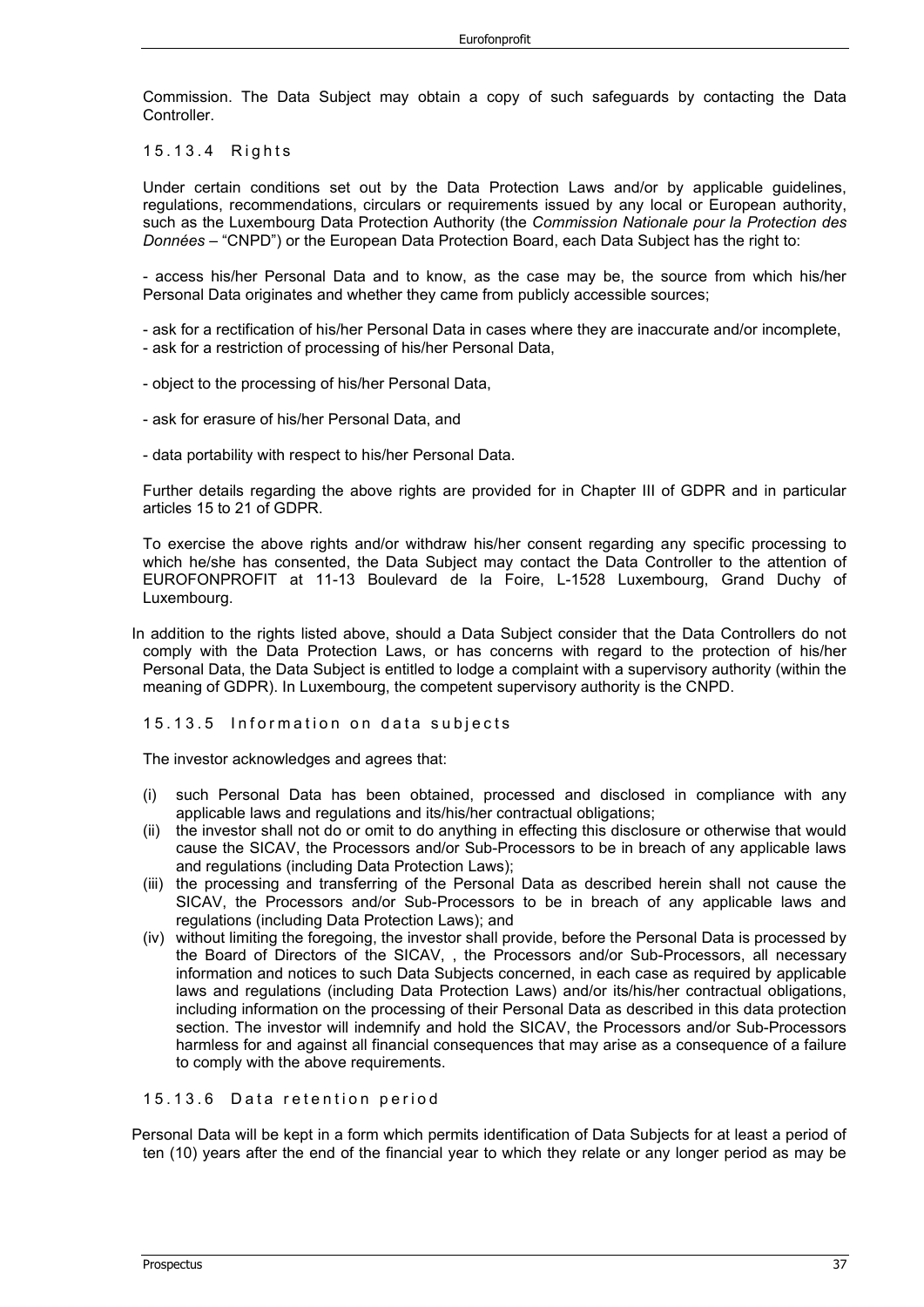imposed or permitted by applicable laws and regulations, in consideration of the legal limitation periods (including for litigation purposes).

#### **15.14 Documents available for inspection**

Copies of the Articles of Incorporation of the SICAV and of the material contracts referred to above are available for inspection during usual business hours at the registered office of the SICAV in Luxembourg.

A copy of the Articles of Incorporation of the SICAV and of its most recent financial reports and statements may be obtained free of charge upon request at the registered office of the SICAV.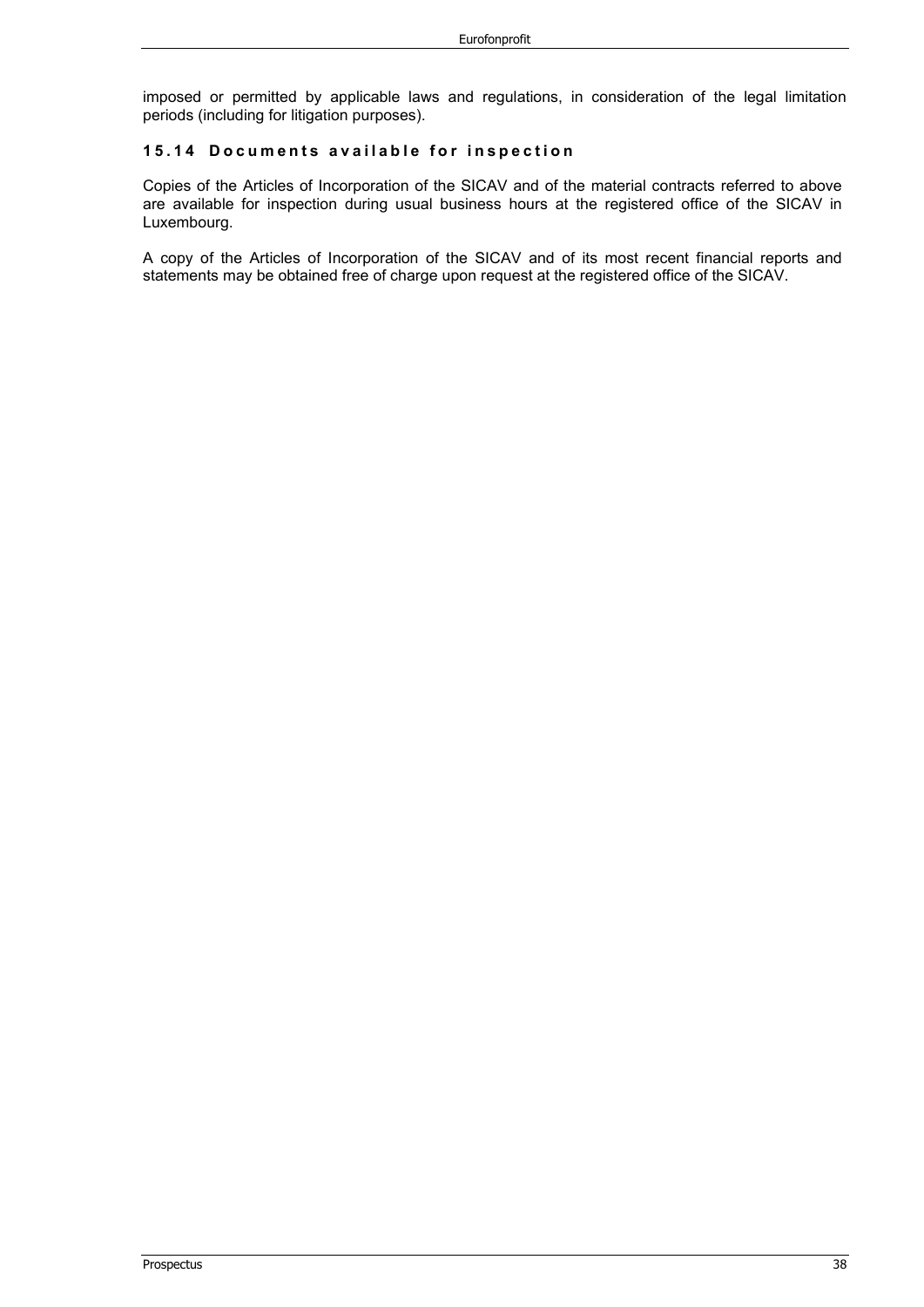| <b>ISIN</b> code   | LU0087897467                                                  |
|--------------------|---------------------------------------------------------------|
| Currency           | EUR<br>the net asset value is in addition expressed in<br>USD |
| Minimum investment | EUR 500 .- or USD equivalent                                  |
| Minimum holding    | EUR 500 .- or USD equivalent                                  |
| Valuation day      | each Tuesday                                                  |

## **APPENDIX I - EUROFONPROFIT - Plus**

#### **1 . Investment objective and policy**

The objective of this Sub-Fund is to achieve capital growth. The Sub-Fund will invest in a broadly diversified portfolio of equity and fixed income securities. The percentage of the net assets invested in equity securities and fixed income securities can vary according to general market fluctuations.

The equity securities' portfolio comprises mainly equities and equity-linked transferable securities (including securities convertible into equity securities and/or warrants on transferable equity securities) listed on official Stock Exchanges. Equity investments will consider primarily equity securities of large and medium sized companies in Japan and in the Americas, in Central and Western Europe and in the Far East.

Fixed income securities will include bonds, debentures and notes of governmental and private issuers or warrants on transferable debt securities, mortgage-backed, asset-backed securities and other short term debt securities. At the time of purchase all debt securities shall be rated at least Investment Grade ("BBB-" by Standard and Poors Corporation or an equivalent rating agency) or, if not rated, issued by an entity having an outstanding debt issue so rated or which will be deemed by the Investment Manager to be equivalent to securities with this rating. Exceptionally, the Sub-Fund may invest up to 20% of its Net Assets in debt securities with a rating below Investment Grade at the time of purchase.

The Sub-Fund may hold liquid assets on an ancillary basis

The Sub-Fund is denominated in EUR. Furthermore, the net asset value is converted in USD for subscription and redemption payment purposes.

#### **2 . Method used for the determination of the global risk**

The global risk of the Sub-Fund shall be determined by using the Commitment Approach.

#### **3 . Profile of the typical investor**

This fund is appropriate for investors with high tolerance for risk, who are willing to invest in a diversified portfolio of equities of large and medium sized companies in Japan, the Americas, Central and Western Europe and the Far East.

#### **4 . Minimum investment and h o lding**

The minimum initial and subsequent investment in the shares of this Sub-Fund amounts to EUR 500. or its equivalent in USD.

The minimum holding requirement per shareholder of this Sub-Fund equals EUR 500.- If the minimum holding requirement is not met any more after a redemption or conversion request, the SICAV may decide to ask the redemption of the remaining shares of a given shareholder or may invite him to convert his shares in another Sub-Fund, so as to comply with the holding requirement.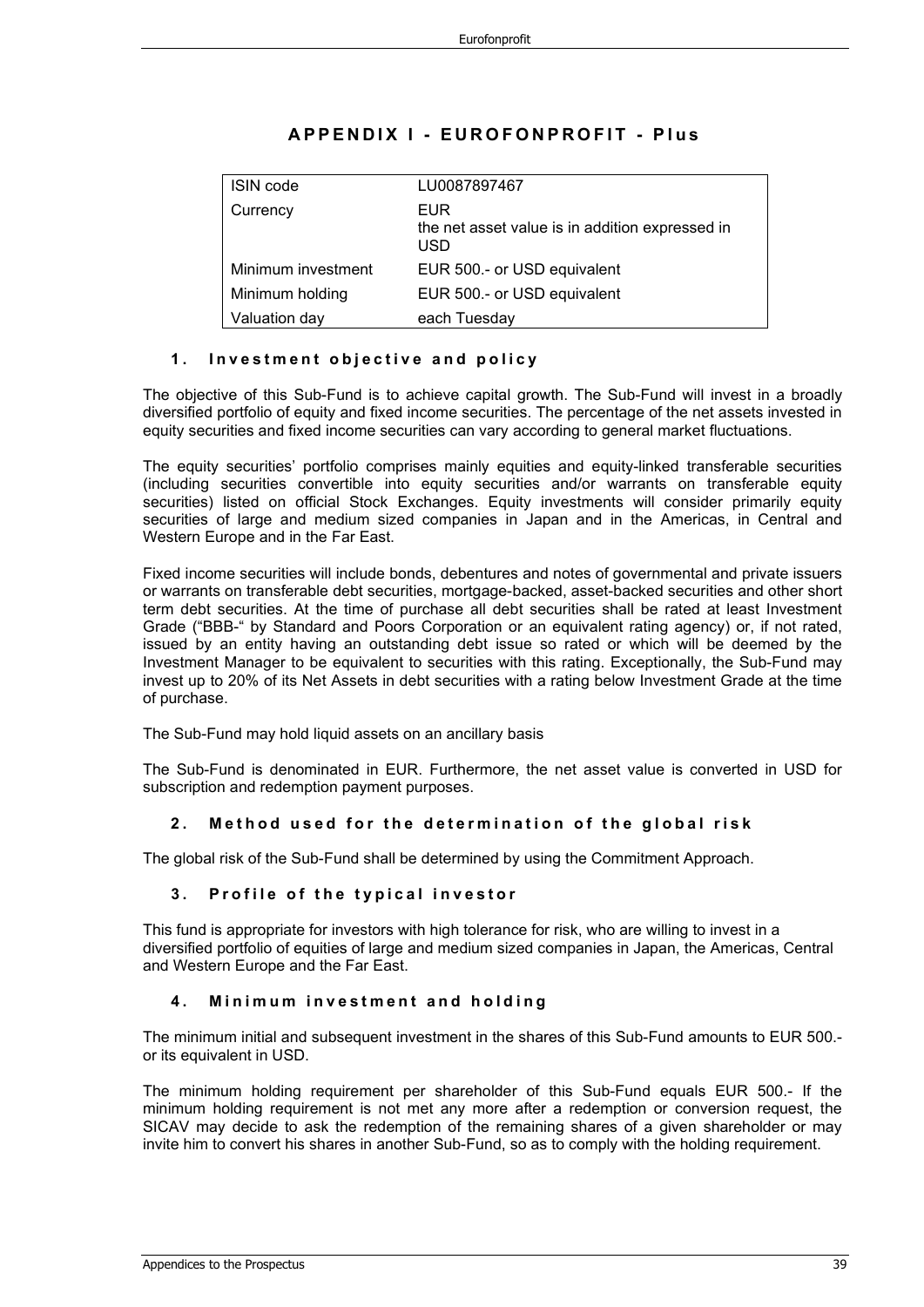#### **5 . C urrency of the Sub - Fund**

The net asset value per share of the Sub-Fund is expressed in EUR and USD.

Subscription and redemption payments can be made in EUR or USD, the payment currencies of the Sub-Fund.

#### **6 . Sales Fee**

None.

#### **7 . Conversion of Shares**

Any shareholder of the SICAV may convert its shares in the shares of this Sub-Fund. No conversion fee will be applicable.

#### **8 . Investment Manager Fees**

As remuneration for its services, the Investment Manager will receive from the SICAV a monthly fee at the maximum annual rate of up to 0,75% applicable on the average net assets of the Sub-Fund.

The actual rate of this investment management fee is disclosed in the financial reports.

In order to give an incentive to the Investment Manager, the SICAV will pay a performance fee, subject to a high water mark mechanism. The performance fee payable will be an amount equal to 5% of the positive difference between the total net assets of the Sub-Fund (adjusted for subscriptions and redemptions) taken at the end of the accounting year and the total net assets of the relevant Sub-Fund (adjusted for subscriptions and redemptions) at the last accounting year end in respect of which a performance fee was charged (the "High Water Mark"). This calculation will be based on the net asset values before deduction of the accrued performance fee and will be adjusted for any proceeds from subscriptions, or amounts paid out for redemptions of the Sub-Fund's own shares.

The performance fee is payable at the end of each financial year. However, a provision for the performance fee, if any, is made at each calculation of the net asset value of the Sub-Fund. If any shares are redeemed, the cumulative performance fee accrued during the relevant period in respect of those shares shall be crystallised and shall become payable to the Investment Manager.

#### **9 . Other Fees**

In remuneration of their services, the Depositary, the Central Administrative Agent and the Registrar Agent will receive an average fee of 0.17% per annum of the net assets of the SICAV (this fee does not include the transactions fees and the sub-custodian fees).

Depending on the assets of the SICAV and the transaction made such fee may be higher or lower than the average fee indicated above.

#### **10. Valuation Day**

The valuation day in respect of the Sub-Fund is weekly, on each Tuesday.

If such Tuesday is not a bank business day in Luxembourg, the net asset value is calculated on the following bank business day in Luxembourg.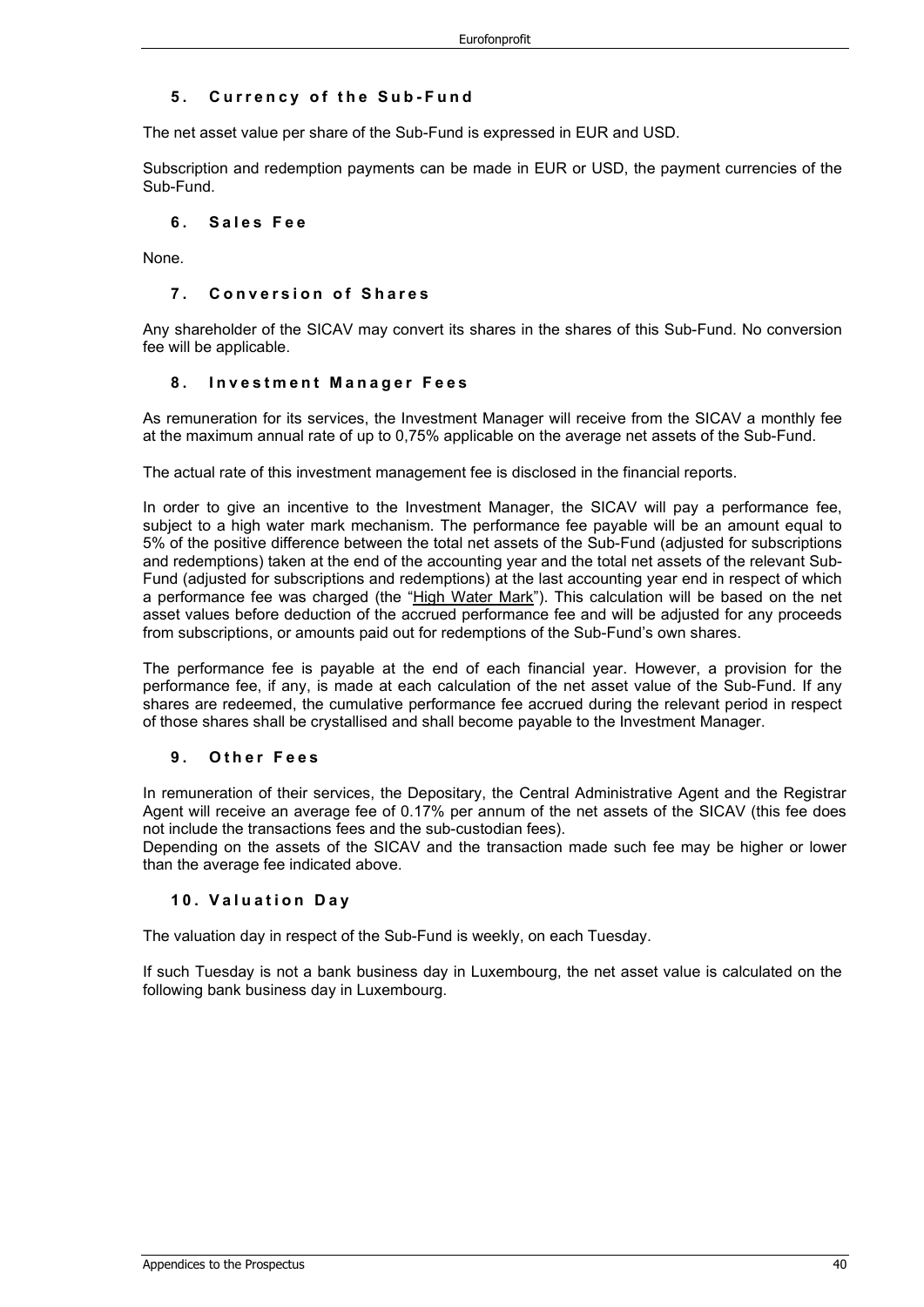| <b>ISIN</b> code   | LU0152178470                                                         |
|--------------------|----------------------------------------------------------------------|
| Currency           | <b>EUR</b><br>the net asset value is in addition expressed in<br>USD |
| Minimum investment | EUR 3,000 .- or USD equivalent                                       |
| Minimum holding    | EUR 3,000 .- or USD equivalent                                       |
| Valuation day      | each Tuesday                                                         |

## **APPENDIX II – EUROFONPROFIT - Star**

#### **1 . Investment objective and policy**

Shares of this Sub-Fund are exclusively available to institutional investors.

The objective of this Sub-Fund is to achieve capital growth. The Sub-Fund will invest in a broadly diversified portfolio of equity securities and fixed income securities. At least 10 % of its net assets will be invested in equity securities. The percentage of the net assets invested in equity securities and fixed income securities can vary according to general market fluctuations.

The equity securities' portfolio comprises mainly equities and equity-linked transferable securities (including securities convertible into equity securities and/or warrants on transferable equity securities). Equity investments will consider primarily equity securities of large and medium sized companies, especially blue chips, in Japan and in the Americas, in Central and Western Europe and in the Far East.

Fixed income securities will include bonds, debentures and notes of governmental and private issuers or warrants on transferable debt securities, mortgage-backed, asset-backed securities and other short term debt securities. At the time of purchase all debt securities shall be rated at least Investment Grade ("BBB-" by Standard and Poors Corporation or an equivalent rating agency) or, if not rated, issued by an entity having an outstanding debt issue so rated or which will be deemed by the Investment Manager to be equivalent to securities with these ratings. Exceptionally, the Sub-Fund may invest up to 20% of its Net Assets in debt securities with a rating below Investment Grade at the time of purchase.

The Sub-Fund may hold liquid assets on an ancillary basis.

The Sub-Fund is denominated in EUR. Furthermore, the net asset value is converted in USD for subscription and redemption payment purposes.

#### **2 . Method used for the determination of the global risk**

The global risk of the Sub-Fund shall be determined by using the Commitment Approach.

#### **3 . Profile of the typical investor**

This fund is appropriate for investors with high tolerance for risk, who are willing to invest in a portfolio of large capitalization companies (especially "blue chips") in Japan, the Americas, Central and Western Europe and the Far East

#### **4 . Minimum investment and holding**

The minimum initial and subsequent investment in the shares of this Sub-Fund amounts to EUR 3,000.- or its equivalent in USD.

The minimum holding requirement per shareholder of this Sub-Fund equals EUR 3,000.- If the minimum holding requirement is not met any more after a redemption or conversion request, the SICAV may decide to ask the redemption of the remaining shares of a given shareholder or may invite him to convert his shares in another Sub-Fund, so as to comply with the holding requirement.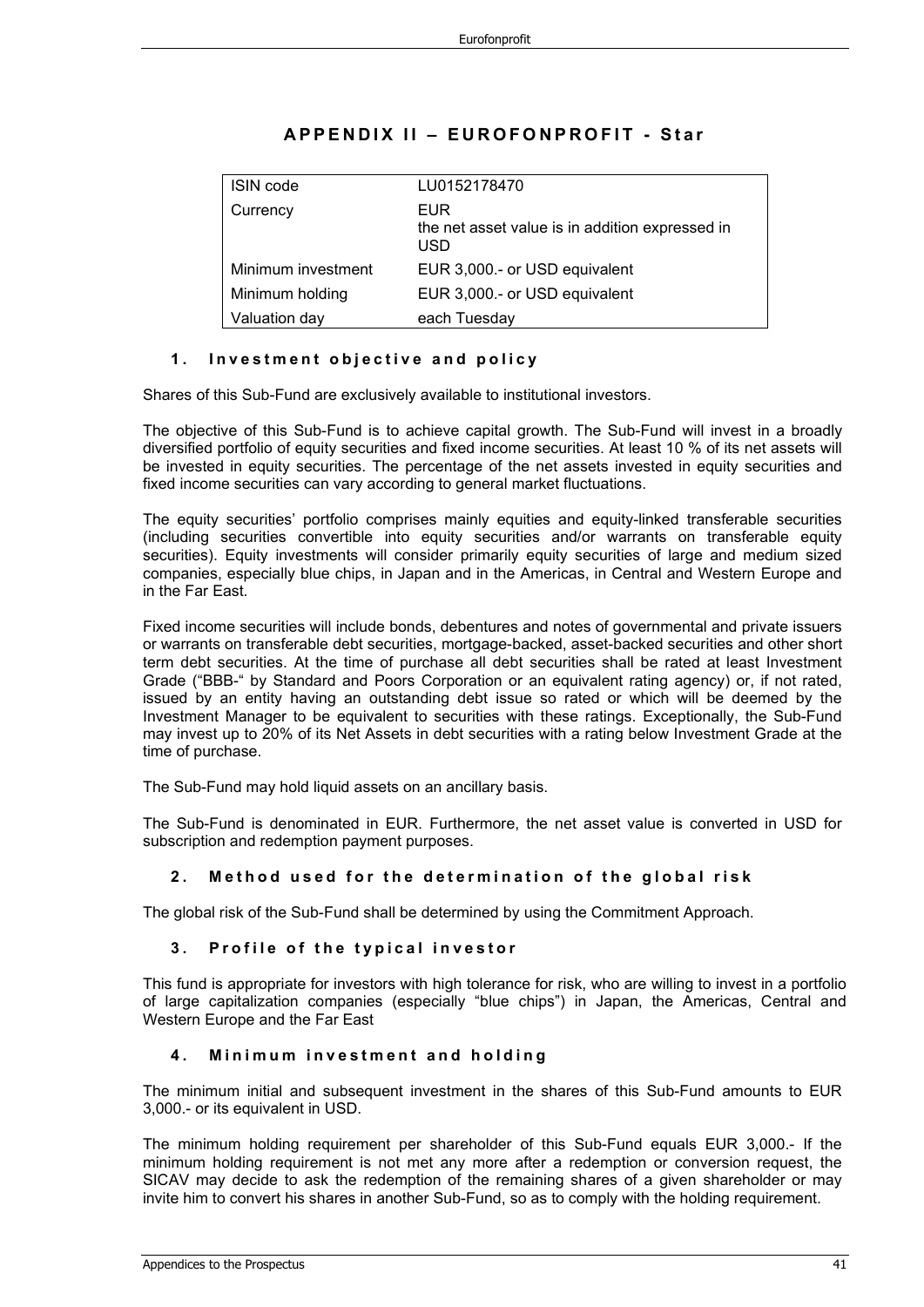#### **5 . Currency of the S u b - F und**

The net asset value per share of the Sub-Fund is expressed in EUR and USD.

Subscription and redemption payments can be made in EUR or USD, the payment currencies of the Sub-Fund.

#### **6 . Sales F e e**

None

#### **7 . Conversion of shares**

Subject to the fact that the shareholder fulfils the necessary conditions to be defined as an institutional investor, any shareholder of the SICAV may convert its shares in the shares of this Sub-Fund. No conversion fee will be applicable.

#### **8 . Investment M anager F ees**

As remuneration for its services, the Investment Manager will receive from the SICAV a monthly fee at the maximum annual rate of up to 0,75 % applicable on the average net assets of the Sub-Fund.

The actual rate of this investment management fee is disclosed in the financial reports.

In order to give an incentive to the Investment Manager, the SICAV will pay a performance fee, subject to a high water mark mechanism. The performance fee will be an amount equal to 5% of the positive difference between the total net assets of the relevant Sub-Fund (adjusted for subscriptions and redemptions) taken at the end of the accounting year and the total net assets of the Sub-Fund (adjusted for subscriptions and redemptions) at the last accounting year end in respect of which a performance fee was charged (the "High Water Mark"). This calculation will be based on the net asset values before deduction of the accrued performance fee and will be adjusted for any proceeds from subscriptions, or amounts paid out for redemptions of the Sub-Fund's own shares.

The performance fee is payable at the end of each financial year. However, a provision for the performance fee, if any, is made at each calculation of the net asset value of the Sub-Fund. If any shares are redeemed, the cumulative performance fee accrued during the relevant period in respect of those shares shall be crystallised and shall become payable to the Investment Manager.

#### **9 . Other Fees**

In remuneration of their services, the Depositary, the Central Administrative Agent and the Registrar Agent will receive an average fee of 0.17% per annum of the net assets of the SICAV (this fee does not include the transactions fees and the sub-custodian fees).

Depending on the assets of the SICAV and the transaction made such fee may be higher or lower than the average fee indicated above.

#### **10. Valuation D a y**

The valuation day in respect of the Sub-Fund is weekly, on each Tuesday.

If such Tuesday is not a bank business day in Luxembourg, the net asset value is calculated on the following bank business day in Luxembourg.

#### **11. Taxation**

Shareholders shall note that the tax rate for EUROFONPROFIT – Star is 0.01% per annum, such tax being payable quarterly and calculated on the basis of the net assets of the Sub-Fund at the end of the relevant quarter.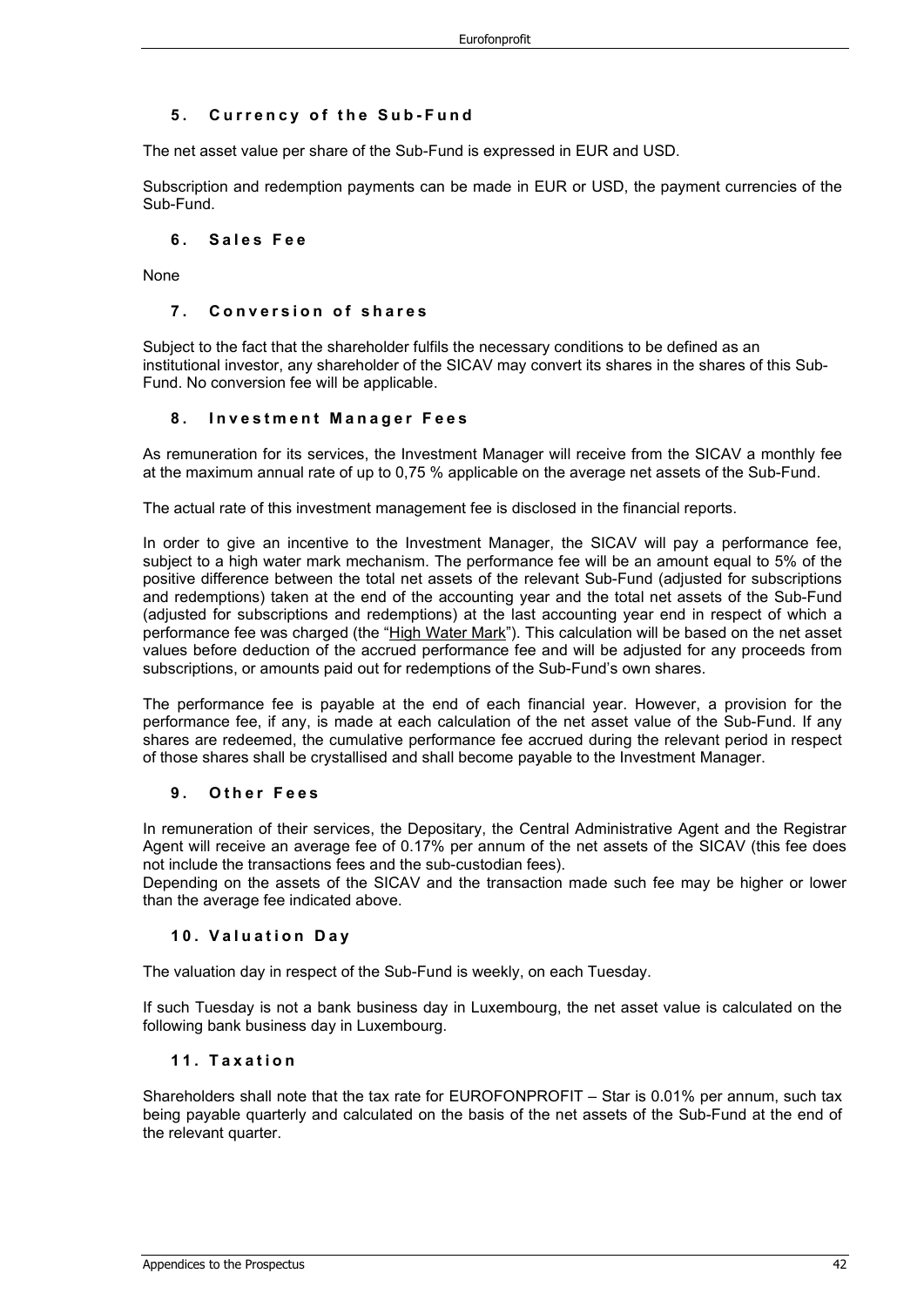| <b>ISIN</b> code   | LU0171619629                                                  |
|--------------------|---------------------------------------------------------------|
| Currency           | EUR<br>the net asset value is in addition expressed in<br>USD |
| Minimum investment | EUR 3,000 .- or USD equivalent                                |
| Minimum holding    | EUR 3,000 .- or USD equivalent                                |
| Valuation day      | each Tuesday                                                  |

## **APPENDIX III – EUROFONPROFIT - Solidarite**

#### **1 . Investment objective and policy**

Shares of this Sub-Fund are exclusively available to institutional investors.

The objective of this Sub-Fund is to achieve capital growth. The Sub-Fund will invest in a broadly diversified portfolio of equity and fixed income securities. The percentage of the net assets invested in equity securities and fixed income securities can vary according to general market fluctuations, although a maximum of 50% of its net assets could be invested in equity securities. The observance of social and ethical behaviour by the issuer might be considered when selecting investments.

Fixed income securities will include bonds, debentures and notes of governmental and private issuers or warrants on transferable debt securities, mortgage-backed, asset-backed securities and other short term debt securities. At the time of purchase all debt securities shall be rated at least Investment Grade ("BBB-" by Standard and Poors Corporation or an equivalent rating agency) or, if not rated, issued by an entity having an outstanding debt issue so rated or which will be deemed by the Investment Manager to be equivalent to securities with these ratings. Exceptionally, the Sub-Fund may invest up to 20% of its Net Assets in debt securities with a rating below Investment Grade at the time of purchase.

The Sub-Fund may hold liquid assets on an ancillary basis.

The Sub-Fund is denominated in EUR. Furthermore, the net asset value is converted in USD for subscription and redemption payment purposes.

#### **2 . Method used for the determination of the global risk**

The global risk of the Sub-Fund shall be determined by using the Commitment Approach.

#### **3 . Profile of the typical investor**

This fund is appropriate for investors with moderate tolerance for risk, who are willing to invest in a diversified portfolio of equities and fixed income securities of companies that conduct themselves in a socially responsible and ethical manner.

#### **4 . Minimum investment and holding**

The minimum initial and subsequent investment in the shares of this Sub-Fund amounts to EUR 3,000.- or its equivalent in USD.

The minimum holding requirement per shareholder of this Sub-Fund equals EUR 3,000.- If the minimum holding requirement is not met any more after a redemption or conversion request, the SICAV may decide to ask the redemption of the remaining shares of a given shareholder or may invite him to convert his shares in another Sub-Fund, so as to comply with the holding requirement.

#### **5 . Currency of the S u b - F und**

The net asset value per share of the Sub-Fund is expressed in EUR and USD.